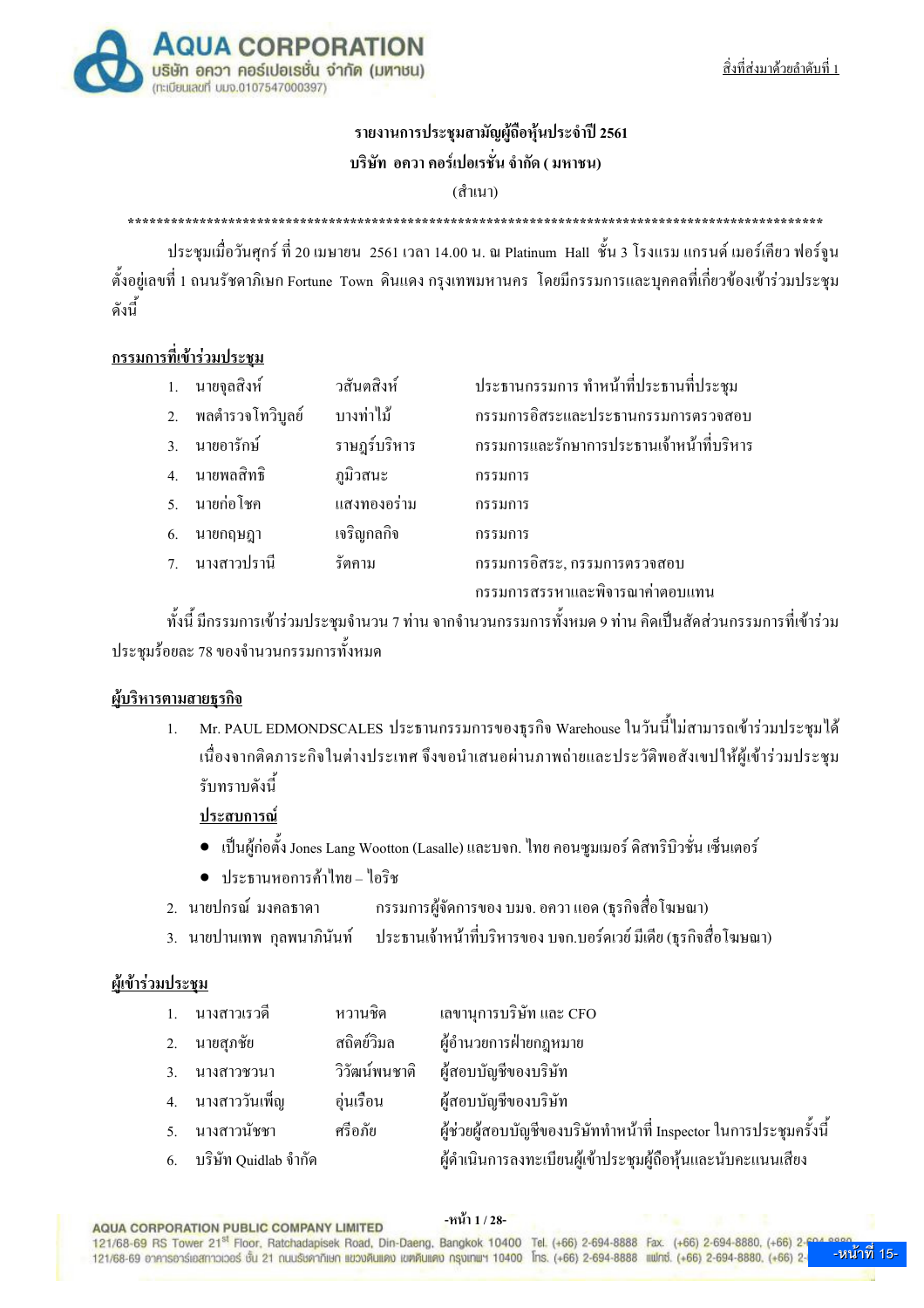

ประธานที่ประชมกล่าวต้อนรับผู้ถือหุ้น ผู้รับมอบฉันทะ เจ้าหน้าที่จากตลาดหลักทรัพย์แห่งประเทศไทย และตัวแทนผู้ ี ถือหุ้นจากสมาคมส่งเสริมผู้ลงทุนไทย และแถลงต่อที่ประชุมว่า ณ วันปิดสมุดทะเบียนหุ้นของบริษัท วันที่ 16 มีนาคม 2561 มีผู้ ถือหุ้นทั้งหมด 5,474 ราย จำนวน 4,593,000,000 หุ้น ผู้ถือหุ้นสัญชาติไทย 5,469 ราย จำนวน 4,368,858,156 หุ้น คิดเป็นร้อยละ 95.12 มีผู้ถือหุ้นสัญชาติต่างด้าว 5 ราย จำนวน 224,141,844 หุ้น คิดเป็นร้อยละ 4.88 และบริษัทฯมีหุ้นซื้อคืนจำนวน 86,038,700 ้หุ้น เหลือหุ้นที่มีสิทธิเข้าประชุมและออกเสียงในการประชุมครั้งนี้จำนวน 4,506,961,300 หุ้น สำหรับการประชุมสามัญผู้ถือหุ้น ในครั้งนี้ มีผู้ถือหุ้นมาประชุมด้วยตนเอง และผู้รับมอบฉันทะเข้าร่วมประชุมจำนวน 109 ราย นับรวมจำนวนหุ้นได้ 1,536,420,872 หุ้น คิดเป็นร้อยละ 33.4514 ของหุ้นที่จำหน่ายแล้วทั้งหมด เกินกว่า 1 ใน 3 ของจำนวนหุ้นที่จำหน่ายทั้งหมดของ ้บริษัท ครบเป็นองค์ประชุมตามข้อบังคับของบริษัท จึงขอเปิดการประชมครั้งนี้

และก่อนเริ่มพิจารณาเรื่องต่าง ๆ ตามวาระการประชม ประธานที่ประชมได้มอบหมายให้ นางสาวเรวดี หวานชิด ้เลขานุการบริษัท ซี้แจงวิธีปฏิบัติในการลงคะแนนเสียงและสิทธิในการแสดงความคิดเห็นในแต่ละวาระ ให้ที่ประชุมทราบดังนี้

## วิธีปฏิบัติในการลงคะแนนเสียง

1. การลงคะแนนเสียงพิจารณาการประชมในแต่ละวาระ บริษัทจะเลือกใช้วิธีลงคะแนนแบบ 1 Share : 1 Vote หรือ 1 หุ้น มีคะแนนหนึ่งเสียง โดยจะใช้บัตรลงคะแนน ที่เจ้าหน้าที่ได้แจกให้กับท่านผู้ถือหุ้นทุกท่าน โดยผู้ถือหุ้นหรือผู้รับมอบ ฉันทะ ต้องออกเสียงลงคะแนนอย่างหนึ่งอย่างใด เห็นด้วย ไม่เห็นด้วย งดออกเสียง ไม่สามารถแบ่งการออกเสียงลงคะแนนเป็น บางส่าบได้

2. เพื่อความรวดเร็วในการนับคะแนน บริษัทจะใช้บัตรลงคะแนนเฉพาะในกรณีที่ผู้ถือหุ้นไม่เห็นด้วย หรืองดออก ้เสียงเท่านั้น และจะนำคะแนนเสียงที่ได้ หักออกจากจำนวนหุ้นทั้งหมดที่เข้าร่วมประชุมในแต่ละวาระ

3. การพิจารณาในแต่ละวาระ ประธานจะเป็นผู้สอบถามเพื่อให้ผู้ที่ไม่เห็นด้วยหรืองดออกเสียง การลงคะแนนเสียง โดยให้ลงนามในบัตรลงคะแนน แล้วให้ผู้ที่ไม่เห็นด้วยหรืองดออกเสียงยกมือเพื่อให้เจ้าหน้าที่เก็บรวบรวมบัตรลงคะแนนของ ท่าน

4. ในกรณีมอบฉันทะ

4.1 ผู้รับมอบฉันทะจะต้องออกเสียงลงคะแนนตามที่ผู้มอบฉันทะระบุไว้ในหนังสือมอบฉันทะเท่านั้น

4.2 หากผ้มอบฉันทะไม่ได้ระบความประสงค์ในการออกเสียงลงคะแนนในวาระใดไว้ในหนังสือมอบฉันทะ หรือระบุไว้ไม่ชัดเจน หรือในกรณีที่การประชุมมีการพิจารณาหรือลงมติในเรื่องใดนอกเหนือจากที่ระบุไว้ในหนังสือมอบ ้ฉันทะ รวมถึงกรณีที่มีการเปลี่ยนแปลง หรือเพิ่มเติมข้อเท็จจริงประการใด ผู้รับมอบฉันทะมีสิทธิพิจารณาและลงคะแนนได้ ิตามที่เห็นสมควร

5. ในระหว่างการประชุมหากมีผู้ถือหุ้นเข้ามาร่วมประชุมเพิ่ม บริษัทจะนับจำนวนผู้ถือหุ้นและจำนวนหุ้นใหม่ทุกครั้ง ที่มีผู้ถือหุ้นเข้ามาร่วมประชุมเพิ่ม โดยผู้ถือหุ้นท่านที่เข้ามาใหม่ในระหว่างการประชุมสามารถออกเสียงลงคะแนนใด้เฉพาะ ้วาระที่ยังไม่ลงมติในที่ประชุมเท่านั้น ทั้งนี้ประธานจะแจ้งจำนวนเสียงที่มาเพิ่ม ในแต่ละวาระให้ที่ประชุมรับทราบ

6. ประธานจะแจ้งผลคะแนนโดยระบจำนวนห้นที่ลงมติเห็นด้วย ไม่เห็นด้วย งดออกเสียง และบัตรเสีย

7. ในวาระที่ 5 พิจารณาการครบวาระของกรรมการ และเสนอชื่อผู้ที่จะคำรงตำแหน่งกรรมการใหม่ บริษัทได้ ้ กำหนดให้ผู้ถือห้น ใช้สิทธิออกเสียงเลือกตั้งกรรมการเป็นรายบคคล และเพื่อความโปร่งใสในการลงคะแนน ประธานจะเชิญ ึกรรมการที่ได้รับการเสนอชื่อเพื่อคำรงตำแหน่งกรรมการบริษัทต่อไปอีกวาระหนึ่งออกจากห้องประชุม

่ 8. หลังจากจบการประชม ขอให้ผู้ถือหุ้นทกท่านจัดส่งบัตรลงคะแนนทกวาระคืนให้กับพนักงานซึ่งจะขืนรอรับบัตร ลงคะแนนที่ประตูทางออก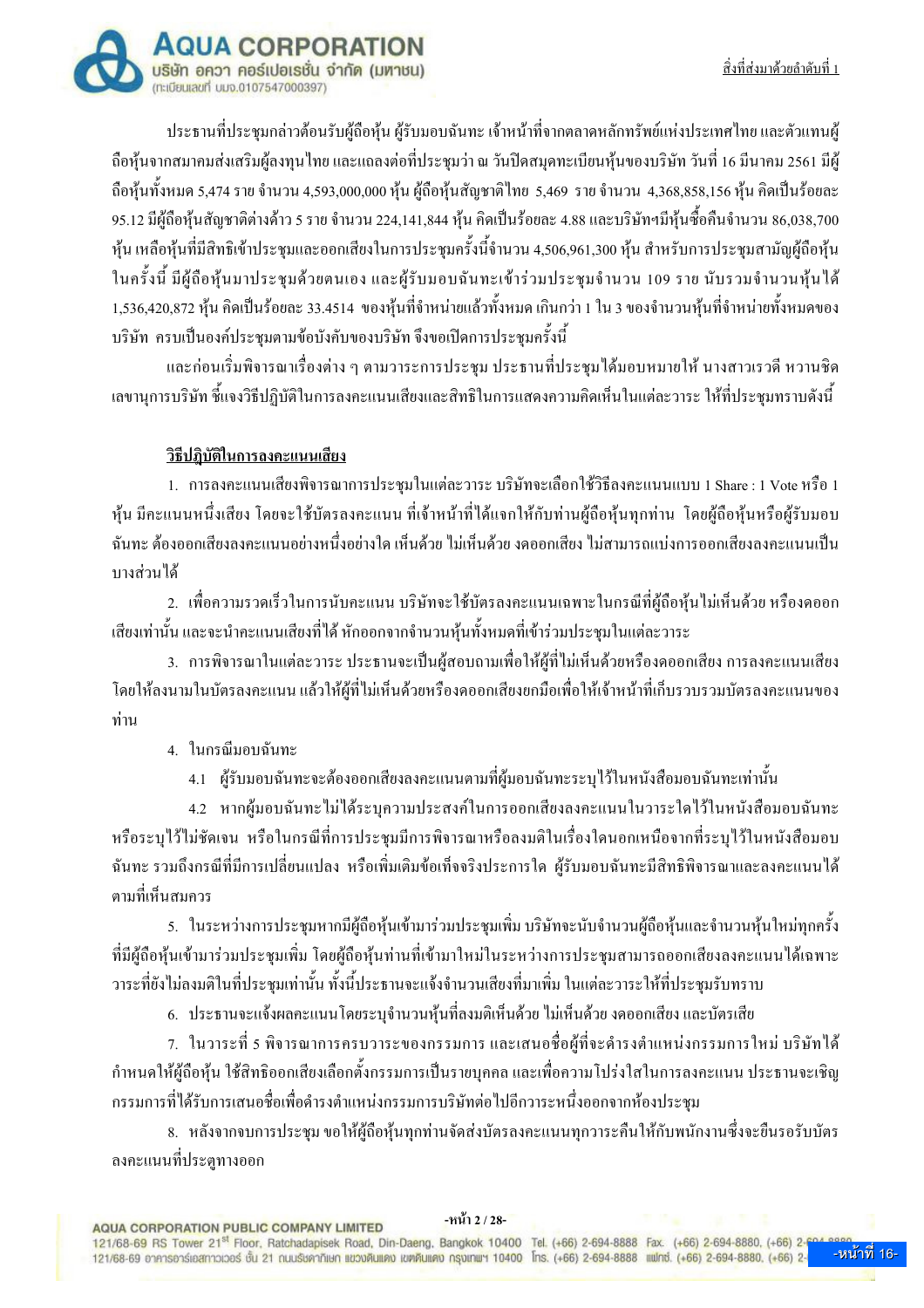

## สิทธิในการแสดงความคิดเห็น

หากผู้ถือหุ้นท่านใดมีข้อคิดเห็นหรือซักถาม ให้ยกมือขึ้น พร้อมแจ้งชื่อ-นามสกุล ในกรณีที่เป็นผู้รับมอบฉันทะให้แจ้ง ว่ารับมอบฉันทะจากผู้ถือหุ้นท่านใด เพื่อบริษัทจะใด้บันทึกรายงานการประชุมให้มีความสมบูรณ์และครบถ้วนต่อไปจากนั้นให้ ผู้ถือห้นแสดงความคิดเห็นหรือซักถามเพื่อให้ที่ประชมรับทราบและตอบข้อซักถามดังกล่าว

ประธานที่ประชุม แจ้งให้ที่ประชุมทราบว่า ตามหนังสือเชิญประชุมสามัญผู้ถือหุ้นประจำปี 2561 ที่บริษัทได้จัดส่งให้ ้ผู้ถือหุ้น มีวาระการประชุมที่เสนอพิจารณาไว้ทั้งหมด 8 วาระ และได้มอบหมายให้ นายอารักษ์ ราษฎร์บริหาร ประธานเจ้าหน้าที่ ้บริหาร เป็นผู้ดำเนินการประชมตามวาระดังนี้

#### ี พิจารณารับรองรายงานการประชมสามัณผู้ถือห้นประจำปี 2560 เมื่อวันที่ 25 เมษายน 2560 วาระที่ 1.

นายอารักษ์ ราษฎร์บริหาร ผู้คำเนินการประชุมได้เสนอให้ที่ประชุมพิจารณารับรองรายงานการประชุมสามัญผู้ถือ หุ้นประจำปี 2560 เมื่อวันที่ 25 เมษายน 2560 ซึ่งบริษัทได้ส่งให้ตลาดหลักทรัพย์แห่งประเทศไทย และกระทรวงพาณิชย์ภายใน ้ ระยะเวลาที่กำหนด พร้อมนี้ได้เผยแพร่ผ่านเว็บไซด์ของบริษัทที่ www.aguacorp.co.th แล้วรายละเอียดปรากฎตามสำเนารายงาน ี การประชมสามัณผ้ถือห้นประจำปี 2560 ที่ได้จัดส่งให้ผ้ถือห้นพร้อมหนังสือเชิญประชมในครั้งนี้ (ตามสิ่งที่ส่งมาด้วย 1) ซึ่ง ึ คณะกรรมการบริษัทเห็นสมควรให้ที่ประชุมผู้ถือหุ้นรับรองรายงานการประชุมสามัญผู้ถือหุ้นประจำปี 2560

และสอบถามว่ามีผู้ถือห้นท่านใคมีข้อสงสัยที่จะสอบถามหรือไม่ และมีผู้ถือห้นท่านใค ไม่เห็นด้วย หรืองคออก เสียง หรือไม่ กรณายกมือขึ้น

ในวาระนี้ไม่มีผู้ถือหุ้นมีข้อซักถาม

ถ้าไม่มีผู้ถือหุ้นท่านใด ไม่เห็นด้วย หรืองคออกเสียง ให้ถือว่าที่ประชุมมีมติเป็นเอกฉันท์ รับรองรายงานการ ประชุมสามัญผู้ถือหุ้นประจำปี 2560 เมื่อวันที่ 25 เมษายน 2560

ุ่มติที่ประชุม รับรองรายงานการประชุมสามัญผู้ถือหุ้นประจำปี 2560 เมื่อวันที่ 25 เมษายน 2560 ด้วยคะแนนเสียงข้างมากดังนี้ (ในวาระนี้มีผู้ถือหุ้นเข้าร่วมประชุมเพิ่มจำนวน 5 ราย คิดเป็นจำนวนหุ้น 71,200 หุ้น)

| มติ         | คะแนนเสียง    | ร้อยละของจำนวนหุ้น<br>ที่มีสิทธิออกเสียง |
|-------------|---------------|------------------------------------------|
| เห็นด้วย    | 1,533,112,072 | 99.7800                                  |
| ไม่เห็นด้วย |               |                                          |
| งดออกเสียง  | 3,380,000     | 0.2200                                   |
| บัตรเสีย    | ไม่มีบัตรเสีย |                                          |

#### วาระที่ 2. พิจารณารับทราบรายงานผลการดำเนินงานและรายงานประจำปีของคณะกรรมการบริษัทประจำปี 2560

้นายอารักษ์ ราษฎร์บริหาร ผู้ดำเนินการประชมได้แถลงให้ที่ประชมรับทราบ ผลการดำเนินงานและรายงาน ประจำปีของคณะกรรมการบริษัทประจำปี 2560 โดยบริษัทได้จัดส่งรายงานประจำปีของคณะกรรมการบริษัทในรูปแบบของ แผ่น CD (ตามสิ่งที่ส่งมาด้วย 2) ให้กับผู้ถือห้นได้พิจารณาพร้อมกับหนังสือเชิญประชมในครั้งนี้แล้ว และได้รายงานสรป ิภาพรวมของผลการคำเนินงานประจำปี 2560 สิ้นสควันที่ 31 ธันวาคม 2560 ให้ที่ประชมผู้ถือห้นทราบ คังนี้

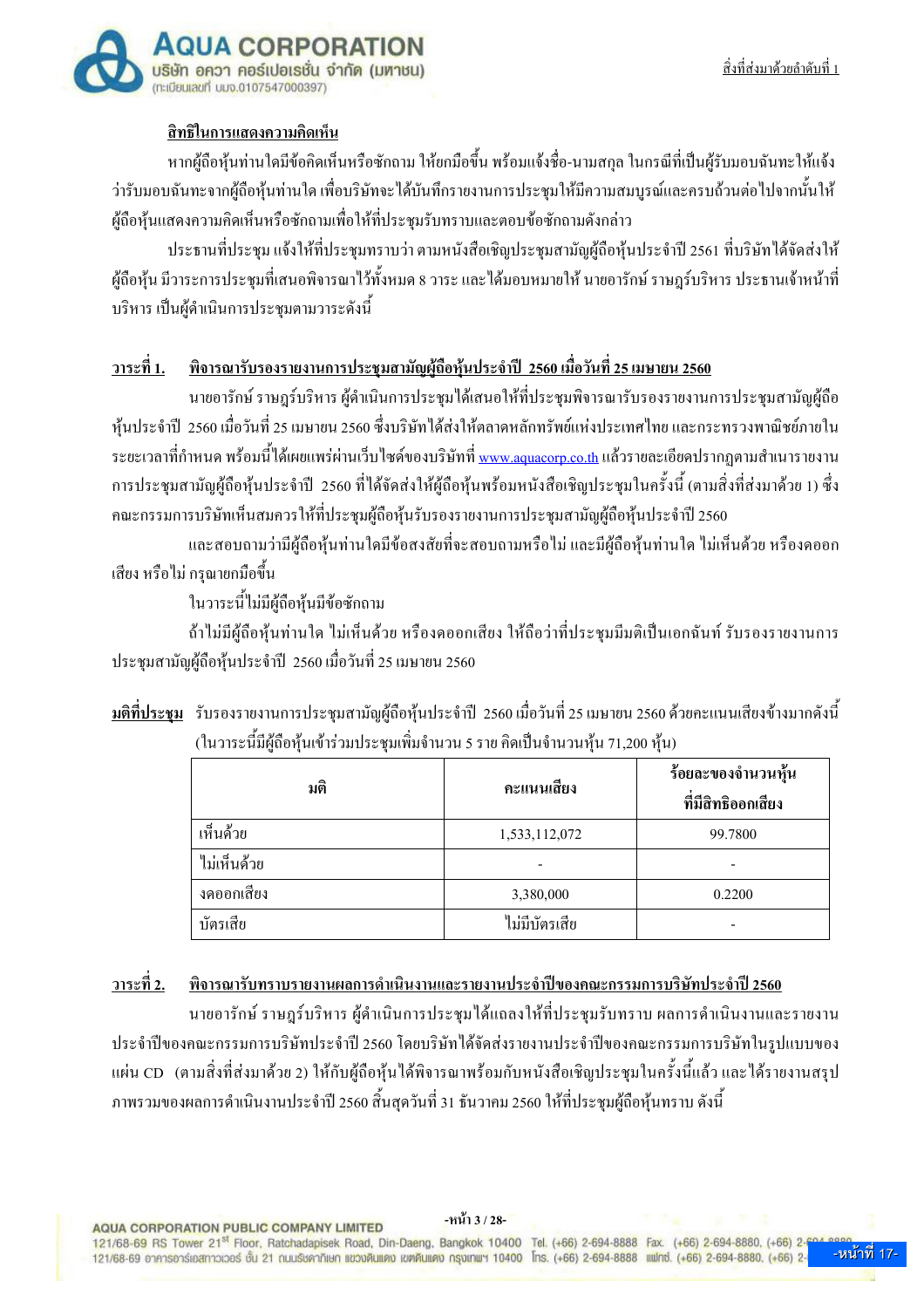

## โครงสร้างการประกอบธุรกิจ



## <u>ิการจ่ายปั้นผลของบริษัทที่บริษัทเข้าลงทุน จากผลการดำเนินงานประจำปี 2559</u>

- AOUA AD จ่ายเงินปันผลในอัตราหันละ 0.05 บาท  $1.$
- จ่ายเงินปันผลในอัตราหุ้นละ 3.00 บาท 2. **TCDC**
- ิบริษัทย่อยที่ TCDC ถือหุ้น 100% จ่ายเงินปันผลในอัตราหุ้นละ 12 บาท  $3.$  AWH
- MANTRA บริษัทย่อยที่ AQUA ถือหุ้น 100% จ่ายเงินปันผลในอัตราหุ้นละ 20 บาท  $\overline{4}$ .
- ้จ่ายปับผล ดังนี้ EPCO  $5.$ 
	- จ่ายปันผลเป็นเงินสดในอัตราหุ้นละ 0.11 บาท
	- จ่ายปันผลเป็นหุ้นสามัญเพิ่มทุนในอัตรา 20 หุ้นเดิม ต่อ 1 หุ้นปันผล

#### โครงสร้างรายได้ของกลุ่มบริษัท

| ประเภทรายได้                               |        | 2560          | 2559   |                          | ผลต่าง  |               |
|--------------------------------------------|--------|---------------|--------|--------------------------|---------|---------------|
|                                            | ิลบ.   | $\frac{0}{0}$ | ดบ.    | $\frac{0}{0}$            | ิลบ.    | $\frac{0}{0}$ |
| 1. รายใด้จากธุรกิจสื่อป้ายโฆษณา : AA & BWM |        |               |        |                          |         |               |
| 1.1 รายได้จากการขาย                        | 29.76  | 2.16          |        |                          | 29.76   | 100.00        |
| 1.2 รายได้ค่าโฆษณา                         | 494.78 | 35.87         | 250.06 | 36.59                    | 244.72  | 97.86         |
| 1.3 รายได้ค่าจ้างทำของ                     | 59.74  | 4.33          | 56.90  | 8.33                     | 2.84    | 4.99          |
| 1.4 รายได้อื่น                             | 20.60  | 1.49          | 5.46   | 0.80                     | 15.14   | >100.00       |
| รวม                                        | 604.88 | 43.85         | 312.42 | 45.71                    | 292.46  | 93.61         |
| 2. รายได้จากธุรกิจคลังสินค้า : TCDC        |        |               |        |                          |         |               |
| 2.1 รายได้ค่าเช่าและค่าบริการ              | 283.81 | 20.58         | 286.01 | 41.85                    | (2.20)  | (0.77)        |
| 2.2 กำไรจากการเปลี่ยนแปลงมูลค่ายุติธรรม    | 69.30  | 5.02          |        | $\overline{\phantom{0}}$ | 69.30   | 100.00        |
| ในอสังหาริมทรัพย์เพื่อการลงทุน             |        |               |        |                          |         |               |
| 2.3 รายได้อื่น                             | 3.71   | 0.27          | 16.14  | 2.36                     | (12.43) | (77.01)       |
| รวม                                        | 356.82 | 25.87         | 302.15 | 44.21                    | 54.67   | 18.09         |

**AQUA CORPORATION PUBLIC COMPANY LIMITED** 

-หน้า 4 / 28-

121/68-69 RS Tower 21<sup>st</sup> Floor, Ratchadapisek Road, Din-Daeng, Bangkok 10400 Tel. (+66) 2-694-8888 Fax. (+66) 2-694-8880, (+66) 2-121/68-69 อาคารอาร์เอสทาวเวอร์ ชั้น 21 กนบรัชคากิเษก แขวงคินแคง เขตคินแคง กรุงเทพฯ 10400 โทร. (+66) 2-694-8888 แฟทซ์. (+66) 2-694-8880. (+66) 2-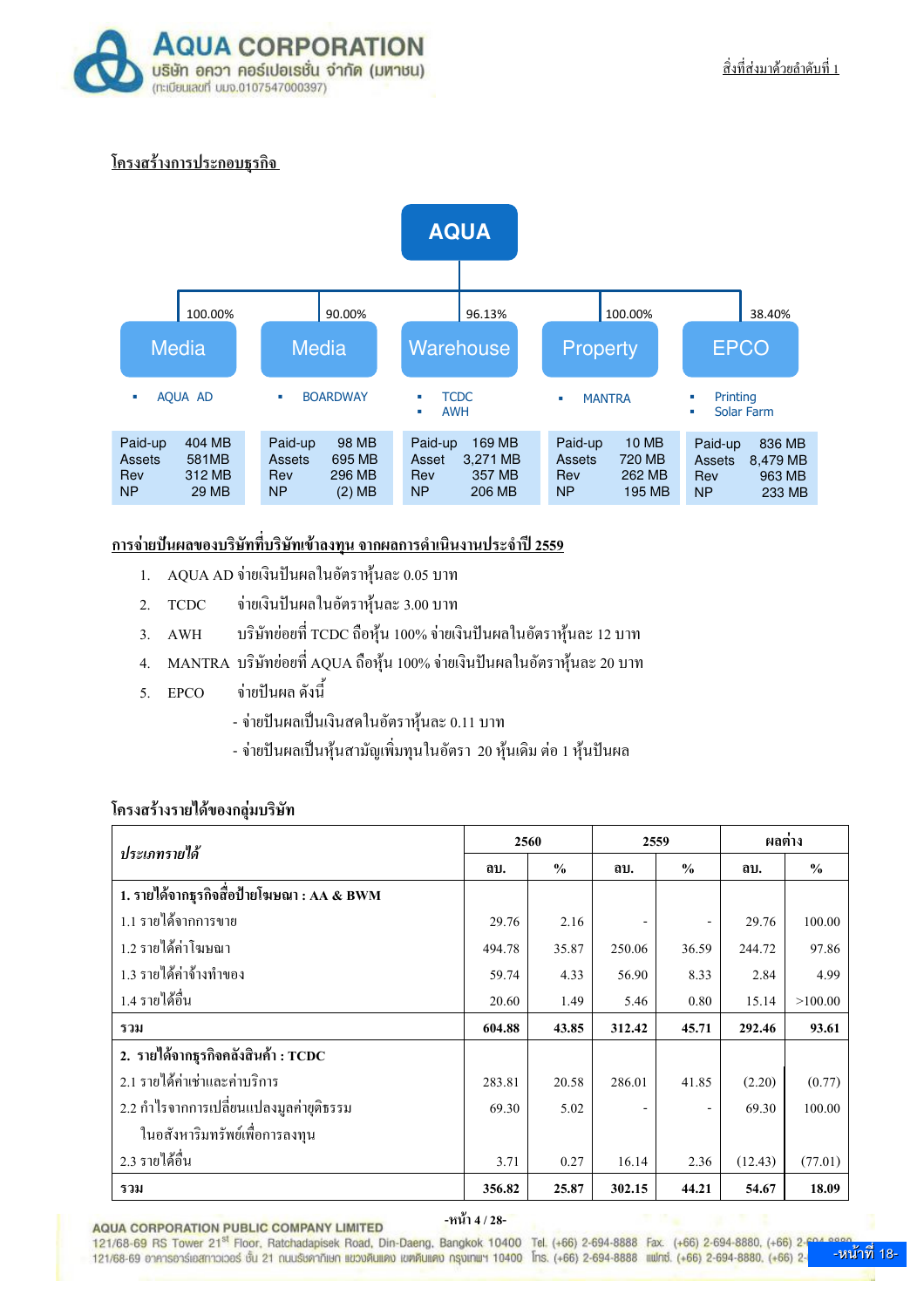

| ประเภทรายได้                                           |          | 2560          |         | 2559                         |        | ผลต่าง        |  |
|--------------------------------------------------------|----------|---------------|---------|------------------------------|--------|---------------|--|
|                                                        | ดบ.      | $\frac{0}{0}$ | ดบ.     | $\frac{0}{0}$                | ดบ.    | $\frac{0}{0}$ |  |
| 3. รายได้จากธุรกิจอสังหาริมทรัพย์ให้เช่าและบริการ : MA |          |               |         |                              |        |               |  |
| 3.1 รายได้ค่าเช่าและค่าบริการ                          | 37.59    | 2.73          |         |                              | 37.59  | 100.00        |  |
| 3.2 กำไรจากการเปลี่ยนแปลงมูลค่ายุติธรรม                | 223.94   | 16.24         |         |                              | 223.94 | 100.00        |  |
| ในอสังหาริมทรัพย์เพื่อการลงทุน                         |          |               |         |                              |        |               |  |
| 3.3 รายได้อื่น                                         | 0.69     | 0.05          | 0.32    | 0.05                         | 0.37   | >100.00       |  |
| รวม                                                    | 262,22   | 19.01         | 0.32    | 0.05                         | 261.90 | 100.00        |  |
| 4. ส่วนแบ่งกำไรจากบริษัทร่วม : EPCO                    | 79.56    | 5.77          | 45.60   | 6.67                         | 33.96  | 74.47         |  |
| รวม                                                    | 79.56    | 5.77          | 45.60   | 6.67                         | 33.96  | 74.47         |  |
| 5. รายได้อื่น : AQUA                                   |          |               |         |                              |        |               |  |
| 5.1 หนี้สูญรับคืน                                      | 1.08     | 0.08          | 3.07    | 0.45                         | (1.99) | (64.82)       |  |
| 5.2 กำไรจากการขายเงินลงทุน                             | 33.97    | 2.46          |         |                              | 33.97  | 100.00        |  |
| 5.3 กำไรจากการจำหน่ายหน่วยงานต่างประเทศ                | 6.53     | 0.47          |         |                              | 6.53   | 100.00        |  |
| 5.4 รายได้ดอกเบี้ยรับ                                  | 11.79    | 0.85          | 16.89   | 2.47                         | (5.10) | (30.20)       |  |
| 5.5 รายได้อื่น                                         | 22.50    | 1.63          | 2.97    | 0.40                         | 19.53  | >100.00       |  |
| รวม                                                    | 75.87    | 5.55          | 22.93   | 3.36                         | 52.94  | >100.00       |  |
| รวมรายได้                                              | 1,379.35 | 100.00        | 683.42  | 100.00                       | 695.93 | 101.83        |  |
| 6. ค่าใช้จ่าย                                          |          |               |         |                              |        |               |  |
| 6.1 ต้นทุนขาย                                          | 29.58    | 2.14          |         | $\qquad \qquad \blacksquare$ | 29.58  | 100.00        |  |
| 6.2 ต้นทุนบริการ                                       | 387.72   | 28.11         | 190.95  | 27.94                        | 196.77 | 103.05        |  |
| 6.3 ค่าใช้จ่ายขาย                                      | 35.56    | 2.58          | 13.12   | 1.92                         | 22.44  | 171.04        |  |
| 6.4 ค่าใช้จ่ายบริหาร                                   | 200.31   | 14.52         | 103.39  | 15.13                        | 96.92  | 93.74         |  |
| 6.5 ขาดทุนจากการเปลี่ยนแปลงมูลค่ายุติธรรม              |          |               |         |                              |        |               |  |
| ในอสังหาริมทรัพย์เพื่อการลงทุน                         |          |               | 3.67    | 0.54                         | (3.67) | (100.00)      |  |
| 6.6 ค้นทุนทางการเงิน                                   | 116.08   | 8.42          | 81.11   | 11.87                        | 34.97  | 43.11         |  |
| 7. รายได้(ค่าใช้จ่าย)ภาษีเงินได้                       | (115.72) | (8.39)        | (48.54) | (7.10)                       | 67.18  | >100.00       |  |
| 8. กำไรสุทธิ                                           | 494.38   | 35.84         | 242.63  | 35.50                        | 251.75 | 103.76        |  |
| 9. กำไรสุทธิเฉพาะบริษัท                                | 486.58   | 35.28         | 236.57  | 34.62                        | 250.01 | 105.68        |  |

กำไรสุทธิเต็มและปันส่วนคำนวณจากสัดส่วนการถือหุ้นของอควาดังนี้

| หน่วย : ล้านบาท                   | ปี 2560 |         | ปี 2559                  |         | ผลต่าง  |         |
|-----------------------------------|---------|---------|--------------------------|---------|---------|---------|
| กำไรสทธิ                          | เต็ม    | ปันส่วน | เต็ม                     | ปันส่วน | เต็ม    | ปันส่วน |
| AQUAAD – สื่อโฆษณา Billboard      | 28.97   | 28.97   | 43.87                    | 43.87   | (14.90) | (14.90) |
| $BOARDWAY - 4.1$ ชื่อโฆษณา LED    | (1.55)  | (1.40)  | $\overline{\phantom{a}}$ | -       | (1.55)  | (1.40)  |
| $TCDC - n$ ถังสินค้า              | 205.67  | 197.71  | 156.95                   | 150.88  | 48.72   | 46.83   |
| MA – อสังหาริมทรัพย์เพื่อการลงทุน | 195.26  | 195.24  |                          | -       | 195.26  | 195.24  |
| <b>EPCO</b>                       | 207.19  | 79.56   | 118.74                   | 45.60   | 88,465  | 33.96   |
| รวมกำไรสุทธิ                      | 635.54  | 500.08  | 319.56                   | 240.35  | 315.98  | 259.73  |

**AQUA CORPORATION PUBLIC COMPANY LIMITED** 

-หน้า 5 / 28-

121/68-69 RS Tower 21<sup>st</sup> Floor, Ratchadapisek Road, Din-Daeng, Bangkok 10400 Tel. (+66) 2-694-8888 Fax. (+66) 2-694-8880, (+66) 2-6 121/68-69 อาคารอาร์เอสทาวเวอร์ ชั้น 21 กนนรัชคากิเษก แขวงคินแคง เขตคินแคง กรุงเทพฯ 10400 โทร. (+66) 2-694-8888 แฟทซ์. (+66) 2-694-8880. (+66) 2-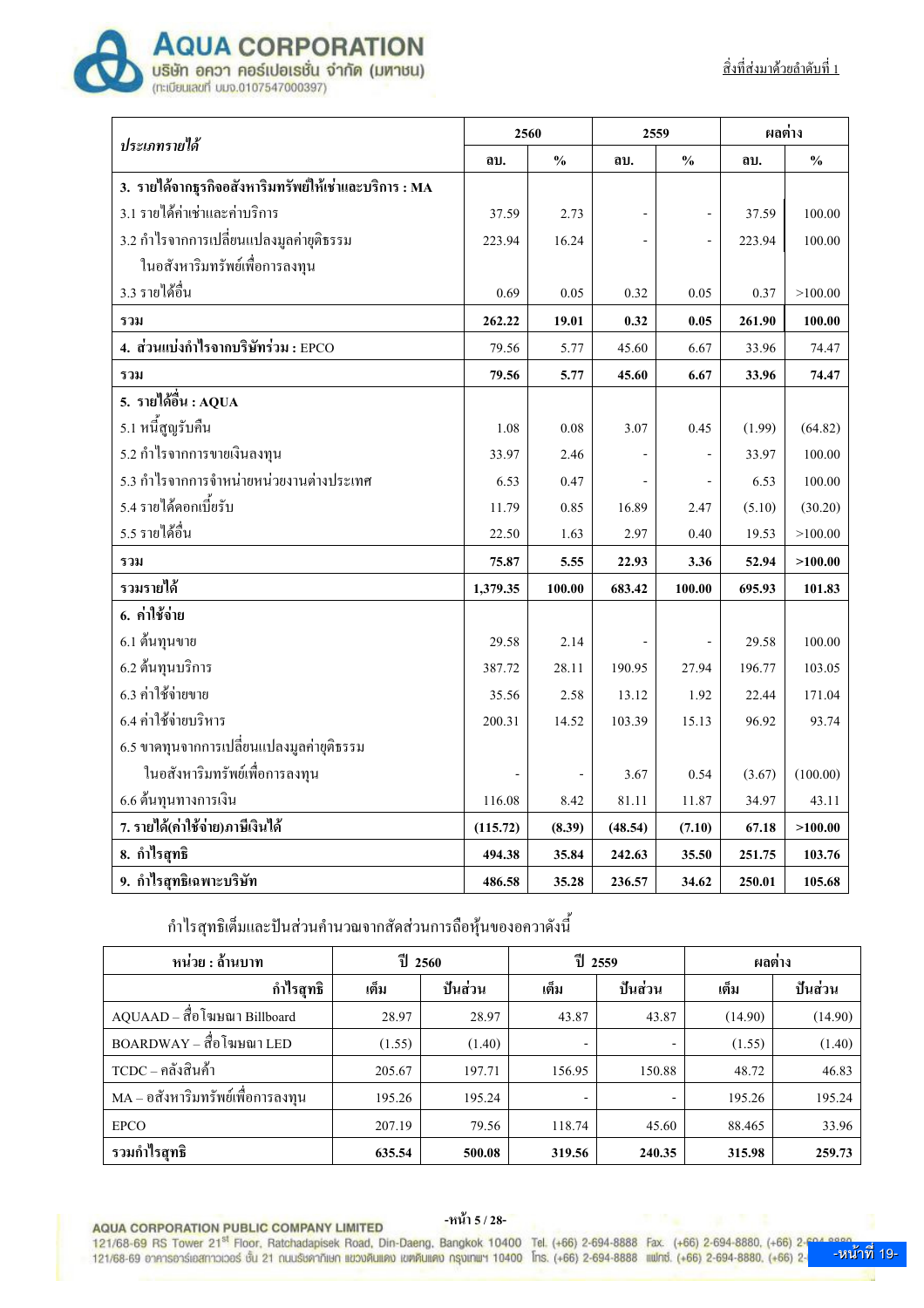

#### <u>สรุปงบแสดงฐานะการเงินรวม</u>

| หน่วย : ด้านบาท                                      | ปี 2560   | ปี 2559  | เปลี่ยนแปลง |
|------------------------------------------------------|-----------|----------|-------------|
| เงินสดและรายการเทียบเท่าเงินสด                       | 266.54    | 659.49   | (392.95)    |
| เงินลงทุนชั่วคราว                                    | 0.20      | 150.00   | (149.80)    |
| ลูกหนี้การค้าและลูกหนี้อื่นสุทธิ                     | 275.98    | 100.33   | 175.65      |
| เงินลงทุนในบริษัทร่วม                                | 756.38    | 674.65   | 81.73       |
| อสังหาริมทรัพย์เพื่อการลงทุน                         | 3,840.93  | 3,283.21 | 557.71      |
| ที่ดิน อาการและอุปกรณ์สุทธิ (รวมสินทรัพย์ใม่มีตัวตน) | 1,070.90  | 415.84   | 655.06      |
| ค่าความนิยม                                          | 385.92    | 35.96    | 349.96      |
| ้สินทรัพย์หมุนเวียนและไม่หมุนเวียนอื่น               | 88.85     | 112.53   | (23.68)     |
| สินทรัพย์รวม                                         | 6, 685.70 | 5,432.01 | 1,253.68    |
| ด้วแลกเงินขายลด                                      | 10.00     | 100.00   | (90.00)     |
| เจ้าหนี้การค้าและเจ้าหนี้อื่น                        | 106.84    | 84.37    | 22.47       |
| หุ้นกู้                                              | 158.55    |          | 158.55      |
| เงินกู้สถาบันการเงิน                                 | 2,067.61  | 1,616.48 | 451.13      |
| เงินประกันและเงินรับล่วงหน้า                         | 142.05    | 70.89    | 71.16       |
| ประมาณการหนี้สินตามมาตรฐานบัญชี                      | 426.46    | 273.73   | 152.73      |
| หนี้สินหมุนเวียนและไม่หมุนเวียนอื่น                  | 11.51     | 17.60    | (6.09)      |
| รวมหนี้สิน                                           | 2, 923.02 | 2,163.07 | 759.95      |
| ทุนชำระแล้ว                                          | 2,296.50  | 2,296.50 |             |
| หุ้นทุนซื้อคืน                                       | (66.38)   | (66.38)  |             |
| ส่วนเกินทุน                                          | 312.84    | 312.84   |             |
| กำไรสะสม                                             | 1,057.71  | 616.20   | 441.51      |
| องค์ประกอบอื่นของส่วนของผู้ถือหุ้น                   | 89.95     | 64.42    | 25.53       |
| ส่วนใด้เสียที่ไม่มีอำนาจควบคุม                       | 72.06     | 45.37    | 26.69       |
| ส่วนของผู้ถือหุ้น                                    | 3,762.68  | 3,268.94 | 493.74      |

และใค้สอบถามว่ามีผู้ถือหุ้นท่านใคจะสอบถามหรือไม่

#### นางสาวพัชรินทร์ ชาญเมธา : ผู้ถือหุ้นรายย่อยมาด้วยตนเอง

ี สอบถามเรื่องต้นทุนทางการเงินของบริษัทจำนวน 116.08 ล้านบาท มาจากไหน และเรื่องหุ้นทุนซื้อคืน ตนมี ี ข้อเสนอแนะว่าช่วงนี้ราคาห้นของบริษัทราคาตกลงมาเยอะจึงอยากให้บริษัทฯ มีโครงการซื้อห้นคืนบ้าง

#### ้นายอารักษ์ ราษฎร์บริหาร : กรรมการและรักษาการประธานเจ้าหน้าที่บริหาร

็ตอบข้อซักถามดังนี้

เรื่องต้นทุนทางการเงินของปี 2560 ที่เพิ่มขึ้นนั้นส่วนใหญ่มาจากการกู้ยืมเงินเพื่อซื้อธุรกิจและเพื่อลงทุนใน ือสังหาริมทรัพย์คือ MANTRA ประมาณ 400 ล้านบาท และในระหว่างปีมีการลงทุนใน BOARDWAY รวมถึงมีการลงทุนใน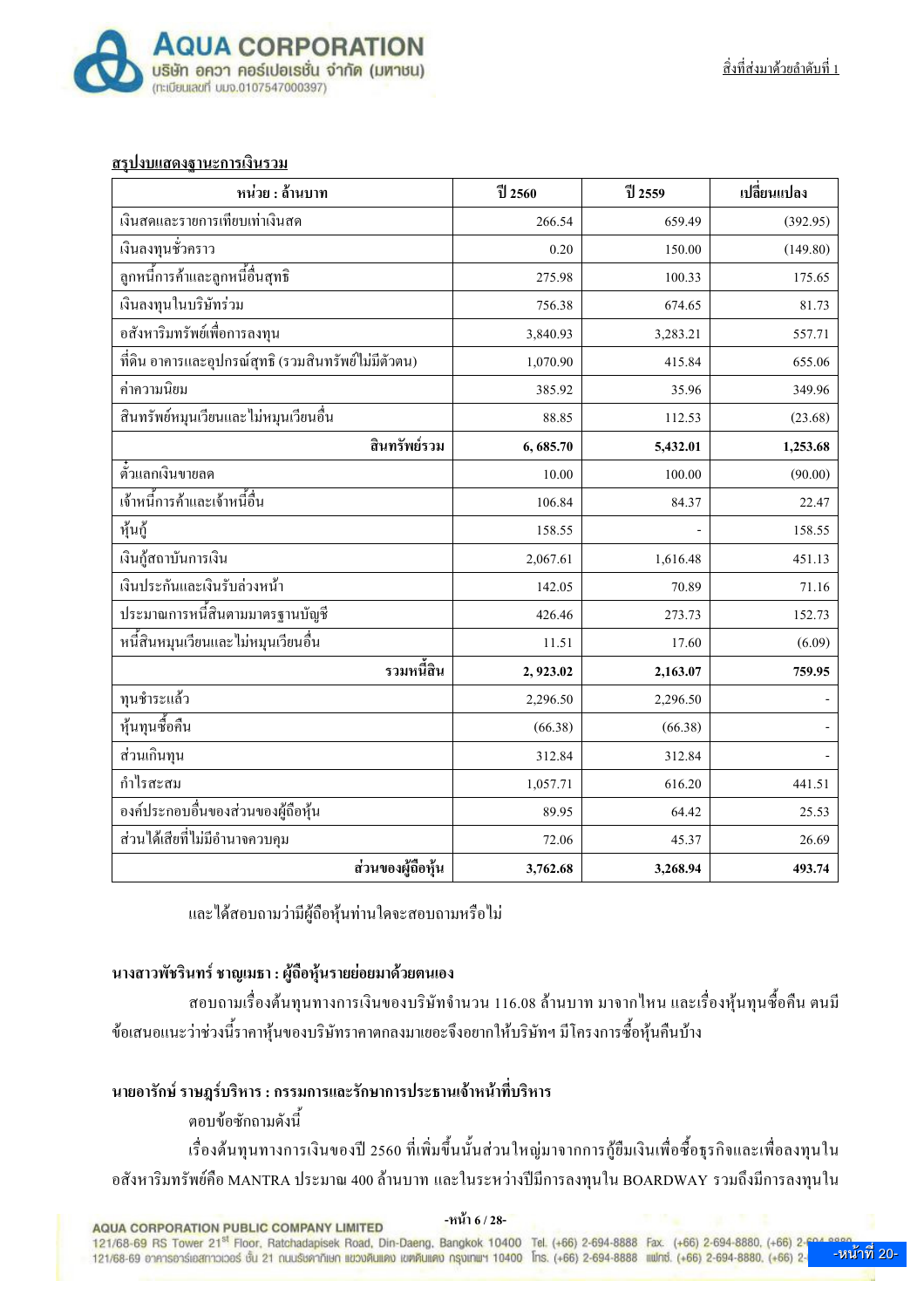

ู้ป้าย LED เพิ่มจากเดิมซึ่งมีประมาณ 20 จอ เพิ่มเป็นประมาณ 80 จอในสิ้นปี 2561 ต้องใช้เงินทนประมาณ 400 ล้านบาท โดย เงินทนที่ใช้เป็นเงินทนของบริษัทเองครึ่งหนึ่งและก้ขืมเพิ่มครึ่งหนึ่งเป็นเงินก้ระขะขาว

้ ส่วนเรื่องการซื้อหุ้นคืนนั้นบริษัทกำลังพิจารณาอยู่ เพื่อจะได้บริหารจัดการได้อย่างมีประสิทธิภาพยิ่งขึ้น

#### นายชัยยุทธ คุณธีรประเสริฐ : ผู้ถือหุ้นรายย่อยมาด้วยตนเอง

ิ สอบถามเรื่องที่ AOUA ซื้อ BOARDWAY เข้ามาโดยคาดว่าจะมีกำไรในปี 2560 แต่ทำไมถึงขาดทน

## ้นายอารักษ์ ราษฎร์บริหาร : กรรมการและรักษาการประธานเจ้าหน้าที่บริหาร

ึกล่าวว่าในปี 2560 นั้น กล่มสื่อมีผลการคำเนินการลดลงทั้งกล่มทั้ง AOUA AD และ BOARDWAY และในปี ่ 2560 BOARDWAY มีการลงทุนในป้าย LED จำนวนมาก เป็นเงินประมาณ 400 กว่าล้าน ทำให้ต้องมีค่าเช่าพื้นที่ และค่าใช้จ่าย ้อื่น ๆ เพิ่มขึ้นไปด้วย ที่สำคัญคือมีต้นทุนเงินกู้ยืมที่ยืมจาก AQUA ประมาณ 450 - 500 ล้านบาทเพื่อขยาย LED เพิ่มขึ้นมาก ี ประกอบกับในปีที่ผ่านมา กล่มธรกิจสื่อโฆษณาทั้งหมดประสบปัญหาการขายพอสมควร โดยเฉพาะเดือนแรกของใตรมาส ิสคท้ายที่จะมีผลขาดทนค่อนข้างมาก ซึ่งจริง ๆ แล้วตามผลประกอบการ BOARDWAY มีกำไรทกไตรมาสยกเว้นไตรมาสที่ 4 ที่ ้มีผลขาดทนจากยอดขายที่ลดลง และค่าเสื่อมราคา ดอกเบี้ยที่สงขึ้น

#### นายภาสกร วรรณมโนมัย : ผู้ถือห้นรายย่อยมาด้วยตนเอง

ขอเรียนถาม 2 ประเด็น ดังนี้

- 1. ค่าใช้จ่ายบริหารที่เพิ่มขึ้นเกือบ 100 ล้านบาท มาจากไหน
- 2 ค่ำความบิยม 300 กว่าล้าบ คืออะไร

## ้นายอารักษ์ ราษฎร์บริหาร : กรรมการและรักษาการประธานเจ้าหน้าที่บริหาร

์ชี้แจงเรื่องค่าใช้จ่ายบริหารที่เพิ่มขึ้นว่า เป็นผลมาจากการเข้าลงทนใน BOARDWAY เมื่อเคือนกมภาพันธ์ 2560 ี่ ส่วนเรื่องค่าความนิยม เกิดจากการลงทุนใน BOARDWAY โดยค่าความนิยมเป็นส่วนต่างของเงินลงทุนที่ AQUA จ่ายเพื่อซื้อ ห้นมากกว่ามลค่าตามบัญชีหลังจากปรับปรงด้วยการประเมินมลค่าสินทรัพย์และหนี้สินใหม่แล้ว

## นายจุลสิงห์ วสันตสิงห์ : ประธานที่ประชุม

ิกล่าวเพิ่มเติมว่า ในเรื่องนี้ว่า ตนเองก็ระมัดระวังเรื่องการซื้อ BOARDWAY ตั้งแต่แรก โดยประการแรกเรื่องราคา าะต้องไม่แพงและเป็นราคาที่ประเมินแล้วไม่สงกว่าราคาที่ควรจะซื้อได้ตามราคาตลาด ประการที่สองเรื่องความจำเป็นในการ ซื้อ BOARDWAY ซึ่งก็มีความจำเป็น เนื่องจากเดิม AQUA AD มีป้ายเป็นป้ายนิ่ง แต่ในปัจจุบันธุรกิจโฆษณามีการปรับเปลี่ยน เป็นป้าย Digital ดังนั้นจึงจำเป็นอย่างยิ่งที่จะต้องลงทุนใน BOARDWAY เพื่อการแข่งขันทางธุรกิจ และ ขอ ให้คณะกรรมการ รับข้อสังเกตนี้เป็นเรื่องสำคัญด้วย

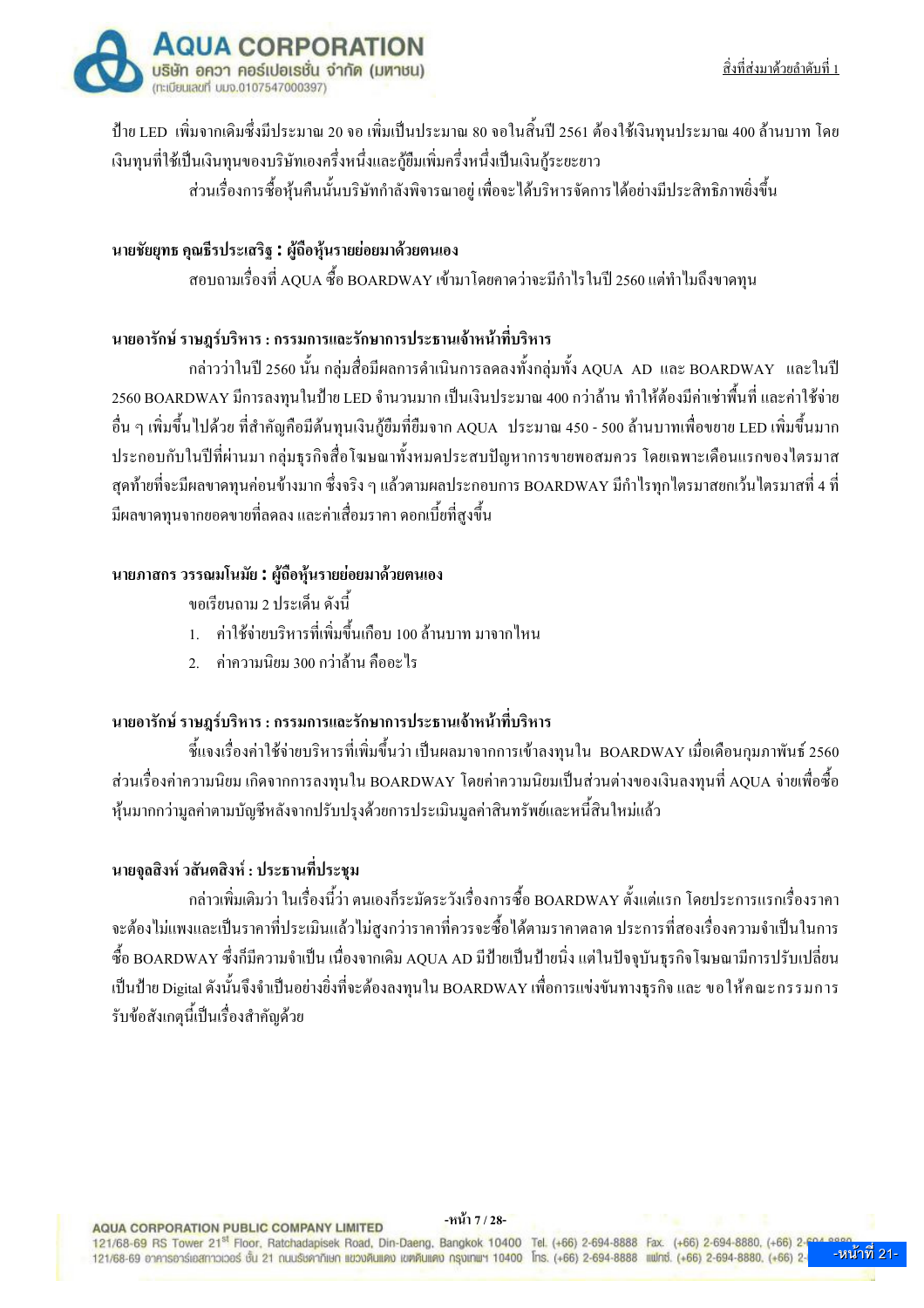

#### นายวิสูตร ประยูรพันธุ์รัตน์ : ผู้ถือหุ้นรายย่อยมาด้วยตนเอง

#### ขอสอบถามดังนี้

- 1. เรื่องการปันส่วนของกำไร 500.08 ถ้านบาท แต่กำไรสทธิของบริษัทมี 486.58 ถ้านบาท อยากทราบว่าส่วนต่าง หายไปไหบ
- 2. ในปี 2560 กำไรและรายได้ของ AQUA AD ลดลงจากปี 2559 ค่อนข้างเยอะขอความกระจ่าง

#### นางสาวเรวดี หวานชิด : เลขานุการบริษัท และ CFO

แล้ว

้ตอบข้อซักถามเรื่องการปันส่วนกำไร 500.08 ล้านบาทว่า เป็นยอคที่แสดงเฉพาะธรกิจหลักเท่านั้น

#### ้นายอารักษ์ ราษฎร์บริหาร : กรรมการและรักษาการประธานเจ้าหน้าที่บริหาร

ี ตอบเรื่องรายได้ของ AOUA AD เนื่องจากปี 2560 ตลาดโดยรวมของสื่อโฆษณาลดลงจากข้อมลที่ชี้แจงก่อนหน้านี้

#### นายวิสูตร ประยูรพันธุ์รัตน์ : ผู้ถือหุ้นรายย่อยมาด้วยตนเอง

ิสอบถามเพิ่มเติมว่าปัจจุบันป้ายของ AQUA AD เป็นแบบป้ายนิ่ง แต่ Boardway เป็นแบบ Digital ถ้ำ AQUA AD จะเปลี่ยนป้ายเป็น Digital บ้างจะต้องใช้ต้นทนเยอะหรือเปล่า

## นายปานเทพ กุลพนาภินันท์ : ประธานเจ้าหน้าที่บริหารของ BOARDWAY

ตอบข้อซักถามของผู้ถือห้นว่า ในส่วนของป้าย LED ที่เพิ่มขึ้นประมาณ 30-40 จอนั้น เป็นของ AOUA AD จำนวน 13 จอ จะต้องเลือก Location ให้เหมาะสม และใค้ยกตัวอย่างป้ายของบริษัทให้ทราบ ได้แก่ ป้ายแยกโรงแรมโซฟิเทล แบงค็อก สี่แยกประตน้ำ และอนสาวรีย์ชัยสมรภมิ

## ินายสมเจตน์ : ผู้ถือหุ้นรายย่อยมาด้วยตนเอง

ิ สอบถามเรื่องป้ายของ BOARDWAY ที่ไม่มีขึ้นโฆษณาเลย เช่นป้ายตรงห้าง เดอะมอลล์ งามวงศ์วาน ไม่มีสินค้า ์ ขึ้นมาเป็นเวลานานแล้ว และเห็นเป็นป้ายที่ Location "ไม่ค่อยดี มีสายไฟบัง บริษัทมีแผนที่จะดำเนินการอย่างไร ทำไมไม่ย้าย Location หรือดับจอไปเลย

## นายปานเทพ กลพนาภินันท์ : ประธานเจ้าหน้าที่บริหารของ BOARDWAY

์ ชี้แจงว่า หลังจากที่บริษัทสร้างป้ายเสร็จ จะมีการทดสอบระบบ และวางแผนการขาย โดย LED จะขายเป็น Pack ้ดังนั้นถ้าหากป้ายที่ยังไม่พร้อมจะไม่รวมใน Pack ขาย

## นายจลสิงห์ วสันตสิงห์ : ประธานที่ประชม

์ชี้แจงเพิ่มเติมว่า การลงทุนซื้อธุรกิจป้ายโฆษณาก็ต้องซื้อทรัพย์สินป้ายโฆษณามาทั้งหมดด้วย เวลาขายโฆษณาจะ ขึ้นอยู่กับความต้องการของลูกค้า จุดที่ดีก็จะขายใด้ง่ายกว่า

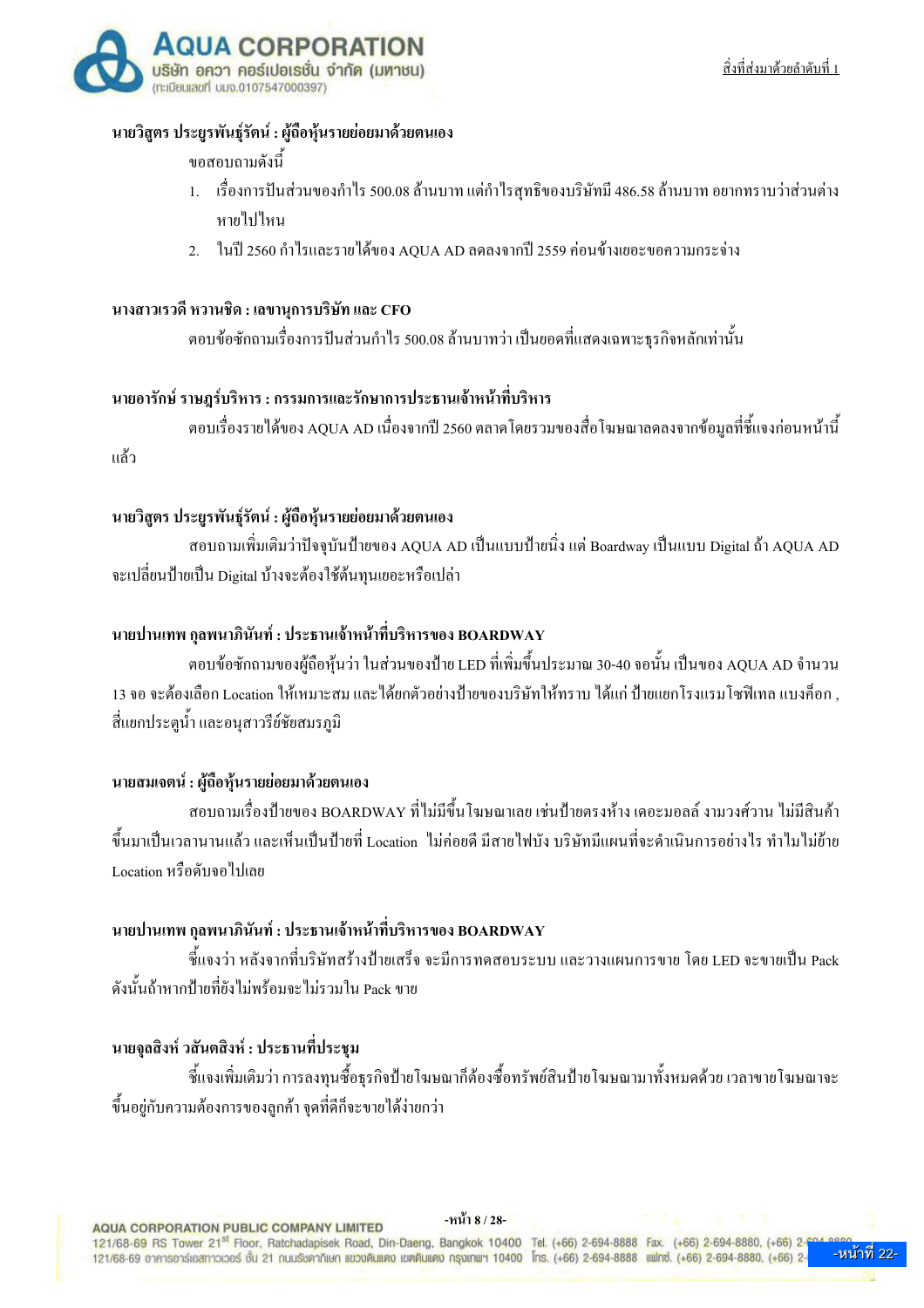

แต่ในสิ่งที่ผู้ถือห้นมองว่ามีป้าขบางป้ายที่ยังไม่มีการขึ้นสินค้าอะไรเลยก็ขอให้บริษัทรับไปดำเนินการด้วย จะมาก น้อยแค่ไหนก็ขอให้มีการลงโฆษณาบ้างอย่าปล่อยให้เสียเปล่า

# นายสมเจตน์ : ผู้ถือหุ้นรายย่อยมาด้วยตนเอง

้อยากให้บริษัทติด LOGO ป้ายบริษัทให้ชัดเจบ

นายปานเทพ กุลพนาภินันท์ : ประธานเจ้าหน้าที่บริหารของ BOARDWAY รับข้อเสนอแนะของผู้ถือหุ้น

## ผู้ถือหุ้นรายย่อยมาด้วยตนเอง

ิสอบถามในแง่ของกฎหมายว่า ก่อนหน้าที่เคยมีประเด็นเรื่องป้ายล้มจากพายูแล้วทำให้เกิดความเสียหาย สงสัยว่า ้ป้ายที่ติดถนนจะมีปัญหาเรื่องข้อกฎหมายตามมาในภายหลังหรือเปล่า เพราะตนใด้อ่านรายงาน 56-1 ของบริษัท เห็นมีประเด็น ความเสี่ยงในเรื่องนี้ด้วย

## นายปานเทพ กุลพนาภินันท์ : ประธานเจ้าหน้าที่บริหารของ BOARDWAY

์ ขี้แจงว่า เมื่อบริษัทสร้างป้ายเสร็จก็จะมีการส่งเอกสารการรับรองความมั่นคงแข็งแรงให้กับสำนักงานเขต มีการทำ ประกันภัยป้าย มีการเสียภาพี่ป้ายอย่างถกต้อง

#### นายจุลสิงห์ วสันตสิงห์ : ประธานที่ประชุม

ให้คณะกรรมการรับข้อสังเกตเรื่องความปลอดภัยแข็งแรงของป้ายเป็นเรื่องสำคัญ ขอให้ไปตรวจสอบให้ได้ ้มาตรฐาน อย่าให้เกิดเหตุการณ์โดยเฉพาะป้ายเก่า

#### นางสาวพัชรินทร์ ชาญเมธา : ผู้ถือหุ้นรายย่อยมาด้วยตนเอง

ี สอบถามเรื่องกฎหมายเกี่ยวกับป้ายที่กำลังออกมาใหม่ซึ่งมีผลให้ราคาหุ้นของธุรกิจป้ายโฆษณาตกทั้งหมดหรือไม่

## ้นายอารักษ์ ราษฎร์บริหาร : กรรมการและรักษาการประธานเจ้าหน้าที่บริหาร

์ ขี้แจงว่าน่าจะเป็นเรื่องโครงสร้างภาษีป้ายใหม่ที่จะมีการปรับอัตราขึ้น เพื่อให้สอดคล้องกับสภาพป้ายในปัจจบัน ้แต่กฎหมายนี้ก็กำลังอย่ระหว่างการพิจารณา แต่ยังไม่มีผลบังคับใช้

#### นางสาวพัชรินทร์ ชาญเมธา : ผู้ถือหุ้นรายย่อยมาด้วยตนเอง

ี่ ถามว่าถ้าหากกฎหมายนี้มีผลลังคับใช้ จะกระทบรายได้ของบริษัทอย่างไร

## ้นายอารักษ์ ราษฎร์บริหาร : กรรมการและรักษาการประธานเจ้าหน้าที่บริหาร

์ ขี้แจงว่าถ้ากฎหมายนี้บังคับใช้ก็จะกระทบกับทั้งธุรกิจ และปกติแล้วการตั้งราคาขายของบริษัทนั้นเรื่องภาระภาษีก็ จะเป็นหน้าที่ของลกค้ำที่ต้องรับผิดชอบ ดังนั้นทั้งธรกิจนี้ก็จะไม่แตกต่างกัน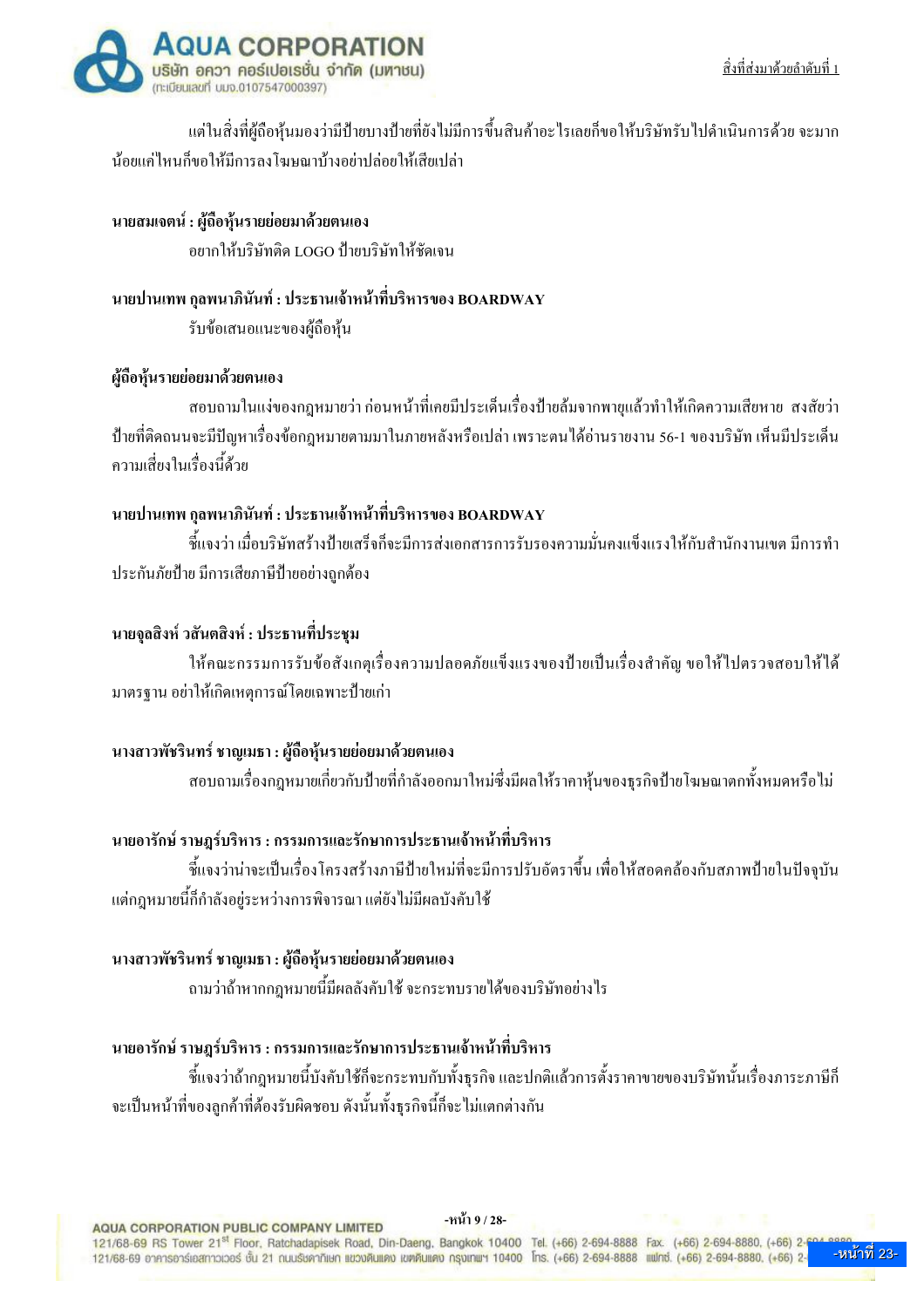

และได้สอบถามว่ามีผ้ถือห้นท่านใดจะสอบถามเพิ่มเติมอีกหรือไม่ ถ้าไม่มีผู้ถือหุ้นท่านใด จะสอบถามให้ถือว่าที่ประชุมรับทราบ

มติที่ประชุม รับทราบรายงานผลการคำเนินงานและรายงานประจำปีของคณะกรรมการบริษัทประจำปี 2560

#### วาระที่ 3. ี พิจารณาอนุมัติงบการเงินประจำปี สิ้นสุด ณ วันที่ 31 ธันวาคม 2560

้นายอารักษ์ ราษฎร์บริหาร ผู้คำเนินการประชุมได้แถลงต่อที่ประชุมว่า บริษัทได้จัดทำงบแสดงฐานะการเงินและ งบกำไรขาดทุนเบ็ดเสร็จของบริษัทประจำปี 2560 ซึ่งได้ผ่านการพิจารณาจากคณะกรรมการตรวจสอบ และผ่านการตรวจสอบ และรับรองโดยผู้สอบบัญชีแล้ว รายละเอียดปรากฏอยู่ในรายงานประจำปี 2560 (ตามสิ่งที่ส่งมาด้วย 2)

และคณะกรรมการบริษัทเห็นสมควรให้นำเสนอที่ประชุมผู้ถือหุ้นพิจารณาอนุมัติงบการเงิน (ซึ่งประกอบด้วย งบ แสคงฐานะการเงินและงบกำไรขาดทุนเบ็ดเสร็จ) ของบริษัทประจำปี 2560 สิ้นสุด ณ วันที่ 31 ธันวาคม 2560 ซึ่งผ่านการ ตรวจสอบจากผู้สอบบัญชีรับอนุญาตแล้ว

ประธานที่ประชุมได้สอบถามว่ามีผู้ถือหุ้นท่านใคจะสอบถามหรือไม่ และมีผู้ถือหุ้นท่านใด ไม่เห็นด้วย หรืองด ้ออกเสียง หรือไบ่

## นายวิสูตร ประยูรพันธุ์รัตน์ : ผู้ถือหุ้นรายย่อยมาด้วยตนเอง

ิสอบถามว่าจากงบกำไรขาดทน กำไรสทธิของบริษัท 486.58 ล้านบาท ถ้าหัก Extra Transaction ออก 293 ล้านบาท จะทำให้เหลือกำไรจริงประมาณ 200 ล้าน อยากขอความมั่นใจจากผ้บริหารว่าในปี 2561 ถ้าไม่นับ Extra Transaction จะกลับมา ดีกว่าที่ควรจะเป็นหรือเปล่า

## ้นายอารักษ์ ราษภร์บริหาร : กรรมการและรักษาการประธานเจ้าหน้าที่บริหาร

์ ขี้แจงว่าอาจจะตัดไม่ได้ 100% เนื่องจากรายได้ 200 กว่าถ้านบาทที่เพิ่มขึ้นนี้มี Deferred Tax อยู่ด้วย ถ้าหัก Deferred Tax ออก จะเหลือ 180-190 ล้านบาท ซึ่งผลประกอบการของปี 2560 ยังคงสูงกว่าปีก่อน การลดลงจาก Cash Dividend ี ค่อนข้างเยอะ เนื่องจากปี 2560 EPCO จ่ายปันผลเป็นห้น ซึ่งไม่สามารถบันทึกเป็นรายได้ได้ ต้องบันทึกเป็นส่วนลดจากมลค่า ี การลงทนในห้น EPCO แทน อย่างไรก้ตามบริษัทมีรายได้จาก Mantra เพิ่มขึ้นจากโครงการที่ลงทนไปแล้วเสร็จและสามารถ รับรู้รายได้ในปี 2560 โดยภาพรวมหากไม่รวม Extra Transaction สูงกว่าปีก่อนประมาณร้อยละ 14-15

## นายวิสูตร ประยูรพันธุ์รัตน์ : ผู้ถือหุ้นรายย่อยมาด้วยตนเอง

ิสอบถามต่อว่า MANTRA บริษัทรับรู้รายได้แค่ครึ่งปีใช่มั้ย

## ้นายอารักษ์ ราษฎร์บริหาร : กรรมการและรักษาการประธานเจ้าหน้าที่บริหาร

ิบริษัทรับรู้รายใด้ของ MANTRA ตั้งแต่เดือนเมษายน 2560 เพียงเฟสเดียว และตั้งแต่เดือนสิงหาคม 2560 รับรู้ รายได้เต็ม 100%

#### นายวิสูตร ประยูรพันธุ์รัตน์ : ผู้ถือหุ้นรายย่อยมาด้วยตนเอง

ในปี 2561 สัญญาเช่าของ MANTRA ก็ยังเป็นเหมือนเดิม รายใด้กี่ควรจะมากกว่าปี 2560 ใช่หรือไม่

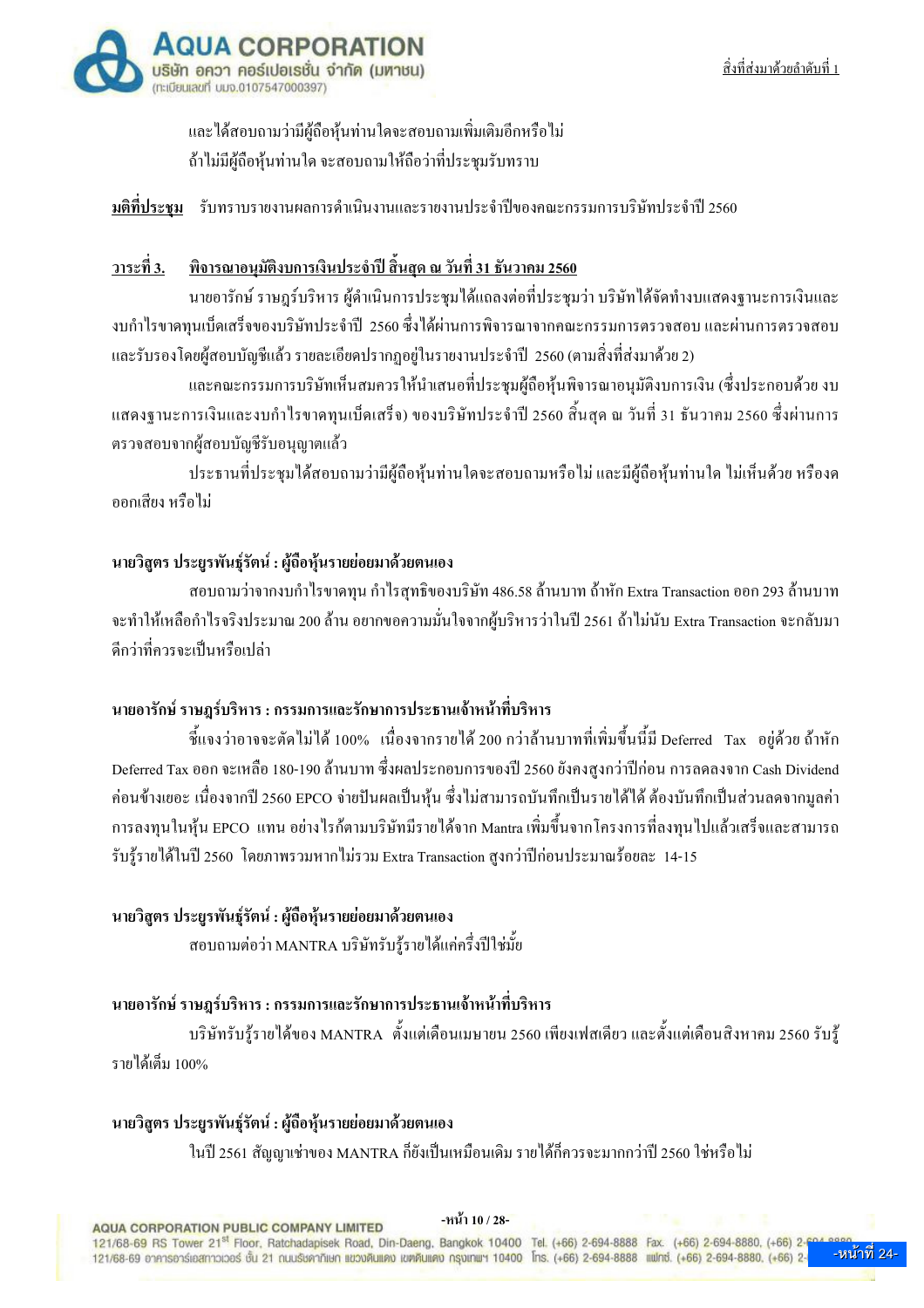

#### ้นายอารักษ์ ราษฎร์บริหาร : กรรมการและรักษาการประธานเจ้าหน้าที่บริหาร

ในปี 2561 รายได้ของ MANTRA จะมากกว่าปี 2560 โดยจะมีรายได้ประมาณ 60 ถ้านบาท

และได้สอบถามว่ามีผู้ถือหุ้นท่านใดจะสอบถามเพิ่มเติมอีกหรือไม่ ถ้าไม่มีผู้ถือหุ้นท่านใด ไม่เห็นด้วย หรืองดออกเสียง ให้ถือว่าที่ประชุมมีมติเป็นเอกฉันท์

<u>ุมติที่ประชุม</u> อนุมัติงบการเงินประจำปี สิ้นสุด ณ วันที่ 31 ธันวาคม 2560 ซึ่งผ่านการตรวจสอบจากผู้สอบบัญชีรับอนุญาตแล้ว ้ด้วยคะแนนเสียงข้างมากดังนี้ (ในวาระนี้มีผู้ถือหุ้นเข้าร่วมประชุมเพิ่มจำนวน 9 ราย คิดเป็นจำนวนหุ้น 102,253,700 หัน)

| มติ         | คะแนนเสียง    | ร้อยละของจำนวนหุ้น<br>ที่มีสิทธิออกเสียง |
|-------------|---------------|------------------------------------------|
| เห็นด้วย    | 1,621,129,666 | 98.9250                                  |
| ไม่เห็นด้วย | 485,006       | 0.0296                                   |
| งคออกเสียง  | 17,131,100    | 1.0454                                   |
| บัตรเสีย    | ไม่มีบัตรเสีย |                                          |

#### วาระที่ 4. ี พิจารณาอนุมัติการจัดสรรเงินกำไรเพื่อสำรองตามกฎหมาย และจ่ายเงินปันผล สำหรับผลการดำเนินงาน ประจำปี 2560

นายอารักษ์ ราษฎร์บริหาร ผู้ดำเนินการประชมได้แถลงต่อที่ประชมว่า ปี 2560 บริษัทมีกำไรสทธิ์ จำนวน 48.38 ้ถ้านบาท (งบเฉพาะกิจการ) และคณะกรรมการเห็นควรเสนอให้ที่ประชุมผู้ถือหุ้นพิจารณาอนุมัติจัคสรรเงินกำไรสุทธิประจำปี 2560 เป็นเงินสำรองตามกฎหมายจำนวน 2,4219,201.40 บาท และอนุมัติจ่ายเงินปันผลเป็นจำนวนเงิน 45,069,613 บาท คิดเป็น ้เงินปันผลจ่ายในอัตราหุ้นละ 0.01 บาท โดยกำหนดให้วันที่ 27 เมษายน 2561 เป็นวันให้สิทธิผู้ถือหุ้น ("Record Date") ในการ ้รับเงินปันผล และกำหนดง่ายเงินปันผลในวันที่ 15 พฤษภาคม 2561 โดยจะจ่ายเมื่อได้รับการอนุมัติจากที่ประชุมสามัญผู้ถือหุ้น ประจำปี 2561 แล้ว

|    | รายการ                                 | ปี 2560                  | $\tilde{1}$ 2559 | $\tilde{1}$ 2558 |
|----|----------------------------------------|--------------------------|------------------|------------------|
|    | กำไรที่นำมาจัดสรร (ล้านบาท)            | 48.38                    | 74.78            | 145.04           |
|    | 1.1 กำไรสุทธิ (ล้านบาท)                | 48.38                    | 74.78            | 108.94           |
|    | 1.2 กำไรสะสม (ล้านบาท)                 | $\overline{\phantom{a}}$ |                  | 36.10            |
| 2. | ้สำรองตามกฎหมาย (ล้านบาท)              | 2.42                     | 3.74             | 7.25             |
|    | 3. กำไรที่ใช้คำนวณเงินปันผล (ล้านบาท)  | 45.96                    | 71.04            | 137.79           |
| 4. | จำนวนหุ้น (ถ้านหุ้น)                   | 4,506.96                 | 4,506.96         | 4,593            |
| 5. | เงินปันผลจ่ายต่อหุ้น(บาท/หุ้น)         | 0.01                     | 0.01             | 0.03             |
| 6. | รวมเงินปันผลจ่ายทั้งสิ้น(ล้านบาท)      | 45.07                    | 45.07            | 137.79           |
| 7. | อัตราจ่ายเงินปันผลจ่ายต่อกำไรข้อ 3 (%) | 98.06                    | 63.44            | 100.00           |

รายละเอียดการจ่ายเงินปันผลเปรียบเทียบตั้งแต่ปี 2558 ถึง 2560

ทั้งนี้การจ่ายเงินปันผลประจำปี 2560 เป็นไปตามนโยบายการจ่ายเงินปันผลของบริษัท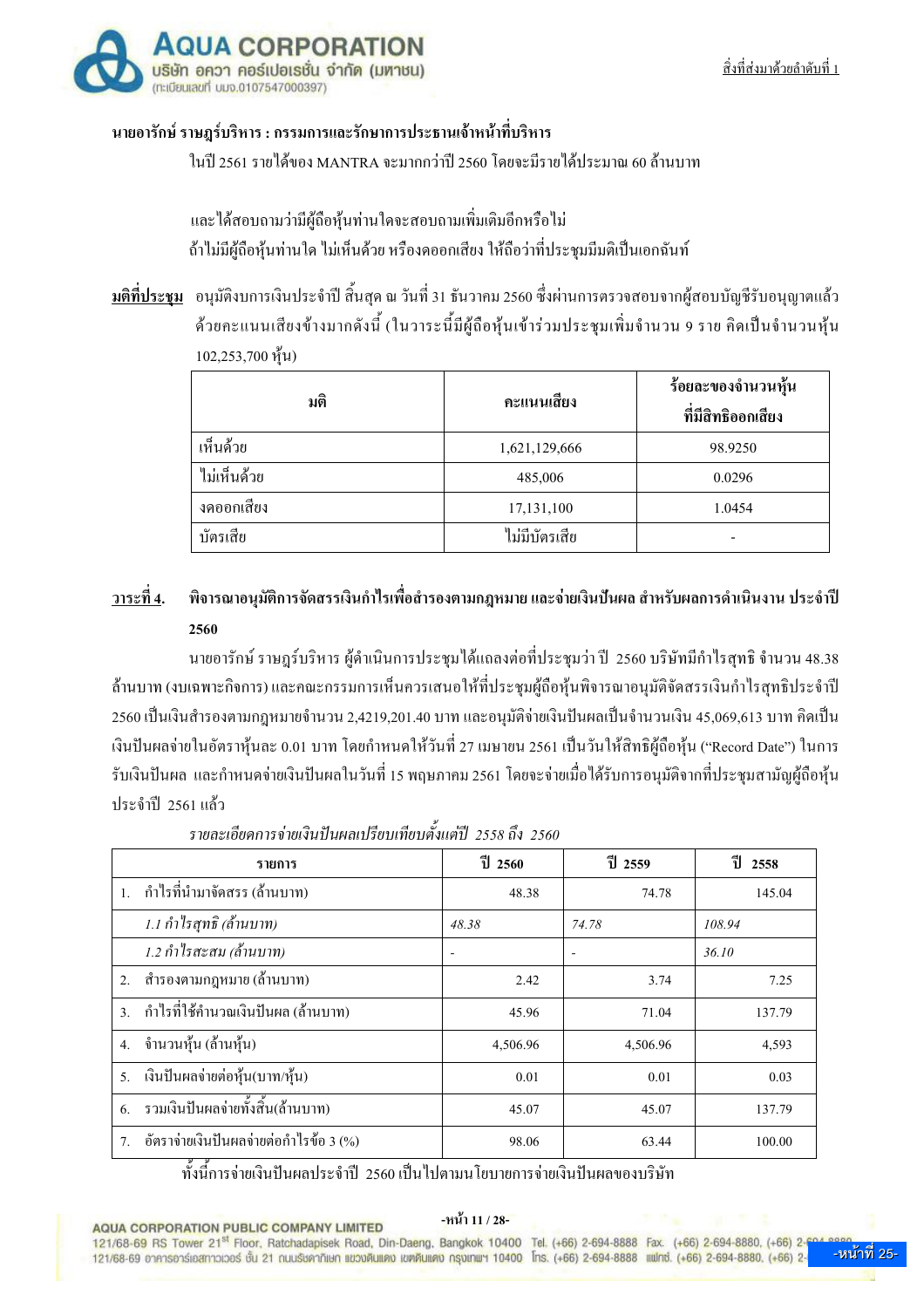

และสอบถามว่า ผู้ถือห้นท่านใดมีข้อสงสัยที่จะสอบถามหรือไม่ และมีผู้ถือห้นท่านใด ไม่เห็นด้วย หรืองดออกเสียง หรือไม่

#### นายสมชาย ภู่อนันต์ชัย : ผู้ถือหุ้นรายย่อยมาด้วยตนเอง

ี สอบว่าจากทำเลที่ต้องป้ายของบริษัทที่ตนเห็นก็มีทำเลดี ๆ อยู่เยอะ และผลประกอบการก็มีกำไร แต่จ่ายปันผล น้อยลงทกปี

## ้นายอารักษ์ ราษฎร์บริหาร : กรรมการและรักษาการประธานเจ้าหน้าที่บริหาร

์ ขี้แจงว่ากำไรที่นำมาจัดสรรนั้นเป็นกำไรจากงบเฉพาะกิจการ ในปี 2560 มีกำไรสทธิ 48.38 ล้านบาท ซึ่งมีกำไร ิลคลงจากปี 2559 เนื่องจากจาก EPCO จ่ายปันผลเป็นหุ้นและเงินสคบางส่วน โดยในปี 2559 EPCO เริ่มมีการลงทุนใน โรงไฟฟ้าของบริษัทลูกคือ EP โดยใช้แหล่งเงินทุนจากการออกตัว B/E และหุ้นกู้ ตั้งแต่ปี 2559 และการเข้าซื้อโครงการแล้ว ูเสร็จในไตรมาสสดท้ายของปี 2560 จึงทำให้เกิดภาระต้นทนดอกเบี้ยมาตั้งแต่ปี 2559 จึงทำให้ผลประกอบการของ EPCO ลดลง ในปี 2559 และเริ่มดีขึ้นในปี 2560 ในขณะที่ผลกระทบโดยตรงกับ AQUA คือเงินปันผลที่เป็นเงินสดจาก EPCO ลดลง เนื่องจาก EPCO จ่ายเป็นห้นแทน ดังนั้นกำไรสทธิในส่วนของงบ AOUA จึงลดลง ในปี 2560 AOUA จ่ายปันผลร้อยละ 98.06 ของกำไร ี่ สทธิหลังหักสำรองตามกฎหมายแล้ว และปีต่อไปคาดว่าจะเริ่มดีขึ้นเนื่องจากการลงทนสำเร็จเรียบร้อยแล้ว จะทำให้เงินปันผล ในปีต่อ ๆ ไปมีแนวโน้มที่ดีขึ้น

## นายภาสกร วรรณมโนมัย : ผู้ถือหุ้นรายย่อยมาด้วยตนเอง

ิสอบถามว่าตามนโยบายการจ่ายเงินปันผลของบริษัทไม่ต่ำกว่า 40% แต่ถ้าคโครงสร้างการถือห้นจะเห็นว่า AOUA ู้ถือห้นแต่ละบริษัทเกือบ 100% ยกเว้น EPCO เวลาเราเอาเงินไปลงทนเราจะต้องเอาเงินจากบริษัทนี้ แต่เวลาจ่ายปันผลถกแบ่ง ้ทั้ง ๆ ที่กำไรถึง 0.10 บาท แต่เวลาจ่ายเงินปันผลยึดกระเป๋าที่ถูกนำเงินไปใช้ให้มันถูก ทำอย่างนี้ถูกต้องหรือไม่ ตนคิดว่าน่า ้จะต้องมีการเปลี่ยนแปลงในนโยบาย เพราะจริง ๆ แล้วในนโยบายไม่ได้ระบุไว้ตั้งแต่แรกว่าการจ่ายเงินปันผลนั้นจะต้องเป็นการ ้จ่ายจากงบเฉพาะกิจการ และ AOUA ก็เพิ่งซื้อกิจการเพิ่มเกือบ 100% ในปี 2559-2560 ทำให้ธรกิจโดยตรงของ AOUA คือป้าย โฆษณา และยังมีการซื้อบริษัทป้ายโฆษณาเพิ่มเข้ามาอีก ทำใมจึงไม่เป็นบริษัทเดียว เพื่อลดภาระค่าตรวจสอบภาษี ค่าใช้จ่าย ้ดำเนินการและค่าใช้จ่ายบริหารต่าง ๆ และไม่ต้องมีกรรมการหลาย ๆ คน เพราะเป็นธุรกิจเดียวกันแล้ว ขอเสนอให้บริษัท พิการณาด้วย

## นายจุลสิงห์ วสันตสิงห์ : ประธานที่ประชุม

ี การจ่ายเงินปันผลตามกฎหมายกำหนดให้จ่ายจากผลกำไรของกิจการนั้นๆ อย่างไรก็ตามให้คณะกรรมการรับข้อ สังเกตเรื่องการจ่ายเงินปันผลไว้ด้วย

## นายสมชาย ภ่อนันต์ชัย : ผู้ถือห้นรายย่อยมาด้วยตนเอง

ิ สอบถามว่าหุ้น EPCO ที่บริษัทถืออยู่ตอนนี้ราคาก็ลง และ EPCO ก็กำลังมีปัญหา ทำไมบริษัทไม่ขายแล้วนำเงินมา จ่ายปันผลผู้ถือหุ้น

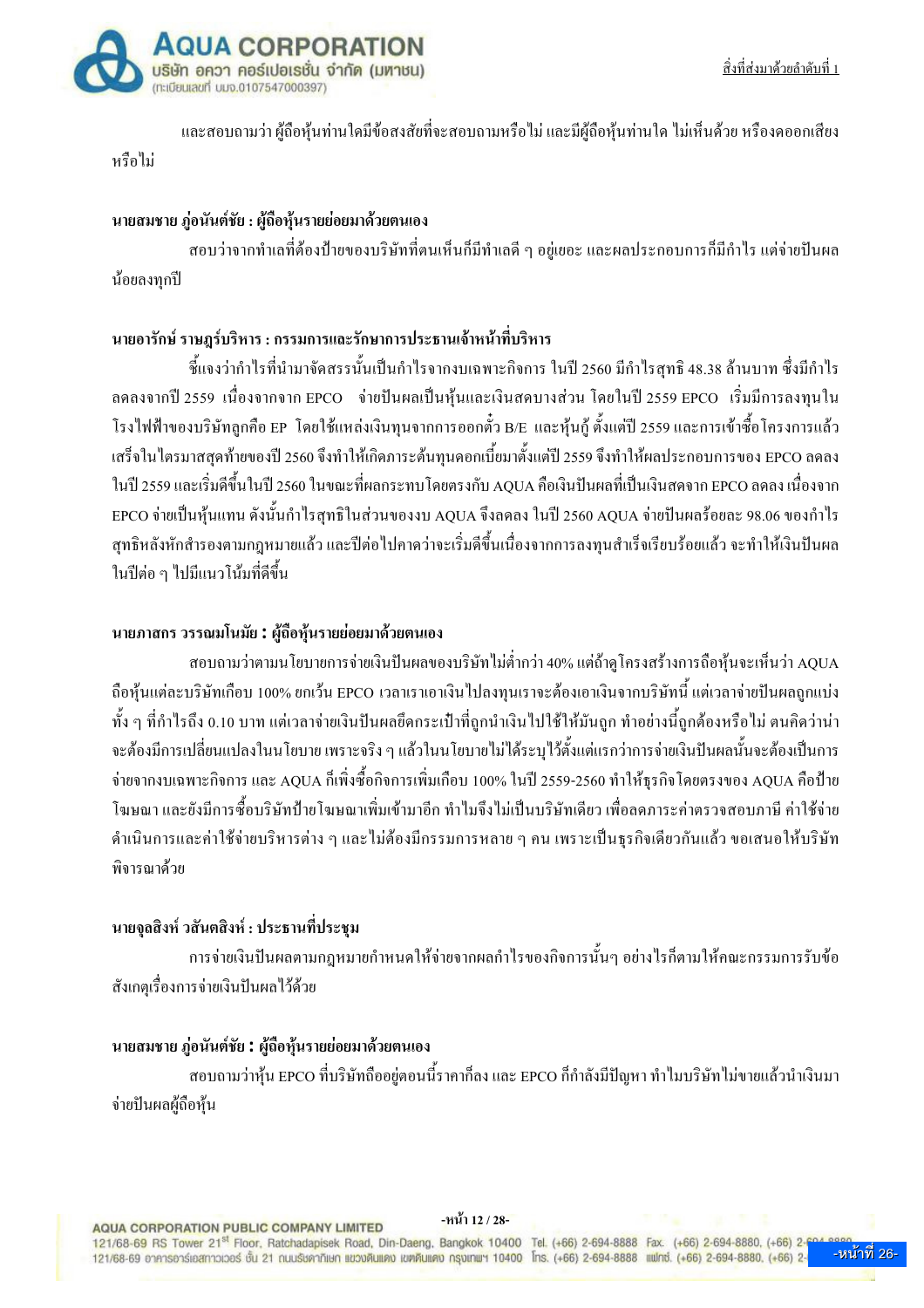

## ้นายอารักษ์ ราษฎร์บริหาร : กรรมการและรักษาการประธานเจ้าหน้าที่บริหาร

์ ชี้แจงว่าถ้าขายหุ้น EPCO ผู้ถือหุ้นก็จะได้รับเงินส่วนนั้นแก่กรั้งเคียว การลงทุนเป็นการหวัง Recurring Income ที่ ้ผ่านมา EPCO ก็เพิ่งจะมีปัญหาในช่วงหลัง ๆ เนื่องจากมีการขยายธุรกิจอาจมีปัญหาเรื่องการจ่ายปันผลบ้าง แต่การลงทุนก็จบ ี หมดแล้ว และต้นทนที่ AOUA ลงใน EPCO ประมาณ 2 บาทก็ไม่แพงมาก ที่ผ่านมาราคาขึ้นเป็น 5 บาทกว่าแล้ว และบริษัท ่ ไม่ได้ต้องการขายหุ้นเพื่อทำกำไร บริษัทต้องการผลตอบแทนที่มาจากการลงทุนมากกว่าซึ่ง EPCO จ่ายปันผลก่อนข้างดีมาตลอด และต่อไป EPCO จะมีการลงทุนใน EP ซึ่งเป็นธุรกิจที่ดี ปัจจุบัน EP มีสัดส่วนของกำไรประมาณ 70-75% ของกำไรของ EPCO ซึ่งมองว่า AOUA จะไม่ขายห้น EPCO ออกเนื่องจากยังมีผลตอบแทนอีกมาก

#### นายภาสกร วรรณมโนมัย : ผู้ถือหุ้นรายย่อยมาด้วยตนเอง

ึกล่าวว่าตนใด้ศึกษาธรกิจหลักของ AQUA ที่เป็น Recurring Income กือ TCDC , MANTRA รวมถึง EPCO ด้วย ้ จึงมองว่าการลงทุนใน AQUA ก็เหมือนการลงทุนใน Bond ตัวหนึ่ง แต่ขอ Comment เรื่องน โยบายการจ่ายเงินปันผลที่ระบุว่าไม่ ้น้อยกว่าร้อยละ 40 แต่ก็ไม่มีระบุว่าจากงบเฉพาะกิจการ จึงอยากให้แก้นโยบายว่าไม่น้อยกว่าร้อยละ 40 ของกลุ่มบริษัทไปเลย

## ้นายอารักษ์ ราษภร์บริหาร : กรรมการและรักษาการประธานเจ้าหน้าที่บริหาร

์ ชี้แจงว่าการจ่ายเงินปันผลตามกฎหมายจะจำกัดเฉพาะบริษัทนั้น ๆ เท่านั้น ไม่สามารถทำข้อบังคับให้ไปครอบคลุม ้กับบริษัทอื่นได้ ยกเว้นว่าในอนาคต บริษัทที่ AOUA ไปลงทนมีกำไรและ AOUA สามารถเรียกเงินปันผลกลับมาได้ก็จะนำมา ี่ จ่ายปันผลให้ผู้ถือหุ้น แต่ขณะนี้หลายบริษัทยังเป็นช่วงที่กำลังลงทุนอยู่ เช่น TCDC จะเห็นว่า Cash Flow ค่อนข้างมาก ซึ่งจริง ๆ แล้วจะต้องจ่ายกืนหนี้ธนาคารประมาณ 70-80% ซึ่งธนาคารกำหนดไว้เลยว่าการจ่ายเงินปันผลจะต้องได้รับอนุญาตจากธนาคาร ก่อน เช่นเดียวกับ BOARDWAY ซึ่งต่อไปก็จะต้องกืนหนี้ให้กับ AOUA ก่อนจึงจะสามารถจ่ายปันผลได้

## นายภาสกร วรรณมโนมัย : ผู้ถือหุ้นรายย่อยมาด้วยตนเอง

หมายความว่าขึ้นอยู่กับนโยบายการจ่ายเงินปันผลของแต่ละบริษัทด้วยว่าจะจ่ายให้กับ AQUA เท่าไรใช่หรือไม่ เมื่อง่ายให้ AQUA น้อยจึงมีผลให้ AQUA ง่ายปันผลให้กับผู้ถือหุ้นน้อยตามไปด้วย

ในส่วนของ EPCO นั้นโรงไฟฟ้าของ EP 2 โรงใหญ่ Operated COD ไปเมื่อปีก่อน แสดงว่าปี 2561 EP จะสามารถ จ่ายเงินปันผลให้กับ EPCO ได้เต็มใช่หรือไม่

## ้นายอารักษ์ ราษภร์บริหาร : กรรมการและรักษาการประธานเจ้าหน้าที่บริหาร

์ ขี้แจงว่ากรณีของ EP ก็เช่นเดียวกับ TCDC เลย ธุรกิจ SHTC และ PPTC ของ EP มีการกู้เงินลงทุนประมาณ 70% ี ดังนั้นช่วงแรก ๆ ธนาคารจะนำเงินต้นและดอกเบี้ยเข้าสู่ DSRC ก่อน และถ้าจะจ่ายปันผลก็ต้องขออนุญาตจากธนาคารก่อน ี ดังนั้นเงินส่วนใหญ่ที่เป็นกำไรจะถูกจัดสรรไปคืนเงินต้นและดอกเบี้ยเป็น Priority ของธนาคาร ต้องรอระยะเวลาหนึ่งจึงจะ ได้รับเงินปันผลเต็มจาก PPTC และ SHTC

## ผู้ถือหุ้นรายย่อยมาด้วยตนเอง

ิ สอบถามว่า EPCO จะนำ EP เข้าซื้อขายในตลาดหลักทรัพย์ และประกาศว่าจะให้ผู้ถือหุ้นของ EPCO สามารถเข้า ซื้อหุ้นใด้ในอัตราส่วน 10:1 ถามว่า AQUA ถือหุ้น EPCO อยู่แล้ว AQUA จะใด้หุ้นของ EP หรือไม่ ถ้าใด้มาจะจัดการอย่างไร จะเข้าไปเป็น Corporate Asset หรือจะกระจายต่อให้กับผ้ถือห้นของ AOUA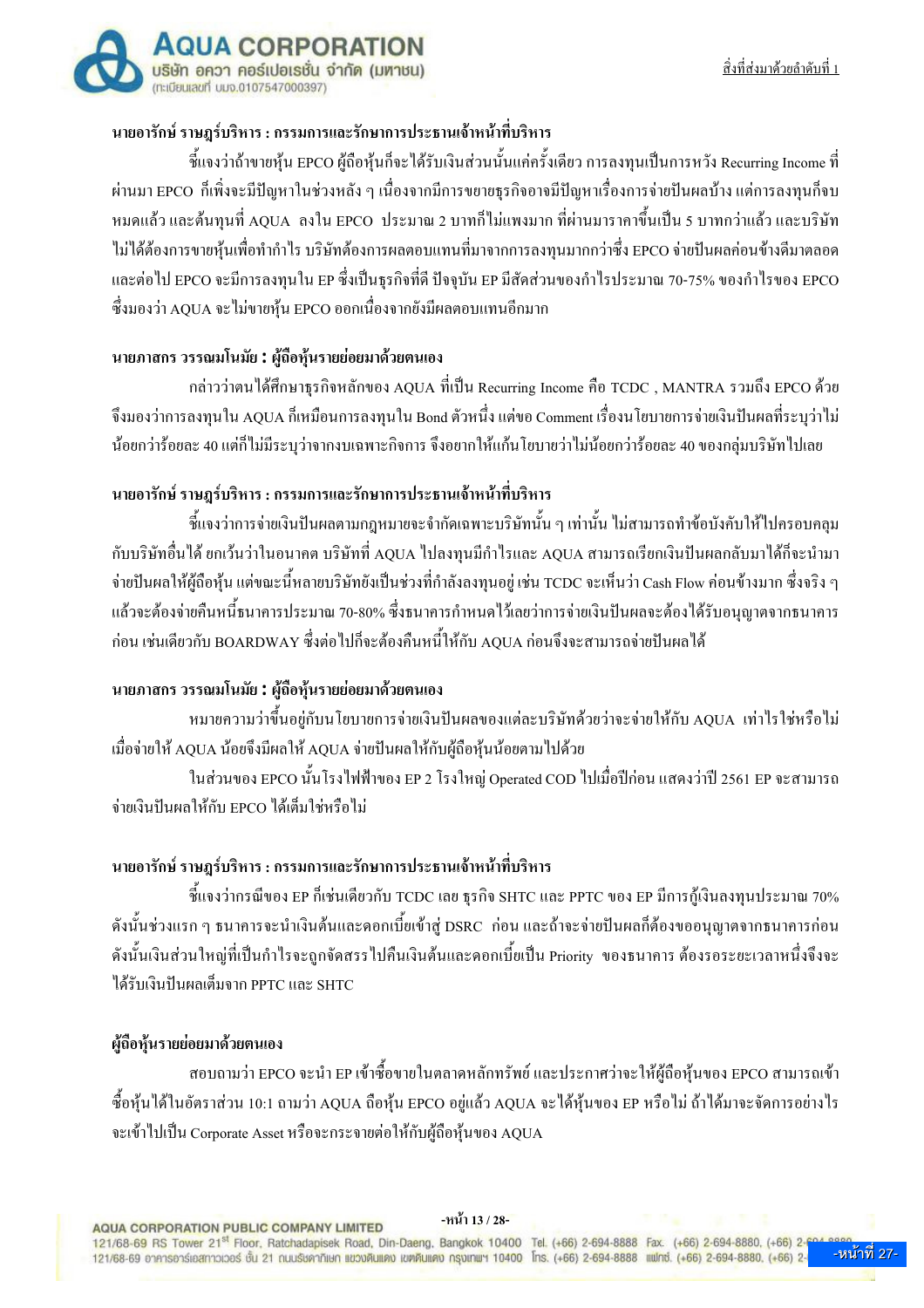

#### ้นายอารักษ์ ราษฎร์บริหาร : กรรมการและรักษาการประธานเจ้าหน้าที่บริหาร

์ ขี้แจงว่า AQUA เป็นผู้ถือหุ้นของ EPCO มีสิทธิในการเข้าซื้อหุ้น EP ส่วนการพิจารณาให้สิทธิกับผู้ถือหุ้นของ AQUA นั้นอยู่ระหว่างขอความเห็นกับ กลต. อยู่ว่าการกระจายหุ้นแบบนี้สามารถทำใด้หรือไม่เพราะสิทธิอยู่ที่ AQUA หาก AQUA ต้องการให้สิทธินี้กับผู้ถือหุ้นรายย่อยของบริษัทแทน ทาง FA ของ EP ก็กำลังหารือเรื่องนี้กับ ตลท. และ กลต. อยู่ สิ้น ้ เคือนเมษาขนนี้ก็จะขื่น Filing กับ กลต. และคิดว่าจะได้ข้อสรุปภายในสัปดาห์หน้า

#### ผู้ถือหุ้นรายย่อยมาด้วยตนเอง

ิสอบถามว่า AOUA จะเข้าไปซื้อห้นเพิ่มทนของ EP แน่นอนใช่หรือไม่

## ้นายอารักษ์ ราษฎร์บริหาร : กรรมการและรักษาการประธานเจ้าหน้าที่บริหาร

ตอบว่า AOUA จะเข้าซื้อตามสิทธิที่ได้รับ แต่อาจจะโอนสิทธิให้ผู้ถือห้นต่อไปได้หรือไม่

#### ผู้ถือห้นรายย่อยมาด้วยตนเอง

กล่าวว่าอย่างนั้น ถ้าไม่สามารถทำได้ อย่างไรเสีย AQUA ก็ควรจะต้องใช้สิทธิในฐานะผู้ถือหุ้น ซึ่งจะเพิ่มทุน หรือไม่ก็ได้ แต่ถ้า AQUA ได้แจ้งความประสงค์ชัดเจนแล้วว่า อย่างไรก็ตาม AQUA จะต้องใช้สิทธิตามสัดส่วนแน่นอน ส่วนจะ ใช้สิทธิแล้วจะดำเนินการเป็น Corporate Asset โดยใช้ทรัพย์สินของบริษัทเข้าซื้อหรือจะกระจายห้นต่อให้ผู้ถือห้นของ AOUA ก็ ้เป็นไปได้ แต่ถ้า AOUA เข้าไปเพิ่มทนก็ต้องใช้เงินเพิ่ม และจะมีการเพิ่มทนที่ AOUA อีกหรือไม่

#### นายจุลสิงห์ วสันตสิงห์ : ประธานที่ประชุม

กล่าวว่าถ้า EPCO เพิ่มทน AOUA ซึ่งเป็นผู้ถือห้นของ EPCO ก็จะต้องซื้อห้นเพิ่มทน ส่วนจะใช้เงินจากใหน หรือจะกระจายห้นอย่างไรก็ต้องอย่ภายใต้เงื่อนไขของ กลต.

#### ผู้ถือหุ้นรายย่อยมาด้วยตนเอง

ึกล่าวว่า AOUA มี Flee Float เยอะ อย่างไรก็ขอให้กระจายสิทธิประโยชน์นี้ให้กับผู้ถือห้นรายย่อยด้วย ถ้าชัดเจน ้แล้วขอให้แจ้งข่าวให้ผู้ถือหุ้นทราบด้วย

้ถ้าไม่มีผู้ถือห้นท่านใด ไม่เห็นด้วย หรืองดออกเสียง ให้ถือว่าที่ประชมมีมติเป็นเอกฉันท์

<mark>ิ่มติที่ประชม</mark> อนมัติการจัดสรรเงินกำไรเพื่อสำรองตามกฎหมาย และจ่ายเงินปันผลตามรายละเอียดที่เสนอ ด้วยคะแนนเสียง ้ ข้างมาก ดังนี้ (ในวาระนี้มีผู้ถือหุ้นเข้าร่วมประชุมเพิ่มจำนวน 1 ราย คิดเป็นจำนวนหุ้น 1 หุ้น)

| มติ         | คะแนนเสียง    | ร้อยละของจำนวนหุ้น<br>ที่มีสิทธิออกเสียง |
|-------------|---------------|------------------------------------------|
| เห็นด้วย    | 1,592,149,673 | 97.1566                                  |
| ไม่เห็นด้วย | 29,465,000    | 1.7980                                   |
| งคออกเสียง  | 17,131,100    | 1.0454                                   |
| บัตรเสีย    | ไม่มีบัตรเสีย | -                                        |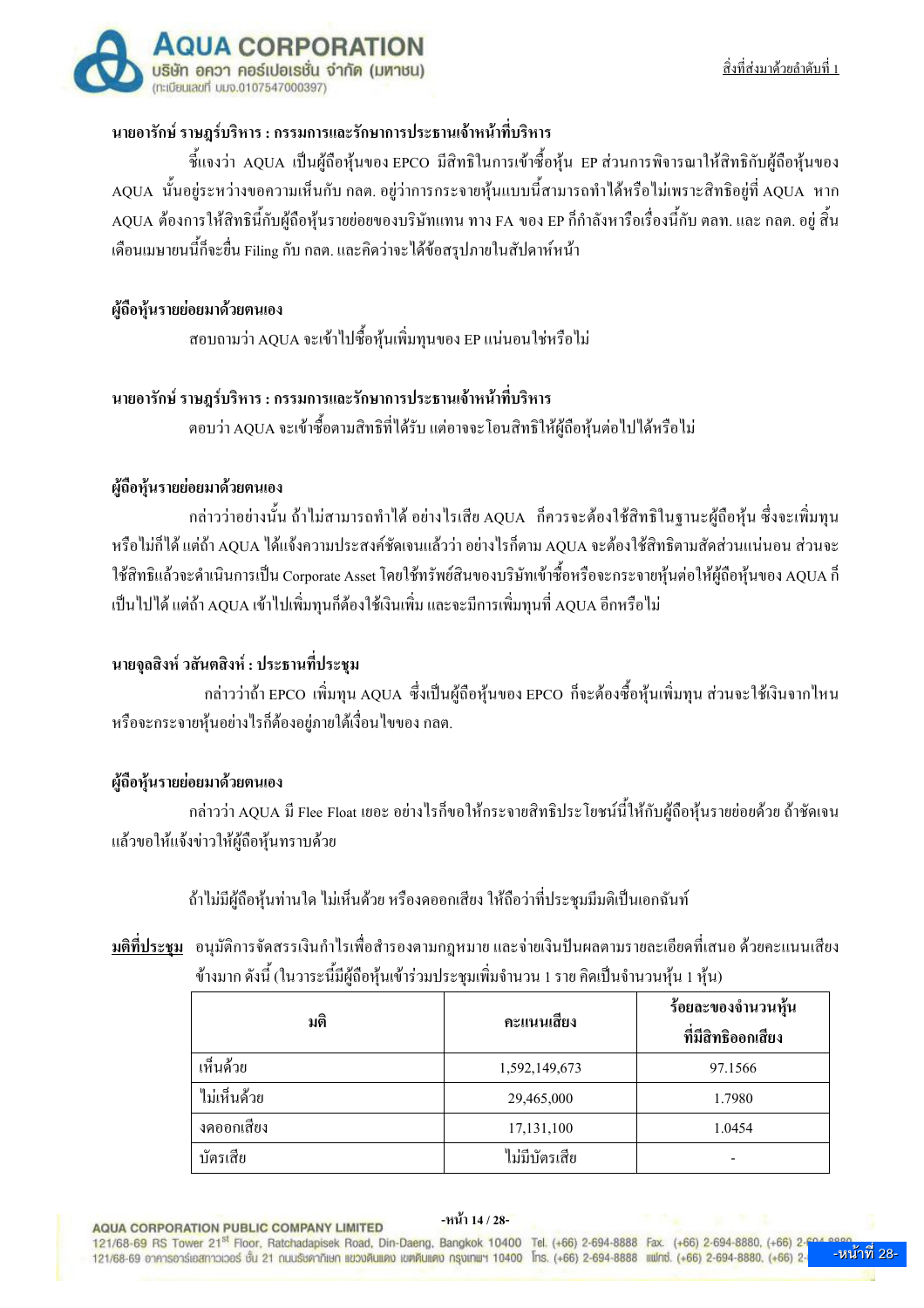

#### ี พิจารณาการครบวาระของกรรม<u>การ และแต่งตั้งกลับเข้ามาดำรงตำแหน่งกรรมการใหม่</u> ำาระที่ 5.

ินายจุลสิงห์ วสันตสิงห์ ประธานที่ประชุมแจ้งต่อที่ประชุมว่า เพื่อความโปร่งใสในการลงคะแนน จึงขอเรียนเชิญ ี กรรมการผู้มีส่วนใด้เสียในวาระนี้ ออกจากห้องประชุมก่อน และเชิญพลตำรวจโทวิบูลย์ บางท่าไม้ ทำหน้าที่ประธานที่ประชุม เพื่อคำเนินการประชมต่อในวาระนี้

พลตำรวจโทวิบูลย์ บางท่าไม้ ผู้คำเนินการประชุม ได้เสนอให้ที่ประชุมพิจารณาการครบวาระของกรรมการ และ ้แต่งตั้งกรรมการกลับเข้ามาดำรงตำแหน่งกรรมการใหม่ ในปีนี้มีกรรมการต้องออกเนื่องจากครบวาระจำนวน 3 ท่าน คือ

- นายจลสิงห์ วสันตสิงห์ กรรมการอิสระ และประธานกรรมการ  $(1)$ นายอารักษ์ราษฎร์บริหาร ิกรรมการ . กรรมการบริหาร . กรรมการผู้มีอำนาจลงนาม  $(2)$ 
	- และรักษาการประธานเจ้าหน้าที่บริหาร
- นายกฤษฎิ์ คูวิจิตรสุวรรณ  $(3)$
- ิกรรมการ , กรรมการบริหาร และกรรมการผู้มีอำนาจลงนาม

## หลักเกณฑ์และวิธีการสรรหา

้ผ่านการพิจารณาของคณะกรรมการสรรหาและพิจารณาค่าตอบแทน นอกจากนี้ บริษัท ได้เปิดโอกาสให้ผู้ถือห้น ้ เสนอวาระการประชม และเสนอชื่อบคคลเพื่อพิจารณาเข้ารับการเลือกตั้งเป็นกรรมการบริษัทในการประชมสามัณผ้ถือห้น ประจำปี 2561 โดยแจ้งให้ผู้ถือหุ้นรับทราบผ่านระบบข่าวสารของ SET และให้เสนอผ่านเว็บไซด์ของบริษัท หรือกรอกลงใน ้เอกสารที่บริษัทจัดเตรียมไว้ส่งถึงบริษัทโดยตรง ซึ่งปรากฏว่าไม่มีผู้ใดเสนอวาระการประชุม หรือเสนอชื่อบุคคลเพื่อพิจารณา เข้ารับการเลือกตั้งเป็นกรรมการบริษัทในการประชุมสามัญผู้ถือหุ้นประจำปี 2561

#### <u> ความเห็นคณะกรรมการสรรหาและพิจารณาค่าตอบแทน</u>

ึคณะกรรมการสรรหาและพิจารณาค่าตอบแทน จะพิจารณาคัดเลือกบคคลที่มีความร้ ความเข้าใจในธรกิจของ บริษัท มีคณสมบัติเหมาะสมและไม่มีลักษณะต้องห้ามตามกฎหมาย หรือระเบียบข้อบังคับของหน่วยงานกำกับดแลบริษัท ้มหาชน เพื่อนำเสนอต่อคณะกรรมการบริษัท เพื่อพิจารณานำเสนอให้ที่ประชุมผู้ถือหุ้นพิจารณาเลือกตั้งกรรมการต่อไป โดย ้ คณะกรรมการสรรหาและพิจารณาค่าตอบแทนได้พิจารณาแล้ว เห็นสมควรให้เสนอชื่อทั้ง 3 ท่าน กลับเข้าดำรงตำแหน่ง ี กรรมการต่อไปอีกวาระหนึ่ง เนื่องจากบคคลทั้ง 3 ท่านนี้เป็นผู้ที่มีความร้ ประสบการณ์ และความสามารถที่เป็นประโยชน์กับ ้ บริษัท ตลอคจนเป็นผู้ที่ประกอบด้วยคุณธรรมและจริยธรรมในการทำงาน ดังรายละเอียด ข้อมูลกรรมการบริษัทที่ได้รับการ ้เสนอชื่อกลับเข้าคำรงตำแหน่งกรรมการ (ปรากฏตามสิ่งที่ส่งมาด้วย 3) ดังนี้

| (1) นายจุลสิงห์ วสันตสิงห์   | กรรมการ (ดำรงตำแหน่งอีกวาระหนึ่ง)  |
|------------------------------|------------------------------------|
| (2) นายอารักษ์ ราษฎร์บริหาร  | ึกรรมการ (ดำรงตำแหน่งอีกวาระหนึ่ง) |
| (3) นายกฤษฎิ์ คูวิจิตรสุวรรณ | ึกรรมการ (ดำรงตำแหน่งอีกวาระหนึ่ง) |

โดยพิจารณาให้กรรมการลำดับที่ (1) เป็นกรรมการอิสระด้วย เนื่องจากมีคณสมบัติสอดคล้องกับนิยามกรรมการ อิสระของกลต. . ตลท. และบริษัท (นิยามกรรมการอิสระของบริษัท ปรากภตามสิ่งที่ส่งมาค้วย 6)

#### ความเห็นคณะกรรมการ

คณะกรรมการบริษัท โดยกรรมการที่มีส่วนเกี่ยวข้องไม่ได้ร่วมพิจารณา ได้พิจารณาแล้ว เห็นชอบกับข้อเสบอของ ึ คณะกรรมการสรรหาและพิจารณาค่าตอบแทนว่า สมควรนำเสนอให้ที่ประชุมผู้ถือหุ้นพิจารณาแต่งตั้ง

> (1) นายจลสิงห์ วสันตสิงห์ (2) นายอารักษ์ ราษฎร์บริหาร (3) นายกฤษฎิ์ คูวิจิตรสุวรรณ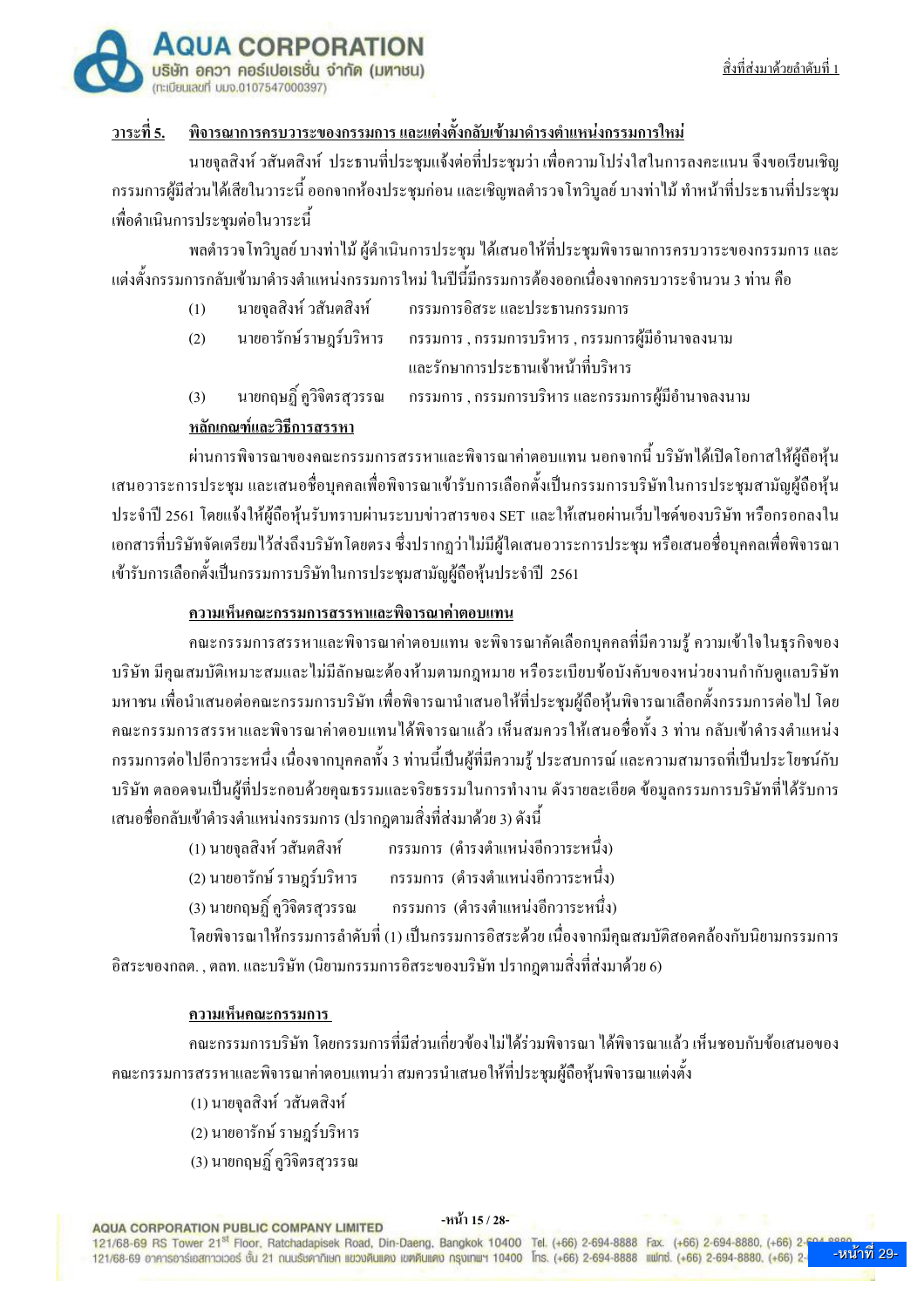

ึกลับเข้าดำรงตำแหน่งกรรมการอีกวาระหนึ่ง ซึ่งกรรมการลำดับที่ (1) จะเป็นกรรมการอิสระด้วย เนื่องจากมี ึคณสมบัติสอดคล้องกับนิยามกรรมการอิสระของกลต. . ตลท. และบริษัท

และได้สอบถามว่า ผู้ถือหุ้นท่านใดมีข้อสงสัยที่จะสอบถามหรือไม่ หากไม่มีข้อซักถามแล้ว ขอเสนอให้ที่ประชุม แขกการออกคะแนนเสียงเป็นรายบคคลดังนี้

#### 1. นายจลสิงห์ วสันตสิงห์

ี พลตำรวจโทวิบูลย์ บางท่าไม้ ผู้คำเนินการประชุม ได้สอบถามว่า มีผู้ถือหุ้นท่านใด ไม่เห็นด้วย หรืองดออกเสียง หรือไม่ (ในวาระนี้มีผู้ถือหุ้นเข้าร่วมประชุมเพิ่มจำนวน 2 ราย คิดเป็นจำนวนหุ้น 572,200 หุ้น)

## ผู้ถือห้นรายย่อยมาด้วยตนเอง

ึกล่าวว่าตนเองนั้นขาดทุนกับหุ้นของ AQUA ไปก่อนข้างเยอะ และตามที่ AQUA มีข่าวจนทำให้ผู้ลงทุนติดลบไป ้นั้น เป็นข่าวที่ยังไม่มีความชัดเจนมากนักว่าผู้ถือหุ้นใหญ่ตามข่าวนั้นมีความเกี่ยวข้องกับ AQUA อย่างไร ตนเห็นว่า ท่านจุลสิงห์ ้เป็นประธานกรรมการของ AQUA มาหลายปีแล้ว และท่านเป็นอดีตอัยการสูงสุด ทำให้ตนมีความเชื่อมั่นและไม่ขายหุ้นทิ้ง และ ิตนดีใจที่ท่านอย่ในวาระกรรมการที่พ้นวาระ แต่ก็ยังยินดีที่จะกลับเข้ามาบริหาร AOUA อีกครั้ง ซึ่งทำให้มั่นใจได้ว่าธรกิจที่ท่าน เป็นกรรมการจะใม่เป็นธรกิจที่สกปรกแน่นอน

้ถ้าไม่มีผู้ถือหุ้นท่านใด ไม่เห็นด้วย หรืองดออกเสียง ให้ถือว่าที่ประชุมมีมติเป็นเอกฉันท์

้ อนุมัติแต่งตั้ง นายจุลสิงห์ วสันตสิงห์ กลับเข้าดำรงตำแหน่งกรรมการและกรรมการอิสระต่อไปอีกวาระหนึ่ง มติที่ประชม ้ด้วยคะแนนเสียงข้างมากดังนี้

| มติ         | คะแนนเสียง    | ร้อยละของจำนวนหุ้น<br>ที่มีสิทธิออกเสียง |
|-------------|---------------|------------------------------------------|
| เห็นด้วย    | 1,635,871,667 | 99.7898                                  |
| ไม่เห็นด้วย | 66,306        | 0.0040                                   |
| งดออกเสียง  | 3,380,000     | 0.2062                                   |
| บัตรเสีย    | ไม่มีบัตรเสีย |                                          |

#### 2. นายอารักษ์ ราษภร์บริหาร

พลตำรวจโทวิบูลย์ บางท่าไม้ ผู้คำเนินการประชุม ได้สอบถามว่า มีผู้ถือหุ้นท่านใด ไม่เห็นด้วย หรืองคออกเสียง หรือไม่

#### นายภาสกร วรรณมโนมัย : ผู้ถือหุ้นรายย่อยมาด้วยตนเอง

ตามประวัติแล้ว คุณอารักษ์มีการบริหารธุรกิจมากเกินไปและเป็นธุรกิจที่ใกล้เคียงกันด้วย อาจจะไม่มีเวลาในการ ำเริ่หารงาบได้เต็บที่ ตบคิดว่าคารพิจารณาการแต่งตั้งใหบ่

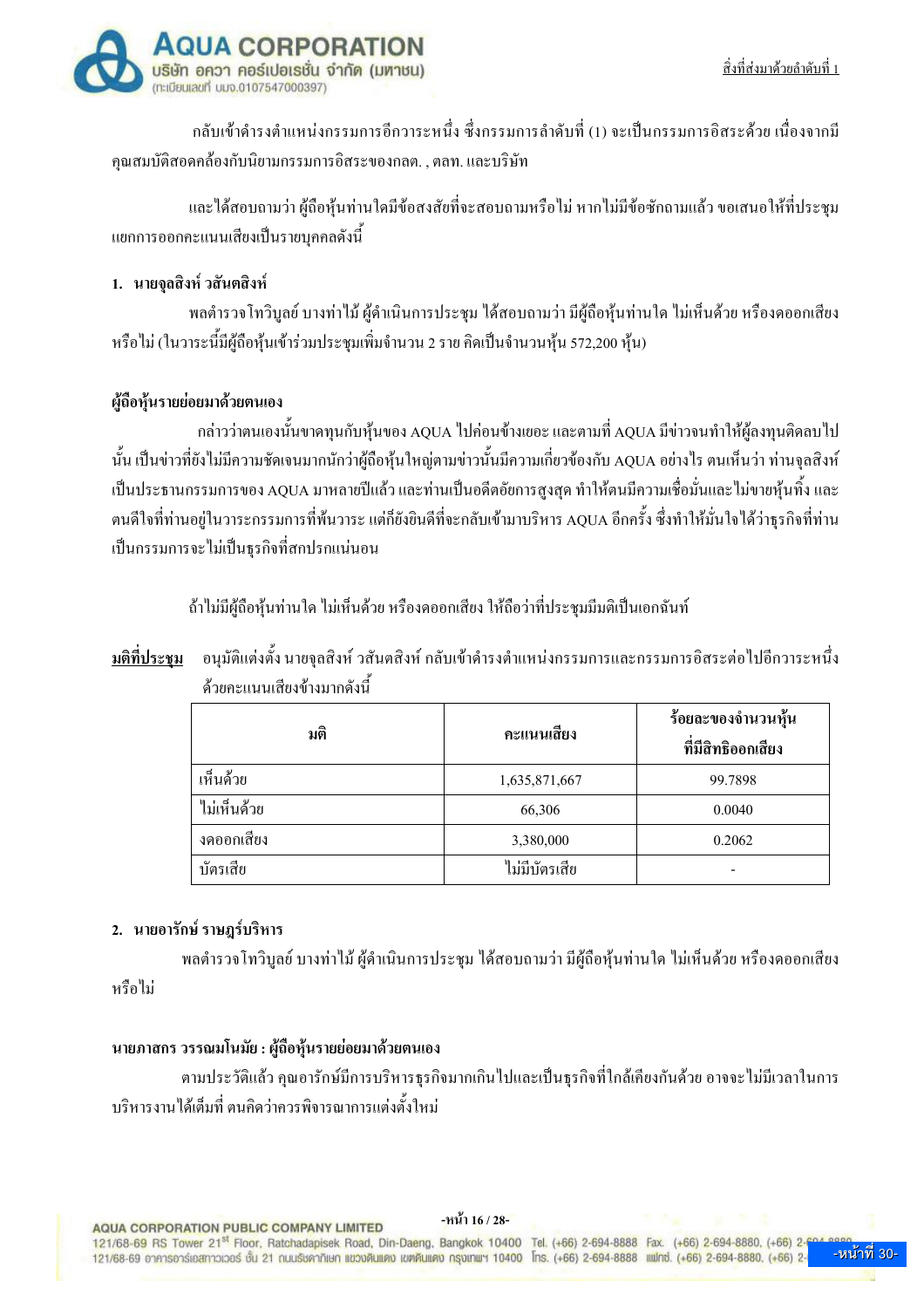

ถ้าไม่มีผู้ถือห้นท่านใด ไม่เห็นด้วย หรืองดออกเสียง ให้ถือว่าที่ประชมมีมติเป็นเอกฉันท์

#### ้ อนุมัติแต่งตั้ง นายอารักษ์ ราษฎร์บริหาร กลับเข้าดำรงตำแหน่งกรรมการต่อไปอีกวาระหนึ่ง ด้วยคะแนนเสียง มติที่ประชม ข้างมากดังนี้

| มติ         | คะแนนเสียง    | ร้อยละของจำนวนหุ้น<br>ที่มีสิทธิออกเสียง |
|-------------|---------------|------------------------------------------|
| เห็นด้วย    | 1,611,433,467 | 98.2990                                  |
| ไม่เห็นด้วย | 10,753,406    | 0.6560                                   |
| งคออกเสียง  | 17,131,100    | 1.0454                                   |
| บัตรเสีย    | ไม่มีบัตรเสีย |                                          |

## 3. นายกฤษฎิ์ คูวิจิตรสุวรรณ

หรือไม่

พลตำรวจโทวิบูลย์ บางท่าไม้ ผู้คำเนินการประชุม ได้สอบถามว่า มีผู้ถือหุ้นท่านใด ไม่เห็นด้วย หรืองดออกเสียง

ถ้าไม่มีผ้ถือห้นท่านใด ไม่เห็นด้วย หรืองดออกเสียง ให้ถือว่าที่ประชมมีมติเป็นเอกฉันท์

<mark>ุมติที่ประชุม</mark> อนุมัติแต่งตั้ง นายกฤษฎิ์ คูวิจิตรสะวรรณกลับเข้าดำรงตำแหน่งกรรมการต่อไปอีกวาระหนึ่ง ด้วยคะแนนเสียง ข้างบากดังบี้

| มติ         | คะแนนเสียง    | ร้อยละของจำนวนหุ้น<br>ที่มีสิทธิออกเสียง |
|-------------|---------------|------------------------------------------|
| เห็นด้วย    | 1,625,649,573 | 99.1662                                  |
| ไม่เห็นด้วย | 10,288,400    | 0.6276                                   |
| งดออกเสียง  | 3,380,000     | 0.2062                                   |
| บัตรเสีย    | ไม่มีบัตรเสีย |                                          |

## ี พลตำรวจโทวิบูลย์ บางท่าไม้ : ผู้ดำเนินการประชุม

ี ขอเชิญกรรมการที่อยู่นอกห้องประชุมเข้ามาร่วมประชุมต่อไป และส่งมอบการคำเนินการปะชุมในวาระต่อ ๆ ไป ให้คุณอารักษ์ ราษฎร์บริหาร คำเนินการประชุมในวาระต่อไป

#### <u>พิจารณาอนุมัติค่าตอบแทนคณะกรรมการและเลขานุการ ของบริษัทประจำปี 2561</u> วาระที่ 6.

นายอารักษ์ ราษฎร์บริหาร ผู้คำเนินการประชุมรายงานต่อที่ประชุมว่า ตามข้อบังคับบริษัทข้อที่ 14 กรรมการมีสิทธิ ใค้รับค่าตอบแทนจากบริษัทในรูปของเงินรางวัล เบี้ยประชุม บำเหน็จ โบนัส หรือผลประโยชน์ตอบแทนในลักษณะอื่น ตาม ้ ข้อบังคับหรือตามที่ที่ประชุมผู้ถือหุ้นจะอนุมัติ ซึ่งอาจกำหนดเป็นจำนวนแน่นอน หรือวางเป็นหลักเกณฑ์ และจะกำหนดไว้เป็น ่ คราว ๆ ไป หรือจะให้มีผลตลอดไปจนกว่าจะมีการเปลี่ยนแปลงก็ได้ และนอกจากนั้นให้ได้รับเบี้ยเลี้ยง และสวัสดิการต่าง ๆ ตามระเบียบของบริษัท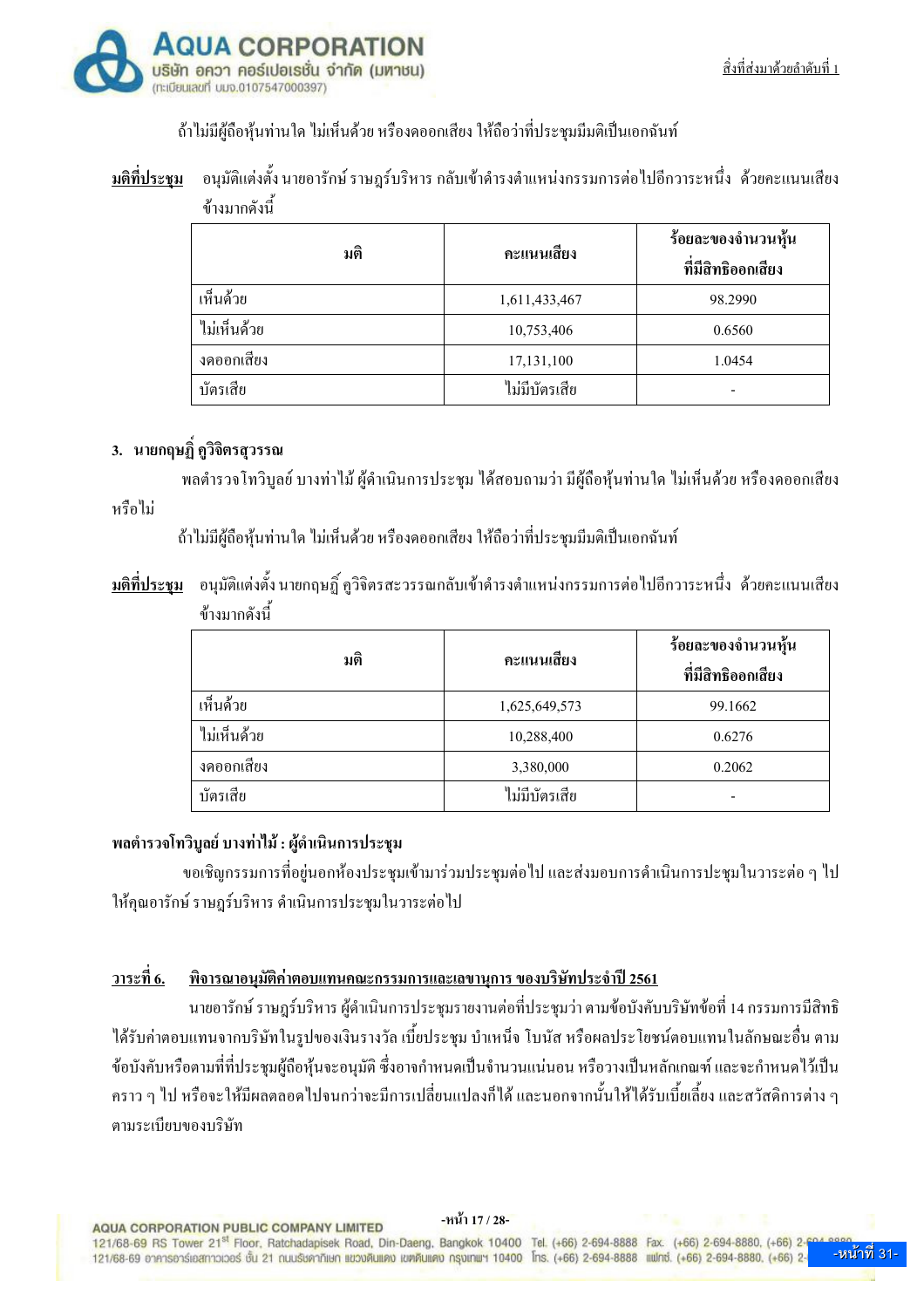

#### หลักเกณฑ์การพิจารณา

ึ คณะกรรมการสรรหาและพิจารณาค่าตอบแทน เป็นผู้พิจารณาค่าตอบแทนกรรมการและเลขานุการของบริษัท โดย ี พิจารณาจากความเหมาะสมกับการทำหน้าที่ ความรับผิดชอบคณะกรรมการและเลขานการของบริษัท และผลการดำเนินงาน ของบริษัท

#### ้ความเห็นคณะกรรมการ และคณะกรรมการสรรหาและพิจารณาค่าตอบแทน

้เห็นสมควรให้นำเสนอที่ประชุมผู้ถือหุ้นพิจารณาอนุมัติค่าตอบแทนคณะกรรมการและเลขานุการประจำปี 2561 ในวงเงินไม่เกิน 5 ถ้านบาท และอนุมัติอัตราค่าตอบแทนมีรายละเอียดดังนี้

| ตำแหน่ง                                    | ปี 2560   |                | เสนอพิจารณา ปี 2561 |                |
|--------------------------------------------|-----------|----------------|---------------------|----------------|
|                                            | ต่อเดือน  | ต่อครั้งประชุม | ต่อเดือน            | ต่อครั้งประชุม |
| ประธานคณะกรรมการ                           | 50,000    | 8,000          | 50,000              | 8,000          |
| ประธานคณะกรรมการตรวจสอบในฐานะกรรมการบริษัท | 30,000    | 8,000          | 30,000              | 8,000          |
| กรรมการบริษัท / กรรมการตรวจสอบ             | 20,000    | 8,000          | 20,000              | 8,000          |
| เลขานุการบริษัท                            |           | 8,000          |                     | 8,000          |
| รวมทั้งปีไม่เกิน                           | 4,000,000 |                |                     | 5,000,000      |
| จ่ายจริง                                   |           | 3,750,000      |                     |                |

้ทั้งนี้ ค่าตอบแทนกรรมการรายเดือนในปี 2561 จ่ายให้เฉพาะกรรมการที่มิใช่ผู้บริหาร และเป็นการจ่ายค่าตอบแทน ้เฉพาะคณะกรรมการบริษัท เนื่องจากกรรมการที่ดำรงตำแหน่งในกรรมการชดย่อยเป็นกรรมการที่ดำรงตำแหน่งใน ึ คณะกรรมการบริษัทอย่แล้ว และมอบอำนาจให้ประธานกรรมการ พิจารณาการจัดสรรบำเหน็จกรรมการตามความเหมาะสม หากมีวงเงินคงเหลือจากการจ่ายค่าตอบแทนข้างต้น

และได้สอบถามว่า มีผู้ถือหุ้นท่านใคจะสอบถามหรือไม่ และมีผู้ถือหุ้นท่านใด ไม่เห็นด้วย หรืองคออกเสียงหรือไม่ ในวาระนี้จะใช้คะแนนเสียง ไม่น้อยกว่า 2 ใน 3 ของจำนวนเสียงทั้งหมดของผู้ถือหุ้นที่มาประชุมและมีสิทธิออก

#### นายภาสกร วรรณมโนมัย : ผู้ถือหุ้นรายย่อยมาด้วยตนเอง

จากข้อมลค่าตอบแทนกรรมการที่ระบในหนังสือเชิญประชม อยากให้เปลี่ยนแปลงไปตามสัดส่วนการจ่ายปันผล ึ่งองผู้ถือหุ้น ถ้าผู้ถือหุ้นใค้รับการจ่ายปันผลเท่าเดิม ค่าตอบแทนกรรมการก็ควรเท่าเดิม หากจ่ายปันผลเพิ่มขึ้นจึงพิจารณา ้ค่าตอบแทนกรรมการตามสมควร ขอให้พิจารณาอีกครั้ง

## นายไพบูลย์ อนันตะเศรษฐกุล : ผู้ถือหุ้นรายย่อยมาด้วยตนเอง

ิจากข้อมลการขออนมัติค่าตอบแทนกรรมการตามหนังสือเชิญประชมนั้น ตนเห็นว่าเป็นขอดเท่ากับปีก่อน ตนสงสัย ว่าทำไมถึงขอเพิ่ม เพราะจำบวบเงิบที่ใช้ไปก็แค่ 3 75 ล้าบบาท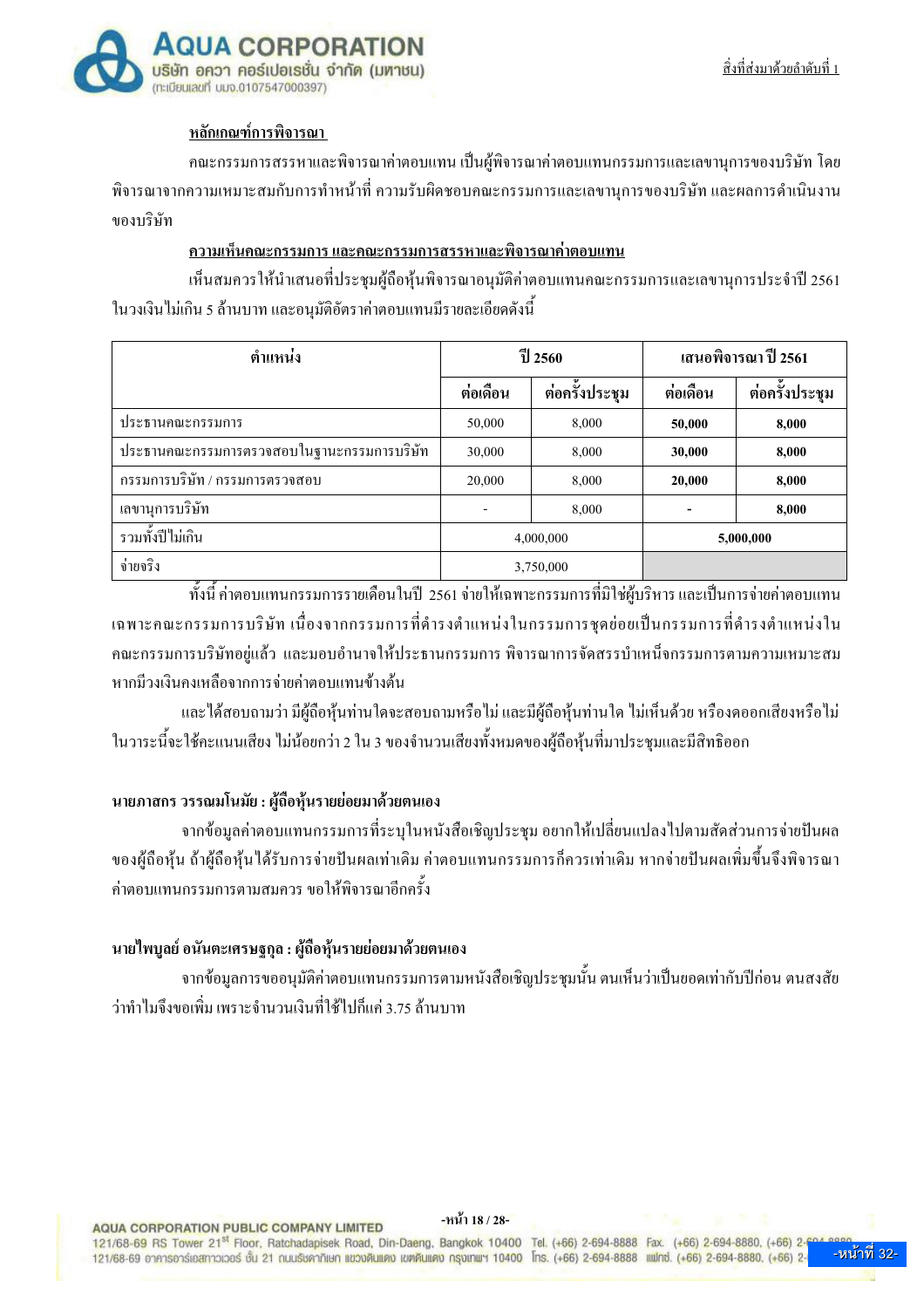

ประธานขอให้เลขานุการบริษัทชี้แจง

#### นางสาวเรวดี หวานชิด: เลขานุการบริษัทและ CFO

์ ชี้แจงว่าการจ่ายค่าตอบแทนกรรมการจะมีการจ่าย 2 ส่วน คือรายเดือน และรายครั้งการประชม ซึ่งบริษัทมีกรรมการ ่ 9 ท่าน และในปี 2560 มีการประชุม 9 ครั้ง แต่ปีก่อนมีการประชุมมากกว่า 10 ครั้ง จึงประมาณการประชุมในปี 2561 ว่าจะมีการ ี ประชุมประมาณ 12 ครั้ง และส่วนที่เหลือจะเป็นการจ่ายค่าบำเหน็จกรรมการ ซึ่งจะดูจากผลการดำเนินงาน

ถ้าไม่มีผู้ถือห้นท่านใด ไม่เห็นด้วย หรืองดออกเสียง ให้ถือว่าที่ประชมมีมติเป็นเอกฉันท์

<u>ุมติที่ประชุม</u> อนุมัติกำหนดค่าตอบแทนคณะกรรมการและเลขานุการของบริษัท ประจำปี 2561 รวมกันทั้งปีไม่เกิน 5 ล้านบาท ิตามรายละเอียดที่เสนอ ด้วยคะแนนเสียงเป็นเอกฉันท์ ดังนี้

| มติ         | คะแนนเสียง    | ร้อยละของจำนวนหุ้น<br>ที่มีสิทธิออกเสียง |
|-------------|---------------|------------------------------------------|
| เห็นด้วย    | 1,610,389,767 | 98.2354                                  |
| ไม่เห็นด้วย | 24,448,206    | 1.4914                                   |
| งคออกเสียง  | 4,480,000     | 0.2733                                   |
| บัตรเสีย    | ไม่มีบัตรเสีย | $\overline{\phantom{0}}$                 |

#### <u>ี พิจารณาอนุมัติการแต่งตั้งและกำหนดค่าตอบแทนผู้สอบบัญชี ประจำปี 2561</u> วาระที่ 7.

ินายอารักษ์ ราษฎร์บริหาร ผู้คำเนินการประชุม ได้เสนอให้ที่ประชุมผู้ถือหุ้นพิจารณาแต่งตั้ง นางสาวชวนา วิวัฒน์ พนชาติ ผู้สอบบัญชีรับอนุญาตเลขทะเบียน 4712 หรือนางสาววันเพ็ญ อุ่นเรือน ผู้สอบบัญชีรับอนุญาตเลขทะเบียน 7750 หรือ ้นางสาวพรทิพย์ อมรชัยเลิศพัฒนา ผู้สอบบัญชีรับอนุญาตเลขทะเบียน 9589 แห่งบริษัท สำนักงานปีติเสวี จำกัด เป็นผู้สอบบัญชี ของบริษัท และกำหนดค่าตอบแทนการสอบบัญชีสำหรับปี 2561 เป็นจำนวนเงินไม่เกิน 1,330,000 บาท ตามข้อเสนอของ ึคณะกรรมการตรวจสอบและคณะกรรมการบริษัท รวมทั้งพิจารณามอบอำนาจให้คณะกรรมการบริษัทเป็นผ้อนมัติค่าสอบทาน งบการเงินที่อาจเกิดขึ้นระหว่างปีด้วย

#### สรปข้อมูลการสอบบัญชี

| หน่วย : บาท                             | ปี 2561<br>(ที่เสนอขออนุมัติ) | ปี 2560   |
|-----------------------------------------|-------------------------------|-----------|
| ค่าตรวจสอบบัญชีประจำปี                  | 670,000                       | 550,000   |
| ้ค่าสอบทานงบการเงินรายใตรมาส (3 ใตรมาส) | 660,000                       | 570,000   |
| รวม                                     | 1,330,000                     | 1,120,000 |
| ค่าใช้จ่ายอื่น (non-audit fee)          |                               | 8,500     |

้ค่าใช้จ่ายอื่น (non-audit fee) ประกอบด้วย ค่าเดินทางมาปฏิบัติงานของเจ้าหน้าที่สำนักงานสอบบัญชี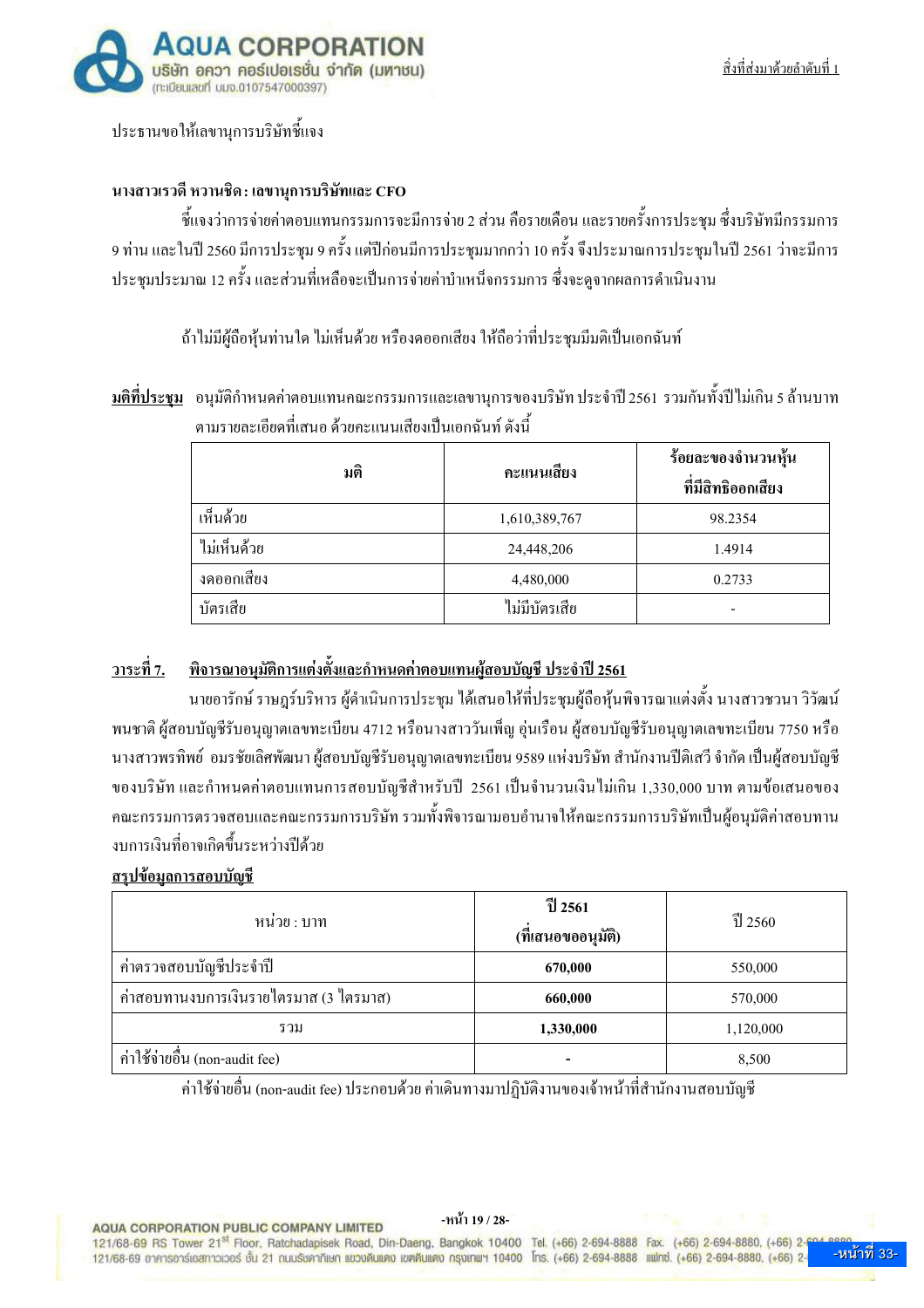

้ บริษัท สำนักงานปีติเสวี จำกัด เป็นผู้สอบบัญชีของบริษัท ตั้งแต่ปี 2555-2560 รวมทั้งสิ้น 6 ปี โดยมีรายละเอียดการ ้ลงนามรับรองงบการเงินดังนี้

| ഄ<br>รายนามผู้สอบบัญชี   | $\sim$<br>ผู้สอบบัญชิรับอนุญาต | ลงนามรับรองงบการเงินปี |
|--------------------------|--------------------------------|------------------------|
| นางสาวชวนา วิวัฒน์พนชาติ | เลขที่ 4712                    | $2555 - 2559$          |
| นางสาววันเพ็ญ อุ่นเรือน  | ้ เลขที่ 7750                  | 2560                   |

้ทั้งนี้ ผู้สอบบัญชีของบริษัทย่อยและบริษัทร่วมของบริษัท เป็นผู้สอบบัญชีสังกัดสำนักงานสอบบัญชีเดียวกันกับ ผู้สอบบัญชีของบริษัท

และใด้สอบถามว่า ผู้ถือหุ้นท่านใคมีข้อสงสัยที่จะสอบถามหรือใม่ มีผู้ถือหุ้นท่านใค ใม่เห็นด้วย หรืองคออก เสียงอีก หรือไม่

้ถ้าไม่มีผู้ถือห้นท่านใด ไม่เห็นด้วย หรืองดออกเสียง ให้ถือว่าที่ประชมมีมติเป็นเอกฉันท์

<u>ุมติที่ประชม</u> อนุมัติแต่งตั้ง นางสาวชวนา วิวัฒน์พนชาติ ผู้สอบบัญชีรับอนุญาตเลขทะเบียน 4712 หรือนางสาววันเพ็ญ อุ่น เรือน ผู้สอบบัญชีรับอนุญาตเลขทะเบียน 7750 หรือ นางสาวพรทิพย์ อมรชัยเลิศพัฒนา แห่งบริษัท สำนักงานปีติ เสวี จำกัด เป็นผู้สอบบัญชีของบริษัท และกำหนดค่าตอบแทนการสอบบัญชีสำหรับปี 2561 เป็นเงินไม่เกิน 1,330,000 บาท ตามรายละเอียดที่เสนอ รวมทั้งพิจารณามอบอำนาจให้คณะกรรมการบริษัทเป็นผู้อนุมัติค่าสอบ ทานงบการเงินที่อาจเกิดขึ้นระหว่างปีด้วย ด้วยคะแนนเสียงเป็นข้างมาก ดังนี้

| มติ         | คะแนนเสียง    | ร้อยละของจำนวนหุ้น<br>ที่มีสิทธิออกเสียง |
|-------------|---------------|------------------------------------------|
| เห็นด้วย    | 1,635,937,967 | 99.7938                                  |
| ไม่เห็นด้วย | 6             | 0.0000                                   |
| งคออกเสียง  | 3,380,000     | 0.2062                                   |
| บัตรเสีย    | ไม่มีบัตรเสีย |                                          |

## ้วาระที่ 8. พิจารณาเรื่องอื่น ๆ (ถ้ามี)

ินายอารักษ์ ราษฎร์บริหาร ผู้คำเนินการประชุม ได้ส่งมอบการประชุมในวาระนี้ให้ประธานที่ประชุม

## นายจุลสิงห์ วสันตสิงห์ : ประธานกรรมการ

ิสอบถามว่า มีผู้ถือหุ้นท่านใดจะสอบถามหรือไม่

## นางสาวพัชรินทร์ ชาญเมธา : ผู้ถือหุ้นรายย่อยมาด้วยตนเอง

ี ขอสอบถามเรื่องปัญหาที่เกิดกับผู้ถือหุ้นใหญ่ตามข่าว ถามว่าบริษัทจะแก้ไขปัญหาอย่างไรเพื่อให้ผู้ถือหุ้นสบายใจ ว่าจะมีการขายหุ้นออกหรือไม่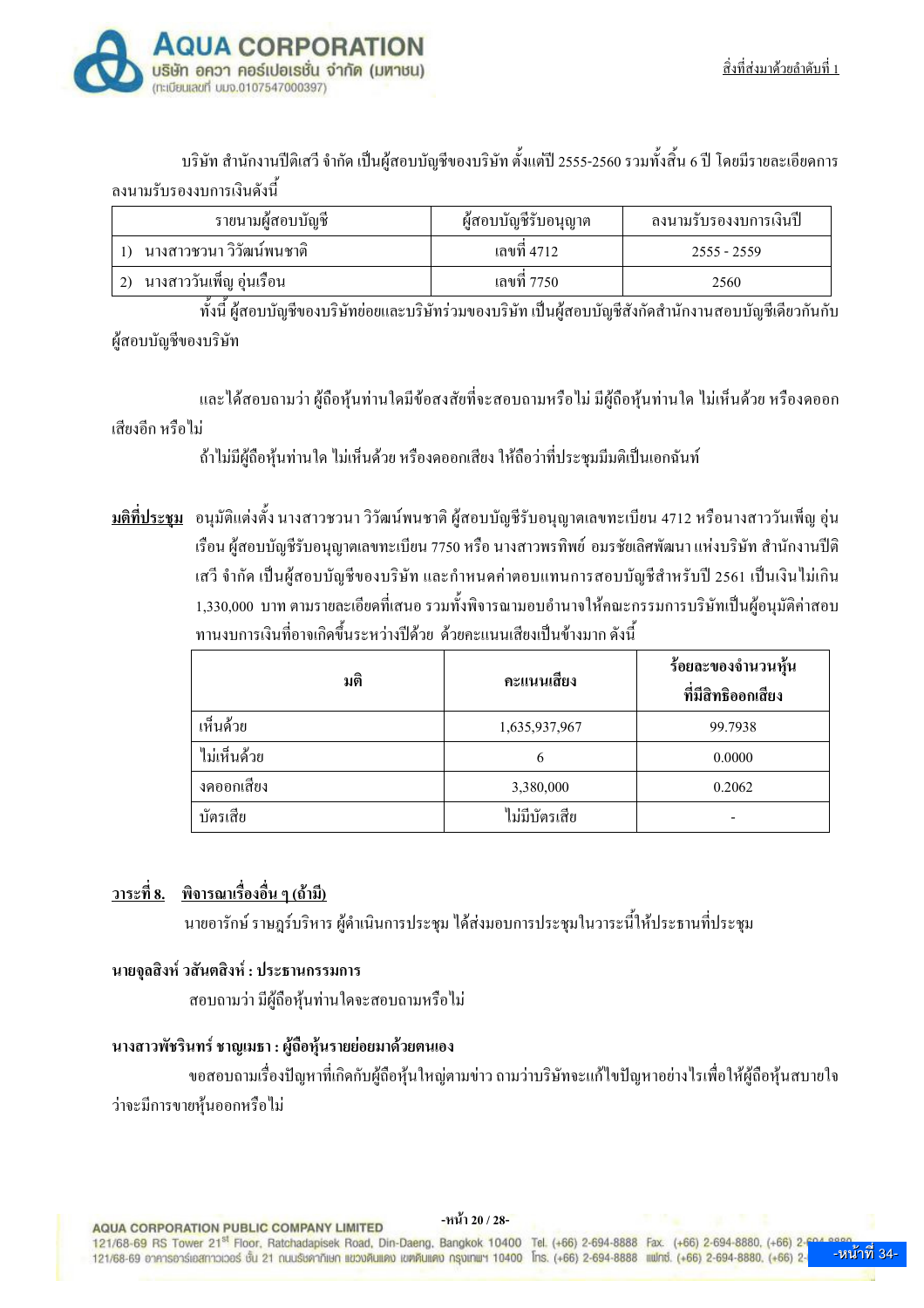

## ้นายอารักษ์ ราษฎร์บริหาร : กรรมการและรักษาการประธานเจ้าหน้าที่บริหาร

์ ขี้แจงว่าผู้ถือหุ้นใหญ่รายนั้นยังไม่มีการขายหุ้นออก ซึ่งปัญหาตามที่เป็นข่าวนั้นเป็นปัญหาส่วนตัวท่าน บริษัทก็มี ้ความเป็นห่วง และคิดว่าการพิจารณาปรับปรงโครงสร้างการถือห้นของบริษัทยังจำเป็นที่จะต้องพิจารณาอย่หรือเปล่า เพราะ ตอนนี้บริษัทก็ได้รับการติดต่อจาก Strategic Partners พอสมควร หลังจากที่บริษัทมีผลประกอบการที่ดีอย่างต่อเนื่อง จึงคิดว่า ้ น่าจะเป็นประเด็นที่สามารถนำไปหารือกับกลุ่มผู้ถือหุ้นเพื่อให้สถานการณ์ในอนาคตของบริษัทชัดเจนขึ้น

## นายจุลสิงห์ วสันตสิงห์ : ประธานที่ประชุม

์ ขี้แจงเพิ่มเติมว่าผลประกอบการของธรกิจของ AOUA และกล่มบริษัท ไม่เกี่ยวกับปัญหาของผู้ถือห้นใหญ่ราย ้ ดังกล่าวเลย ขอให้ผู้ถือหุ้นสบายใจได้

## นายวิชัย : ผู้ถือหุ้นรายย่อยมาด้วยตนเอง

ึ กล่าวว่าตนเป็นผู้ถือหุ้นของ AQUA มาหลายปีแล้ว อยากสอบถามว่าการที่ AQUA กระจายความเสี่ยงโดยการ ิ ลงทุนในบริษัทต่าง ๆ ขณะนี้นั้นเป็นเพราะธุรกิจป้ายโฆษณานั้นถึงจุดอิ่มตัว หรือว่า AQUA แข่งขันกับบริษัทอื่นไม่ได้ ียกตัวอย่างเช่นป้ายที่บางนา ปัจจุบันมีป้ายว่างที่ไม่มีโฆษณานานแล้ว และป้ายตรงพันธ์ทิพย์ก็ว่างเกือบปี

## ้นายอารักษ์ ราษฎร์บริหาร : กรรมการและรักษาการประธานเจ้าหน้าที่บริหาร

์ ขี้แจงว่าเรื่องการกระจายการลงทุนนั้นเป็นนโยบายของบริษัทเอง เพื่อเป็นการกระจายความเสี่ยง เพราะว่าถ้าจะทำ ธุรกิจป้ายโฆษณาอย่างเดียวนั้นวงจรธุรกิจสื่อโฆษณาบางช่วงก็จะมีปัญหา แต่ในธุรกิจที่เป็น Fixed Income หรือ Recurring Income เช่น TCDC และ MANTRA ซึ่งจะเป็นส่วนช่วยในสภาวะเศรษฐกิจไม่ดี หรืออุตสากรรมใดอุตสาหกรรมหนึ่งมีปัญหา แต่ลูกค้ารายใหญ่ของ TCDC และ MANTRA ก็ยังสามารถจ่ายรายใด้เข้ามายังบริษัทใด้อย่างสม่ำเสมอ เป็นการลดความเสี่ยงของ ์ ความผับผวบใบเรื่องของรายได้ลงได้

## นายจุลสิงห์ วสันตสิงห์ : ประธานที่ประชุม

ึกล่าวเพิ่มเติมว่าตนก็เป็นห่วงเรื่องธุรกิจโฆษณาเพราะมีการแข่งขันสูง แต่ขอให้ผู้ถือหุ้นมั่นใจในธุรกิจของ TCDC ใด้ว่าให้ผลตอบแทนที่แน่นอนเป็นการลงทุนครั้งเดียวแล้วมีลูกค้าเต็มและเป็นลูกค้ารายใหญ่ เป็นสัญญาเช่าระยะยาว และ ้บริหารค่าใช้จ่ายให้ต่ำที่สด เพื่อให้เป็นกำไร

และขอให้คณพลสิทธิ ภมิวสนะ ประธานเจ้าหน้าที่บริหารของ TCDC ให้ความมั่นใจกับผู้ถือห้นด้วย

## นายพลสิทธิ ภูมิวสนะ : ประธานเจ้าหน้าที่บริหารของ TCDC

ี กล่าวว่า TCDC มีการทำสัญญากับ Unilever อยู่ 2 โรง เป็นสัญญา 10 + 10 ปี ทั้ง 2 โรง ส่วน MANTRA ก็เป็น สัญญา 10 + 10 ปี เหมือนกัน

> ในส่วนของ TCDC มีรายใด้จาก Unilever ประมาณ 250 ล้านบาทต่อปี ในส่วนของ MANTRA มีรายได้ประมาณ 60 ถ้านบาทต่อปี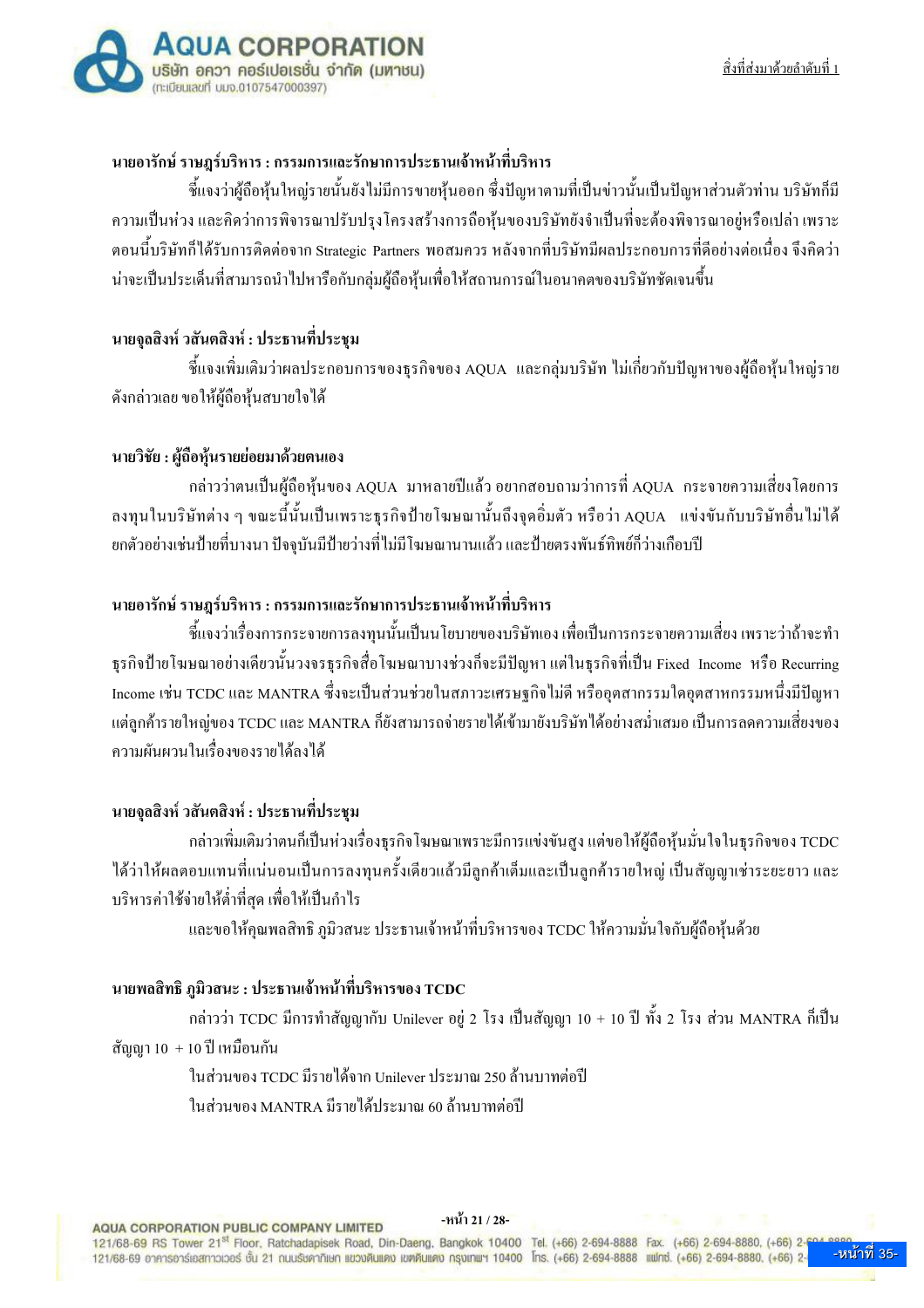

## ผู้ถือหุ้นรายย่อยมาด้วยตนเอง

ิ สอบถามว่าในเมื่อรายได้ที่ได้มาจากธุรกิจที่ AQUA ไปลงทุนมีกำไรมากขึ้น หรือว่ารายได้เหล่านั้นเป็นรายได้ของ ิบริษัทย่อยที่ AQUA เข้าลงทุน แต่ทำไมเงินปันผลกลับได้น้อยลง

## ้นายอารักษ์ ราษฎร์บริหาร : กรรมการและรักษาการประธานเจ้าหน้าที่บริหาร

์ชี้แจงว่าเรื่องของการจ่ายเงินปันผลนั้นจะมีเงื่อนไข เช่น TCDC จะมีการจ่ายเงินปันผลนั้นด้องขออนมัติจาก ิ ธนาคารผู้ให้กู้ก่อน หรือในส่วนของ EPCO ซึ่งเคยจ่ายเงินปันผลให้ AQUA ประมาณ 70-80 ล้านบาท ก็สามารถจ่ายปันผลเป็น ้เงินสดลดลงเหลือประมาณ 30 - 40 ล้านบาท ที่เหลือก็จ่ายเป็นห้นแทน เนื่องจากมีติดขัดในช่วงของการขยายการลงทน ใน ้อนาคตเมื่อมีการลงทุนเสร็จเรียบร้อยแล้วก็จะเริ่มมีรายได้เข้ามา และเมื่อมีกำไรเข้ามาส่วนใหญ่แล้วก็จะให้บริษัทย่อยจ่ายปันผล ให้เรามากที่สดเท่าที่จะเป็นไปได้ ต้องใช้เวลาสักระยะหนึ่ง

## ผู้ถือห้นรายย่อยมาด้วยตนเอง

ิ ถามว่าทำไมไม่ลงทุนในป้าย Digital เพราะเท่าที่ตนเห็นก็จะเป็นป้ายของ Hello Bangkok หรือ Plan B ไม่ค่อยได้ เห็นป้าย BOARDWAY เลย อยากสอบถามถึงแผนการลงทุนในระยะใกล้ ระยะกลาง หรือระยะยาว ว่าเป็นอย่างไรบ้าง AOUA มี ้ทิศทางที่จะแข่งขันกับตลาดใด้หรือไม่ เพราะดูเหมือนการลงทุนของบริษัทยังไม่ได้รับผลตอบแทนกลับมาเท่าที่ควร

## นายอารักษ์ ราษฎร์บริหาร : กรรมการและรักษาการประธานเจ้าหน้าที่บริหาร

์ ขี้แจงว่าภายในปี 2561 นี้ BOARDWAY จะมีการขยายป้าย LED จากเดิมปี 2559 มีประมาณ 20 จอ จะเพิ่มอีก 82 จอซึ่งเป็นการขยายโครงการสื่อนอกบ้านที่สำคัญที่สุดของกลุ่ม AQUA โดยจะมีจอเป็นอันดับ 3 ของประเทศรองจาก Plan B และ MACO แต่ถ้ามองเรื่องขนาดของจอ AOUA จะเป็นอันดับ 2 เนื่องจาก MACO จะเป็นจอขนาดเล็ก จะเห็นว่า AOUA ไม่ได้ นิ่งเฉยเรื่องสื่อนอกบ้านจึงเข้าลงทุนใน BOARDWAY เพื่อขยายสื่อโฆษณาแบบ LED ป้ายนิ่งก็คงมีแนวโน้มถดถอย แต่คงไม่ ้รุนแรงเท่ากับสิ่งพิมพ์ อย่างไรก็ยังคงมีความต้องการใช้อยู่ ในปีที่ผ่านมาบริษัทฯ ใช้เงินลงทุนกับป้าย Digital มากเพื่อขยาย เครือข่ายให้สามารถแข่งขันกับตลาดได้ และคาดว่าจะแล้วเสร็จภายในปี 2561 โดยจะทยอยเสร็จ ณ สิ้นเดือน มีนาคม 2561 ปี ู ป้าย Digital แล้ว 53 จอ และจะเพิ่มเป็น 68 จะ ภายในเดือนมิถนายน 2561 และเดือนกันยายนเพิ่มเป็น 82 จอ

## นายสากล สุขวาณิชวิชัย: อาสาพิทักษ์สิทธิผู้ถือหุ้นจากสมาคมส่งเสริมผู้ลงทุนไทย

ขอสอบถามดังนี้

- 1. เรื่องที่บริษัทถูกกล่าวหาจากพิธีการรายการโทรทัศน์ เรื่องการเป็นบริษัทฟอกเงิน ไม่ทราบว่าบริษัทได้ดำเนินการ อะไรบ้างแล้ว
- 2. ตนรู้สึกเหมือนมีการเปลี่ยนแปลงในโครงสร้างขององค์กรมาก เพราะเนื่องจากดูจากธุรกิจของ TCDC จะทำ รายใค้ได้มาก เป็นไปได้หรือไม่ที่จะย้ายหมวดธรกิจจากธรกิจสิ่งพิมพ์เป็นธรกิจ Warehouse หรือไม่

## นายจุลสิงห์ วสันตสิงห์ : ประธานที่ประชุม

์ ขี้แจงคำถามที่ 1 ว่าคณะกรรมการของบริษัทรักษาผลประโยชน์ของผู้ถือหุ้น ส่วนภาระกิจส่วนตัวของผู้ถือหุ้นรายใหญ่ บางคนก็เป็นเรื่องส่วนตัว แต่ถ้ามีใครกล่าวหากระทบกระเทือนถึงบริษัทว่าบริษัททำผิดกฎหมาย หรือมีรายใด้จากสิ่งที่ไม่ถูกต้อง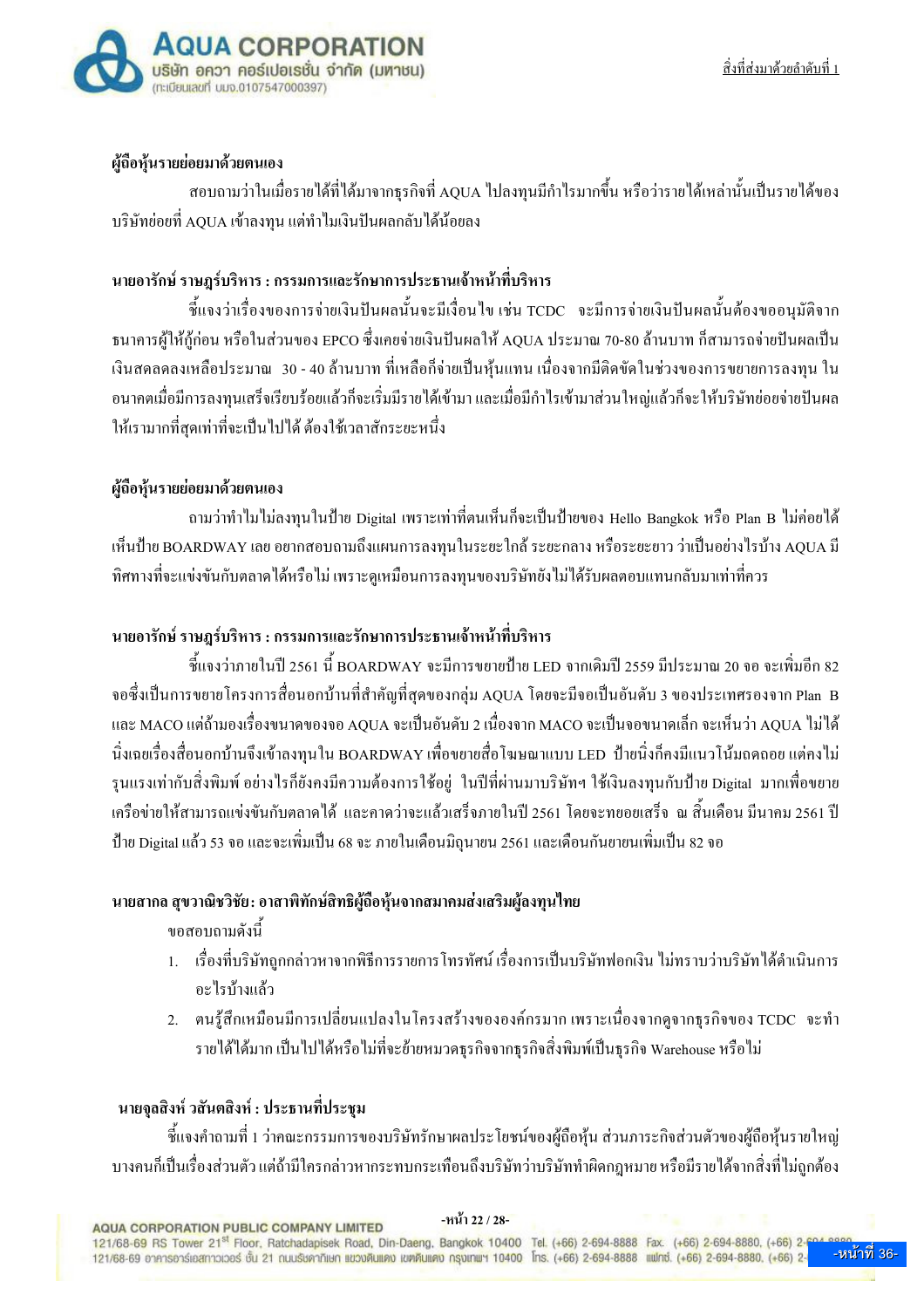

้ก็เป็นหน้าที่ที่บริษัทจะต้องคำเนินการฟ้องร้องกับผู้ที่เกี่ยวข้อง และบริษัทก็ได้คำเนินการแล้ว และผู้ที่พดจาหมิ่นประมาทบริษัท ก็ได้ดำเนินการฟ้องร้องแล้ว

#### ้นายอารักษ์ ราษฎร์บริหาร : กรรมการและรักษาการประธานเจ้าหน้าที่บริหาร

์ ชี้แจงเรื่องการย้ายหมวดธรกิจว่า การย้ายหมวดจะขึ้นอย่กับรายได้เป็นหลัก ซึ่งรายได้หลักของ AOUA ยังเป็นรายได้ ี ที่มาจากสื่อนอกบ้านอยู่ และรายใด้จาก TCDC ยังคงเป็นรายใด้รอง ดังนั้นธุรกิจยังคงอยู่ในหมวดสื่อสิ่งพิมพ์เหมือนเดิม

#### นายวิสตร ประยูรพันธุ์รัตน์ : ผู้ถือหุ้นรายย่อยมาด้วยตนเอง

์ขอสอบถาม 3 คำถามดังนี้ ี คำถามที่ 1. ธุรกิจ TCDC ที่ Unilever เช่าอยู่และมีสัญญา 10+10 ปี ปัจจุบันอยู่ระหว่างสัญญา 10 ปี แรกใช่หรือไม่

## นายพลสิทธิ ภูมิวสนะ : ประธานเจ้าหน้าที่บริหารของ TCDC

์ ชี้แจงว่า Warehouse ของ TCDC มี 2 โรง ๆ แรกอย่ในสัญญา 10 ปีหลัง โดยสัญญาหลืออีกประมาณ 3 ปีครึ่ง สำหรับ โรงนี้บริษัทก่อนข้างมั่นใจว่า Unilever จะต่อสัญญา เพราะเมื่อปี 2560 Unilever เพิ่งจะลงทุนเพิ่มในส่วนของ Racking จำนวน ี่ 50 ล้านบาทและหลอดไฟ LED ประมาณ 10 ล้านบาท รวมแล้วลงทุนเพิ่มประมาณ 60 ล้านบาท ส่วนเรื่องการต่อสัญญาเช่ามี ี การติดต่อจาก Agency เข้ามาแล้วและอย่ระหว่างการเจรจา ส่วนโรงที่ 2 สัญญาเช่าอย่ในช่วง 10 ปีแรก

้ คำถาม : ถ้าหาก Unilever ไม่เช่าต่อ บริษัทมีแผนอย่างไร

<u> คำตอบ</u> : บริษัทเห็นว่า ปัจจุบันยังไม่มีแนวโน้มที่ Unilever จะไม่ต่อสัญญาเนื่องจากเพิ่งจะมีการลงทุนเพิ่ม ประมาณ 60 ล้านบาท และการย้ายพื้นที่ขนาดใหญ่แบบนี้ไม่ใช่เรื่องง่าย เพราะถ้ามีการก่อสร้างใหม่จะต้องใช้เวลา ประมาณ 2-3 ปี

#### นายวิสูตร ประยูรพันธุ์รัตน์ : ผู้ถือหุ้นรายย่อยมาด้วยตนเอง

ิ สอบถามคำถามที่ 2 เรื่อง BOARDWAY ที่ปัจจบัน ณ สิ้น ใตรมาสที่ 1 อยากทราบว่า Occupancy rate กี่เปอร์เซ็นต์

#### นายปานเทพ กลพนาภินัน์ : ประธานเจ้าหน้าที่บริหารของ BOARDWAY

์ ขี้แจงว่าภายในปีนี้ BOARDWAY คาดว่าน่าจะมี Occupancy rate อยู่ที่ประมาณ 65-70% แต่ตัวป้ายน่าจะ Active และ -<br>ขายได้ Full Network ในช่วงไตรมาสที่ 3 และป้ายที่สร้างเสร็จแล้วก็เริ่มทยอยขายซึ่งก็ต้องใช้เวลา

์ คำถาม : 65-70% เฉพาะ BOARDWAY หรือรวม AOUAAD ด้วย

้คำตอบ : รวมทั้งกลุ่มเฉพาะ LED

้คำถาม : แล้วป้ายนิ่งเป็นอย่างไร

คำตอบ: ประมาณ 60-70%

้คำถาม : การเลือกตั้งที่จะมีขึ้นส่งผลดีกับอุตสาหกรรมป้ายโฆษณาหรือไม่

้คำตอบ : ส่งผลดีแน่นอนแต่ก็ต้องมีการคัดเลือกลกค้าด้วย

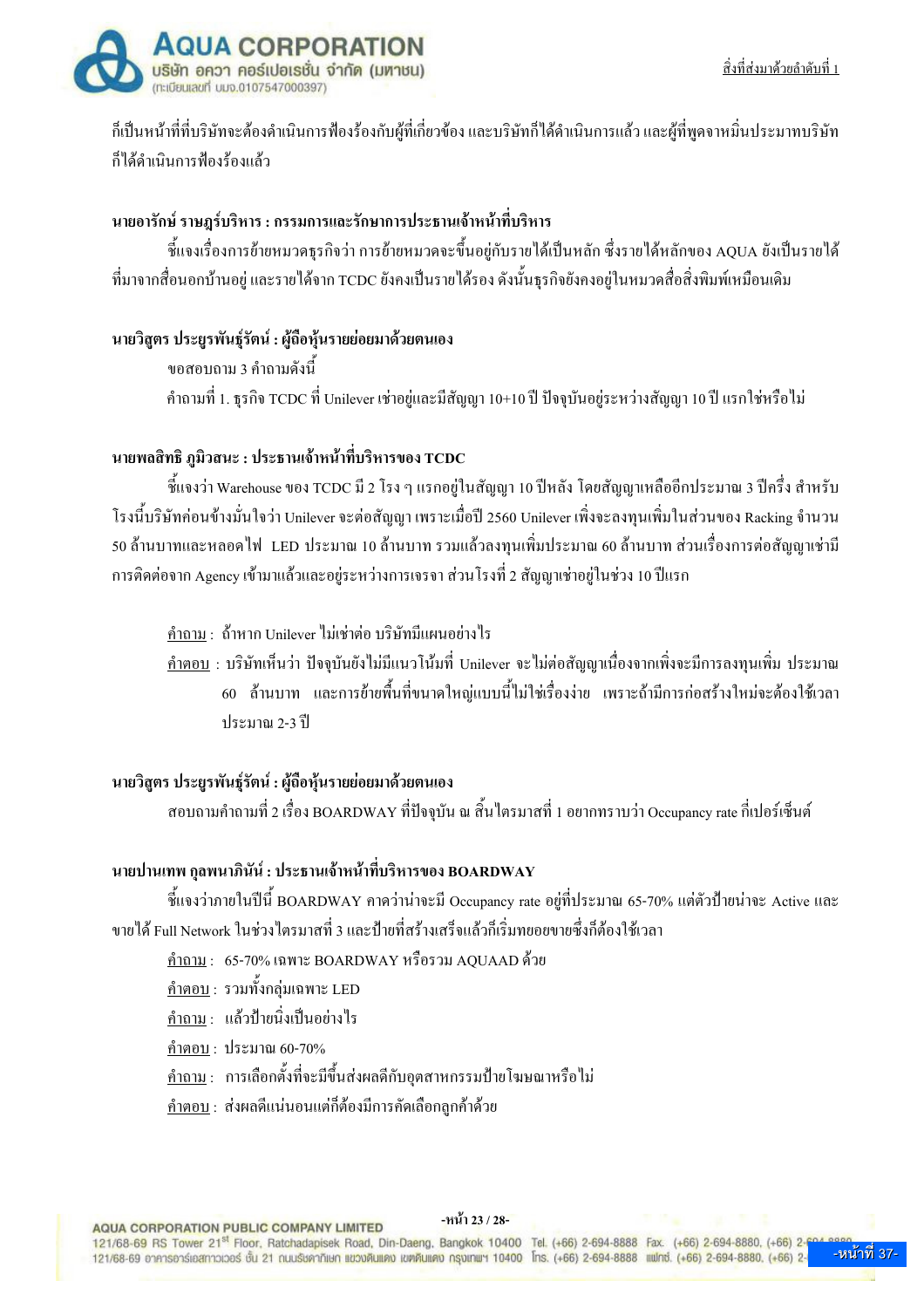

#### นายวิสูตร ประยูรพันธุ์รัตน์ : ผู้ถือหุ้นรายย่อยมาด้วยตนเอง

ขอสอบถามคำถามนี้กับท่านจุลสิงห์ว่าหุ้นซื้อคืนที่ปรากฎในงบการเงินนั้น เป็นไปได้หรือไม่ที่จะตัดทิ้งไปเลย เพราะว่าราคาก็ลดลง

#### ้นายอารักษ์ ราษฎร์บริหาร : กรรมการและรักษาการประธานเจ้าหน้าที่บริหาร

้ตอบคำถามนี้แทนท่านจลสิงห์ว่าบริษัทยังมีเวลาพิจารณาเรื่องนี้ถึงปี 2562 ตามระยะเวลาภายใน 3 ปี ถ้าภายใน 3 ปีแล้ว ้ ราคายังไม่ดีขึ้นก็คงต้องพิจารณาตัด แต่ถ้าสถานการณ์ดีขึ้นภายใน 3 ปีนี้บริษัทก็อยากได้เงินสดกลับกืนเข้ามาเพื่อบริหารต่อ

#### นายจุลสิงห์ วสันตสิงห์ : ประธานที่ประชุม

ี กล่าวถึงเรื่องสัญญาเช่า Warehouse ของ Unilever ที่เหลือ 3 ปีกว่าขอให้คณพลสิทธิเริ่มเจรจาได้แล้ว เพราะเวลาเหลือ ลึกไม่มาก

#### นายวิชัย : ผู้ถือหุ้นรายย่อยมาด้วยตนเอง

สอบถามว่าภายในปี 2561 บริษัทคิดว่าผลกำไรจะมากขึ้นหรือน้อยลง ภายในอีก 3 ปีข้างหน้า คิดว่าบริษัทไหบจะเป็น ธุรกิจที่ทำผลประกอบการ<sup>ๆ</sup>ศัดิที่สุด

## ้นายอารักษ์ ราษฎร์บริหาร : กรรมการและรักษาการประธานเจ้าหน้าที่บริหาร

้ถ้าดูจากแผนงานการคำเนินงานที่ AQUA ลงทุนทั้งหมดแล้ว เชื่อว่าผลประกอบการของทั้งกลุ่มก็มีแนวโน้มที่ดีขึ้น เนื่องจากสถานการสื่อก็ดีขึ้น ในส่วนของการลงทุนใน EPCO หรือ EP ก็จะเริ่มรับรู้รายได้เข้ามาเต็มปี และค่อนข้างที่จะได้ผล ิการดำเนินงานที่ดีมาก ๆ จากโรงไฟฟ้า ในส่วนของ TCDC และ MANTRA รายได้ไม่หวือหวา เพราะเป็นรายได้คงที่ตั้งแต่แรก และเพื่อความมั่นใจเรื่อง Warehouse โรงที่ 1 สัญญาเหลืออีกประมาณ 3 ปี และโรงที่ 2 เหลือสัญญาอีก 7 ปี + 10 ปี ดังนั้นจึงเชื่อได้ว่า Unilever จะต่ออายสัญญากับ TCDC ต่อไป

#### นายวิชัย : ผู้ถือหุ้นรายย่อยมาด้วยตนเอง

ิ สอบถามว่าตอนที่ AOUA เข้าลงทนในแต่ละบริษัทได้มีการวิเคราะห์ผลตอบแทนการลงทนหรือไม่

## ้นายอารักษ์ ราษฎร์บริหาร : กรรมการและรักษาการประธานเจ้าหน้าที่บริหาร

์ ขี้แจงว่าบริษัทได้มีการวิเคราะห์ผลตอบแทนตามที่ได้เสนอรายงานต่อผู้ถือหุ้นเพื่อขออนุมัติการลงทุน โดยหลักเกณฑ์ ี ของบริษัทนั้นจะต้องได้ผลตอบแทนในรูปของ Financial Return ประมาณ 12-15% แล้วแต่ธุรกิจ อย่างธุรกิจ Warehouse อยู่ที่ ประมาณ 11% เนื่องจากเป็น Fixed Income และ BOARDWAY อยู่ที่ 12-14% แล้วแต่น โยบาย แต่บริษัทก็ได้พยายามให้ได้ 14% ี คือให้มีการลงทุนใน LED เพิ่มมากขึ้นเรื่อย ๆ ถ้าต่ำกว่านี้ก็ไม่พิจารณาลงทุน อย่างธุรกิจ Warehouse ก็มีเสนอมาหลายรายแต่ Return แค่ประมาณ 8.5-9% บริษัทก็ไม่พิจารณาลงทน

#### นายวิชัย : ผู้ถือหุ้นรายย่อยมาด้วยตนเอง

ึกล่าวว่าตามแผนที่แจ้งไว้ว่า BOARDWAY จะมีการขึ้นป้ายเยอะขึ้นนั้น ในภาพรวมปีนี้น่าจะมีการเปลี่ยนแปลง ้อย่างไรบ้าง พอจะบอกตัวเลขได้หรือไม่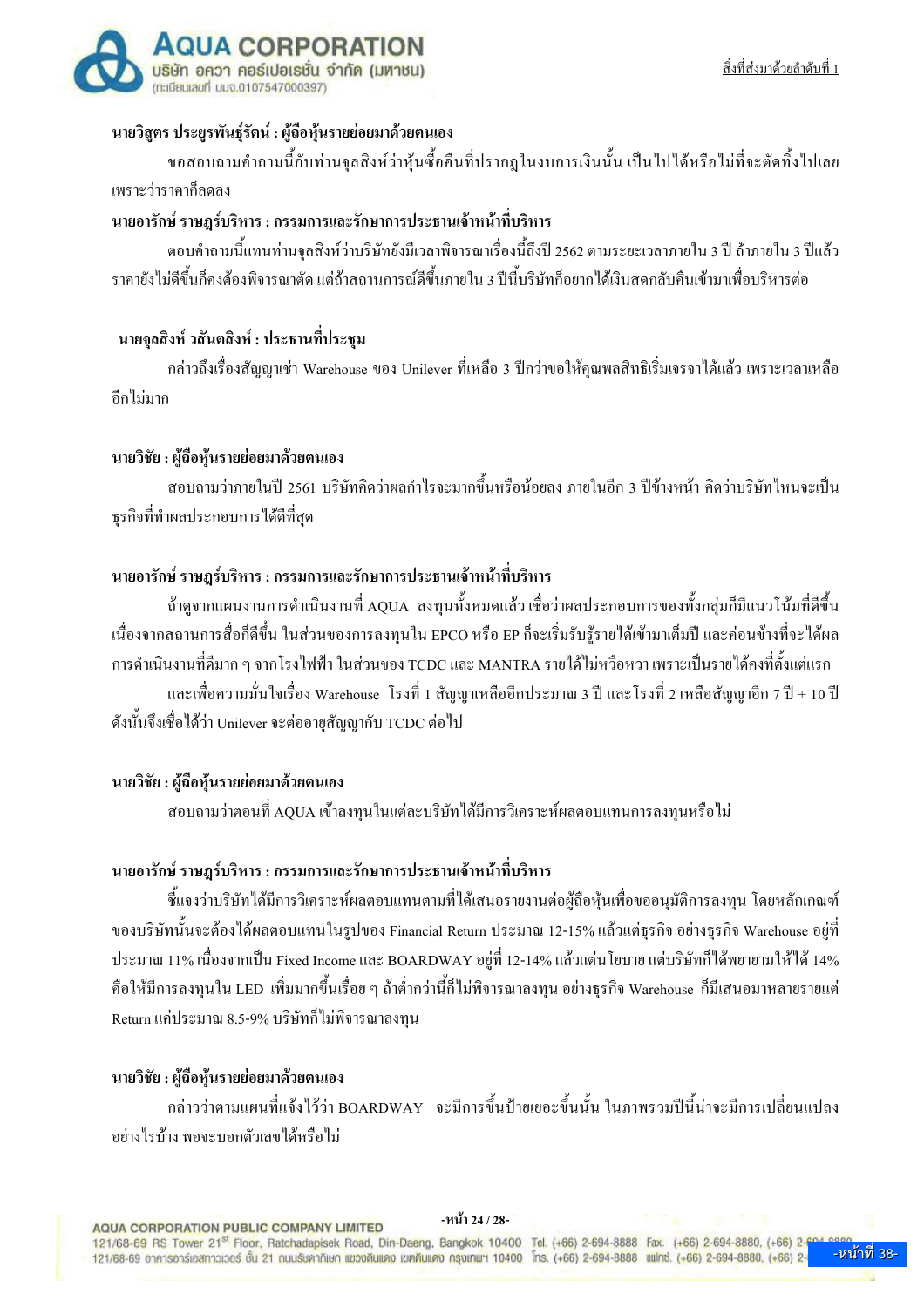

## ินายอารักษ์ ราษฎร์บริหาร : กรรมการและรักษาการประธานเจ้าหน้าที่บริหาร

์ ซี้แจงว่าไม่สามารถบอกตัวเลขได้ แต่จะมีอัตราการเจริญเติบโตจากปี 2560 อีกพอสมควร

#### นายบุญเสริฐ โคมทองสถิตย์ : ผู้ถือหุ้นรายย่อยมาด้วยตนเอง

ี่ สอบถามเรื่องการประเมินทรัพย์สินเมื่อรอบบัญชีที่ผ่านมา และมีผลกระทบต่อกำไรถึง 50-60% ซึ่งการเพิ่มมลค่า ทรัพย์สินนี้ก็กระทบกับการเพิ่มขึ้นของภาษีด้วย ขอถามว่าการประเมินนี้ในรอบต่อไปถ้ามีการ Re-Value แล้วจะทำอย่างไร

## ินายอารักษ์ ราษฎร์บริหาร : กรรมการและรักษาการประธานเจ้าหน้าที่บริหาร

์ ขี้แจงว่ากำไรสทธินั้นไม่ต้องเสียภาษี จะตั้งเป็น Deferred Tax ในบัญชีไม่ต้องเสียภาษีกับสรรพากร ส่วน Value ที่จะมี ิ การประเมินจะลดลงก็ต่อเมื่อมีการประเมินใหม่แล้วเลวกว่าเดิม แต่เนื่องจากธุรกิจของ MANTRA เป็น Fixed Income ดังนั้น Value จะไม่ลดลงกว่าเดิม เพราะไม่ได้มีความผันผวนตามสภาพเศรษฐกิจที่เปลี่ยนแปลง ยกเว้นว่าในอนาคตจะมีการลงทนหรือ มีรายได้เพิ่มเติม

#### นายบุญเสริฐ โคมทองสถิตย์ : ผู้ถือหุ้นรายย่อยมาด้วยตนเอง

ิสอบถามเรื่องหุ้นกู้ว่าใด้ดำเนินการใปอย่างใรบ้าง หมดหรือยัง

## ้นายอารักษ์ ราษฎร์บริหาร : กรรมการและรักษาการประธานเจ้าหน้าที่บริหาร

์ ขี้แจงว่า บรษัทออกหุ้นกู้ได้ประมาณ 160 ล้านบาท เหตุผลที่ออกเพื่อทดแทนเงินกู้ระยะสั้น ตั๋ว B/E ซึ่งช่วงเวลาที่ ้ บริษัทออกนั้นเป็นช่วงที่อัตราคอกเบี้ยในท้องตลาดก่อนข้างสูง เงินถูกย้ายเข้าไปอยู่ในตลาดทุนมากกว่าตลาดเงิน บริษัทจึง แก้ปัญหาด้วยการขอกู้ยืมเงินระยะยาวจากธนาคารซึ่งใด้อัตราดอกเบี้ยค่อนข้างถูก และถูกกว่าการออกหุ้นกู้เยอะมาก เมื่อ พิจารณาสภาพตลาดแล้ว บริษัทจึงพิจารณาใช้วิธีออกเงินก้แทน

## นายบุญเสริฐ โคมทองสถิตย์ : ผู้ถือหุ้นรายย่อยมาด้วยตนเอง

แสดงว่าจากการพิจารณาอนมัติออกห้นก้ในครั้งนั้น บริษัทก็ยังมีวงเงินที่จะก้เหลืออย่ เป็นไปได้หรือไม่ว่าจะใช้วงเงิน นั้นในการซื้อห้นเพิ่มทนของ EPCO หรือ AOUA มี Cash Flow ที่มีสภาพคล่องเพียงพอที่จะเพิ่มทนหรือไม่ หรือต้องมีการเพิ่ม ทุนของ AQUA

## ้นายอารักษ์ ราษฎร์บริหาร : กรรมการและรักษาการประธานเจ้าหน้าที่บริหาร

์ ขี้แจงว่าในส่วนของ AQUA คงไม่มีการเพิ่มทุน ส่วนการจะใช้แหล่งเงินทุนจากที่ไหนจะพิจารณาเมื่อใกล้ถึงเวลาอีก ิ ครั้ง เพราะตอนนี้ AQUA ยังสามารถจัดสรรเงินที่ได้จากบริษัทย่อยได้ในระดับหนึ่งแต่ก็อยากจะสำรองไว้เพื่อการดำเนินธุรกิจ ี กับบริษัทในเครือมากกว่าการนำไปใช้ลงทนในห้นของ EP คงเป็นการพิจารณาออกตราสารระยะสั้นหรือวิธีการอื่นหากไม่ สามารถโอนสิทธิให้ผู้ถือห้นรายย่อยได้ แต่จะไม่ออกห้นก้

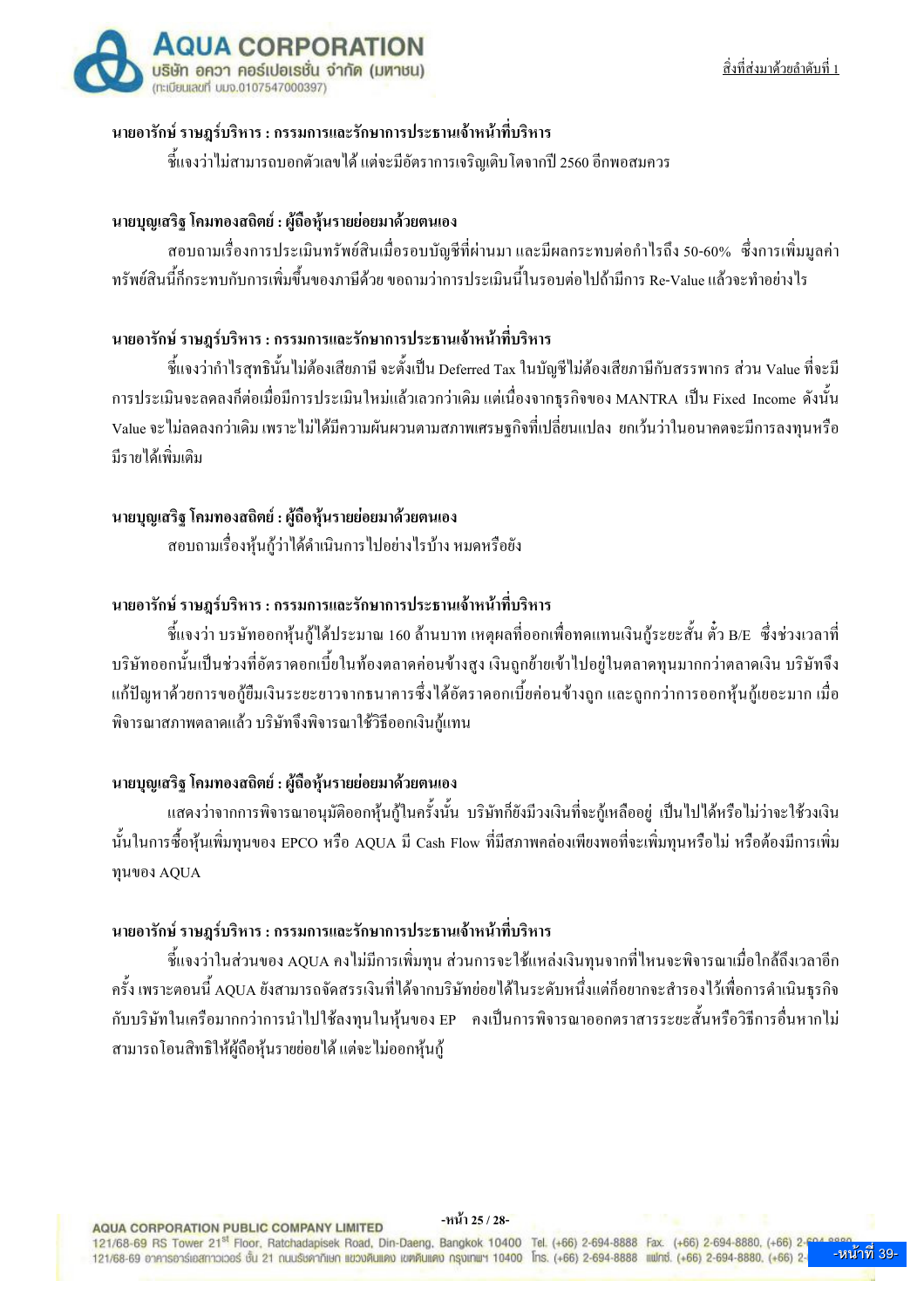

#### นายบุญเสริฐ โคมทองสถิตย์ : ผู้ถือหุ้นรายย่อยมาด้วยตนเอง

ขอสอบถามเกี่ยวกับเรื่องผู้ถือหุ้นรายใหญ่ ดังนี้

- ้ บริษัทจะทำอย่างไรให้ความเชื่อมั่นกลับมา เหมือนกับที่ได้ให้ความเชื่อมั่นในที่ประชมแห่งนี้ จะทำอย่างไรให้เกิด  $1.$ ้ความเชื่อมั่นกับผู้ลงทุนใหม่ซึ่งก็จะเป็นการผลักดันให้ราคาหุ้นขึ้นด้วย
- 2. ถ้าหากมีการจับตัวผู้ถือหุ้นรายใหญ่นี้ได้ขึ้นมา AQUA มีแผนรองรับไม่ให้เกิด Panic Sell อย่างไร บริษัทมีแผน ้ก่อนหรือไม่ เช่น ในขณะที่ผู้ถือหุ้นรายใหญ่นี้หลบหนีอยู่ ในแง่ของกฎหมายเป็นไปได้หรือไม่ว่าบริษัทจะขอขื่น ี่ต่อ กลต. ว่าขอ Block การ Trade ของผู้ถือหันรายใหญ่นั้นไว้ล่วงหน้า
- 3. และถ้าหากจับกมได้จริง ๆ AOUA จะมีวิธีการออกข่าวเพื่อลดทอนกระแสของ Panic Sell อย่างไร

## นายจุลสิงห์ วสันตสิงห์ : ประธานที่ประชุม

ชี้แจง ดังนี้

- ่ 1. ในข้อกฎหมาย การลงทนในตลาดหลักทรัพย์เป็นตลาดเสรี ผู้ถือห้นใดอยากขายก็ขายได้ ใกรอยากซื้อก็ซื้อได้ ใน ู้เบื้องต้นขอเรียนว่าหากจะไป Block การซื้อขายคงยาก แต่ก็รับข้อสังเกตไว้และให้บริษัทหารือกับ กลต. ด แต่เชื่อ ว่า กลต ก็คงต้องรองรับความเป็นอิสระของแต่ละคน
- 2. หากมีการจับกุมขึ้นมา ก็ต้องมีการประชาสัมพันธ์ให้ผู้ถือหุ้นและประชาชนเข้าใจว่า ธุรกิจของผู้ถือหุ้นรายใหญ่ ไปทำธุรกิจอะไรก็ตามนั้นไม่เกี่ยวข้องอะไรกับ AQUA เลย AQUA มีการลงทุนใน AQUAAD , BOARDWAY, TCDC , MANTRA และ EPCO เท่านั้น ไม่ได้เกี่ยวข้องหรือรับเงินจากธุรกิจส่วนตัวของใคร

## นายบุญเสริฐ โคมทองสถิตย์ : ผู้ถือหุ้นรายย่อยมาด้วยตนเอง

สอบถามว่าคดีที่ฟ้องคณชวิทย์ ถ้าเป็นไปได้อยากให้เรื่องเงียบสักพัก เพราะถ้าหากปะทะ คณชวิทย์จะมีช่องทางที่จะ ้ตอบโต้ได้เนื่องจากอยู่กับสื่อ จึงอยากขอให้ใช้ความระมัดระวัง

## นายจุลสิงห์ วสันตสิงห์ : ประธานที่ประชุม

ขอให้รับข้อสังเกตผ้ถือห้นไว้

## นายภาสกร วรรณมโนมัย : ผู้ถือหุ้นรายย่อยมาด้วยตนเอง

<u>ขอเสนอดังนี้</u>

- 1. เรื่องนโยบายการจ่ายเงินปันผล ขอให้มีการแก้ไขนโยบายว่าไม่ต่ำกว่า 40% ของกล่มบริษัท และมีหลายบริษัทที่ ได้ทำแบบนี้ รวมถึงมีบางบริษัทที่มีการแก้ไขนโยบาย ณ วันที่ประชุมผู้ถือหุ้นเลย
- 2. เรื่องของ EPCO กรณีมีการขายหุ้นเพิ่มทุน และผู้บริหารแจ้งว่ากำลังพิจารณาและขอความเห็น กลต. ที่จะให้สิทธิ ้กับผู้ถือห้นได้สิทธิในการซื้อห้นของ AOUA ตามสิทธิ ซึ่งบริษัท บางจาก ได้ประกาศแล้ว ดังนั้นจึงอยากให้ AOUA ประกาศเหมือนบางจากจะใด้เป็นการพัฒนามลค่าห้นของบริษัทด้วย
- ่ 3. เรื่องแผนงานการบริหาร อยากให้มีการกำหนดตัวชี้วัดว่า เป้าหมายการคำเนินงานของกรรมการผู้จัดการ หรือ CEO ของแต่ละบริษัทในแต่ละปีเป็นอย่างไร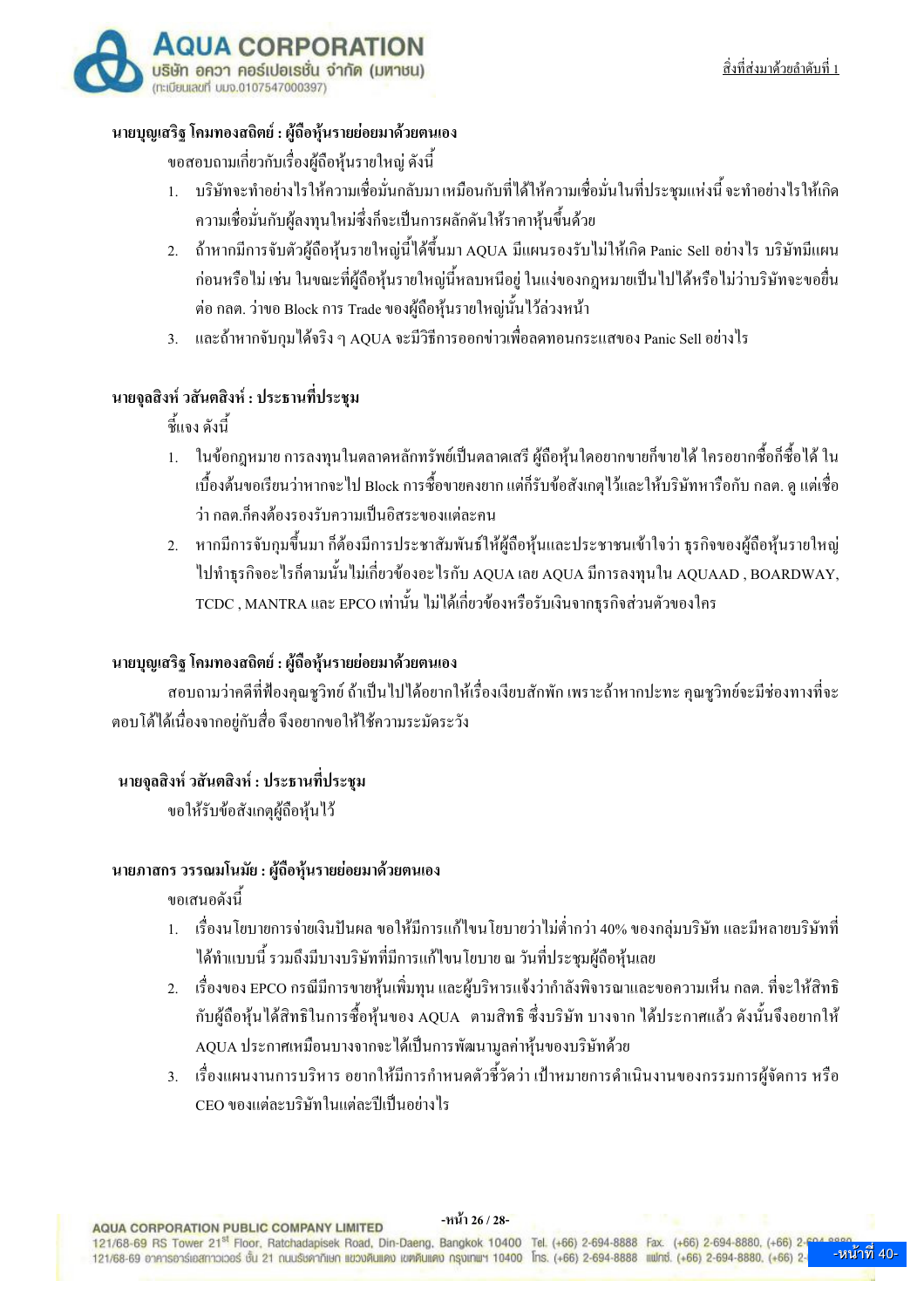

4. เรื่อง Warehouse บริษัทน่าใจใช้ประโยชน์ได้มากกว่านี้เพราะเป็นที่ของเรา เช่น การทำ Solar บนหลังคาเป็นการ ใช้ประโยชน์อย่างเต็มที่ อยากให้ผู้บริหารเพิ่มศักยภาพให้กับผู้ถือหุ้นเพื่อที่จะได้ถือหุ้นได้อีกนาน ๆ แต่ขอให้ ระมัดระวังในการลงทุนเพิ่ม

#### นายจุลสิงห์ วสันตสิงห์ : ประธานที่ประชุม

ึ คณะกรรมการรับปากและต้องมีการ Discuss เรื่องแผนการ โดยเฉพาะ CEO แต่ละกล่มต้องสร้างความมั่นใจให้กับ กล่มผู้ถือห้นด้วยว่า KPI ของแต่ละท่านควรเป็นเท่าไร และเรื่องการลงทนก็ขอให้มีความระมัดระวัง

#### ้นายสมเจน สุขศรีพาณิชย์ : ผู้ถือหุ้นรายย่อยมาด้วยตนเอง

ขอสอบถามเรื่องธุรกิจป้ายโฆษณา โดยปกติทั้งป้ายนิ่งและ LED มี Occupancy Rate ประมาณกี่เปอร์เซ็นต์ที่จะคุ้มทุน และหากเลยจดนี้ไปก็จะเริ่มมีกำไร

## นายปานเทพ กลพนาภินันท์ : ประธานเจ้าหน้าที่บริหารของ BOARDWAY

ซี่แจงว่าในป้ายนิ่งเมื่อ Generate ได้ประมาณ 3-4 ปี Occupancy Rate ประมาณ 60% ก็จะคุ้มทุน ส่วน LED เมื่อ Generate 2-3 ปี Occupancy Rate ประมาณ 50-60% จึงคุ้มทุน

#### นายสมเจน สุขศรีพาณิชย์ : ผู้ถือหุ้นรายย่อยมาด้วยตนเอง

สอบถามว่าในปี 2561บริษัทสามารถปรับราคาค่าเช่าใด้มั้ย เพราะเห็นสื่ออื่นมีการปรับค่าโฆษณา

#### นายปานเทพ กุลพนาภินันท์ : ประธานเจ้าหน้าที่บริหารของ BOARDWAY

์ ขี้แจงว่าในปี 2561 น่าจะยังไม่มีการปรับราคา การจะปรับราคาต้องดูคู่แข่งด้วย บริษัทคงต้องเร่งเรื่อง Occupancy และ ้ เตรียมความพร้อมของจอให้พร้อมจริง ๆ จะเห็นความชัดเจนเมื่อจอครบแล้วประมาณใตรมาสที่ 3 และเริ่มขายป้ายได้ที่ไตรมาส  $\vec{m} A$ 

#### นายสมเจน สขศรีพาณิชย์ : ผ้ถือห้นรายย่อยมาด้วยตนเอง

ิสอบถามว่าป้ายที่เพิ่มขึ้นมานี้ Occupancy จะเท่ากับป้ายอื่นเลยใช่หรือไม่

## นายปานเทพ กุลพนาภินันท์ : ประธานเจ้าหน้าที่บริหารของ BOARDWAY

ใช่ครับ เพราะเวลาขายก็จะขายพร้อมกับ

## นายสมเจน สุขศรีพาณิชย์ : ผู้ถือหุ้นรายย่อยมาด้วยตนเอง

ี่ สอบถามว่าในแง่ของป้ายโฆษณานั้น เนื่องจากมีรถไฟฟ้าหลายสีหลายเส้น บริษัทมีความสามารถที่จะเข้าไปทำป้าย โฆษณาในรถไฟฟ้าสีต่าง ๆ ได้บ้างหรือไม่